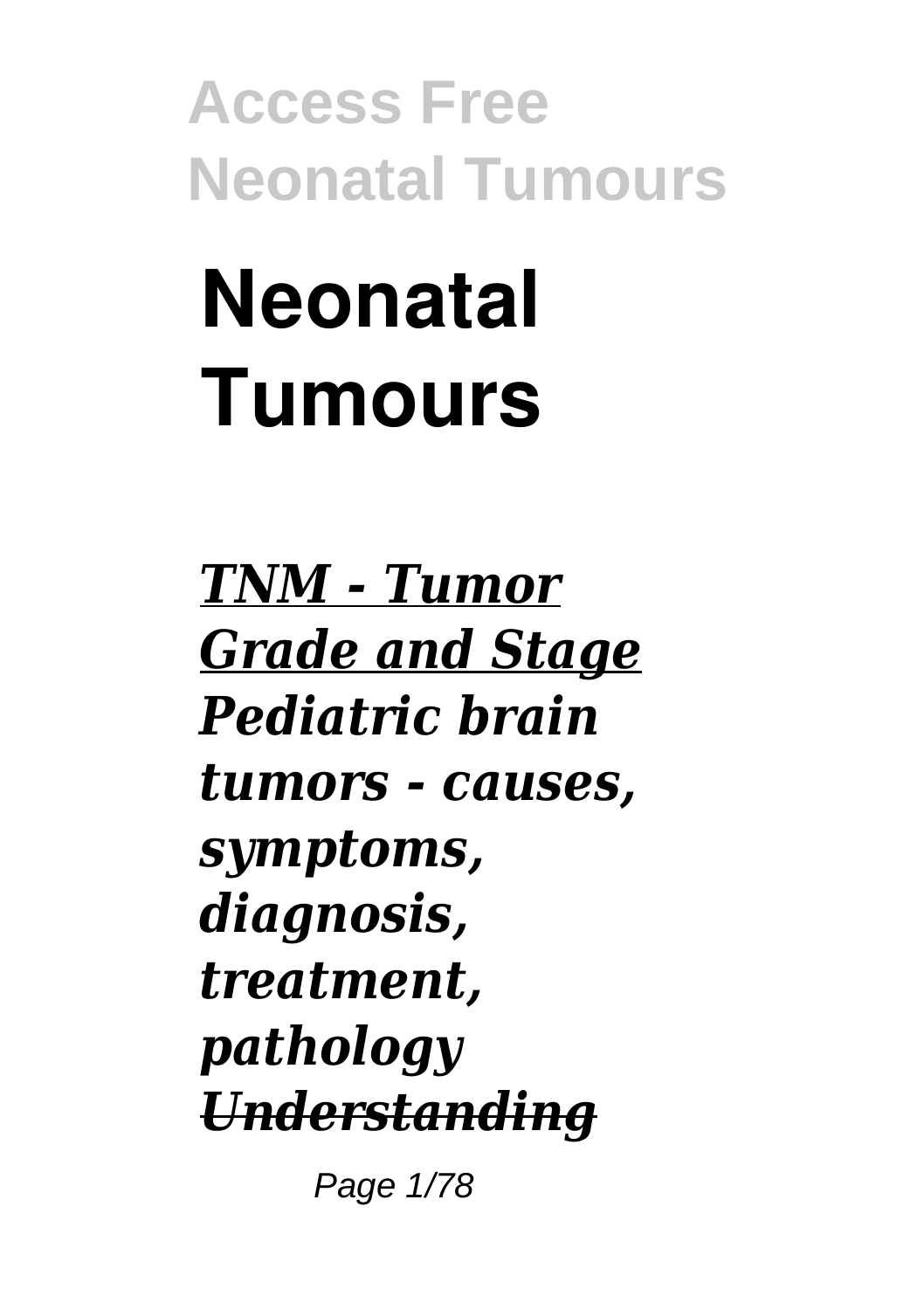*Haemochromatosis Spread of tumours, Metastasis easy explanation in hindi Spread Of Malignant Tumor - Overview ICD-10-CM BASICS Episode 1 (ICD-10-CM Book Layout) Pediatric Renal Tumors Usual and Unusual Pathology* Page 2/78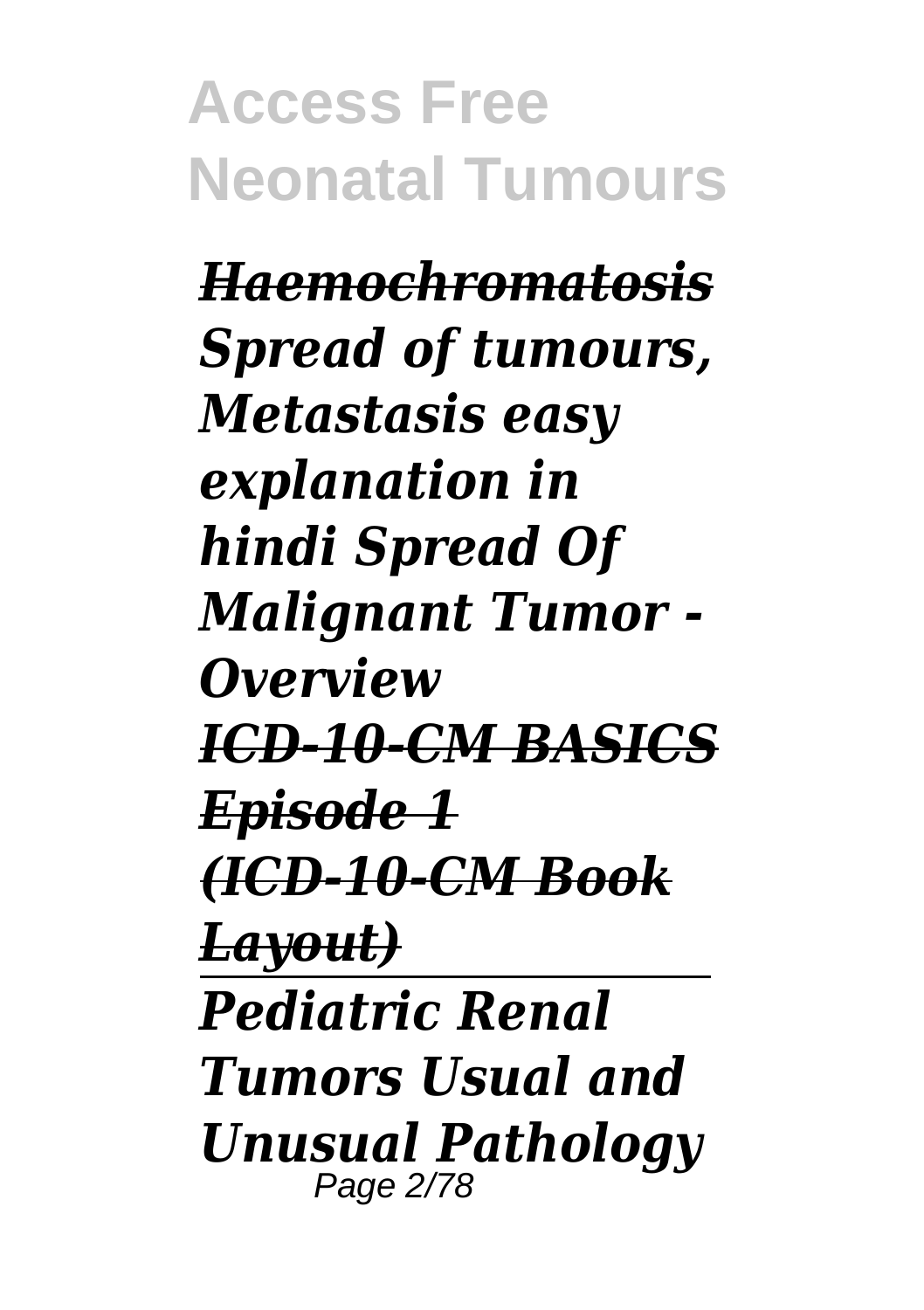*747 a Ovarian tumors classify Renal cell carcinoma causes, symptoms, diagnosis, treatment, pathology Neoplasia Nomenclature - Benign Tumors - Adenoma - Papilloma GENERAL* Page 3/78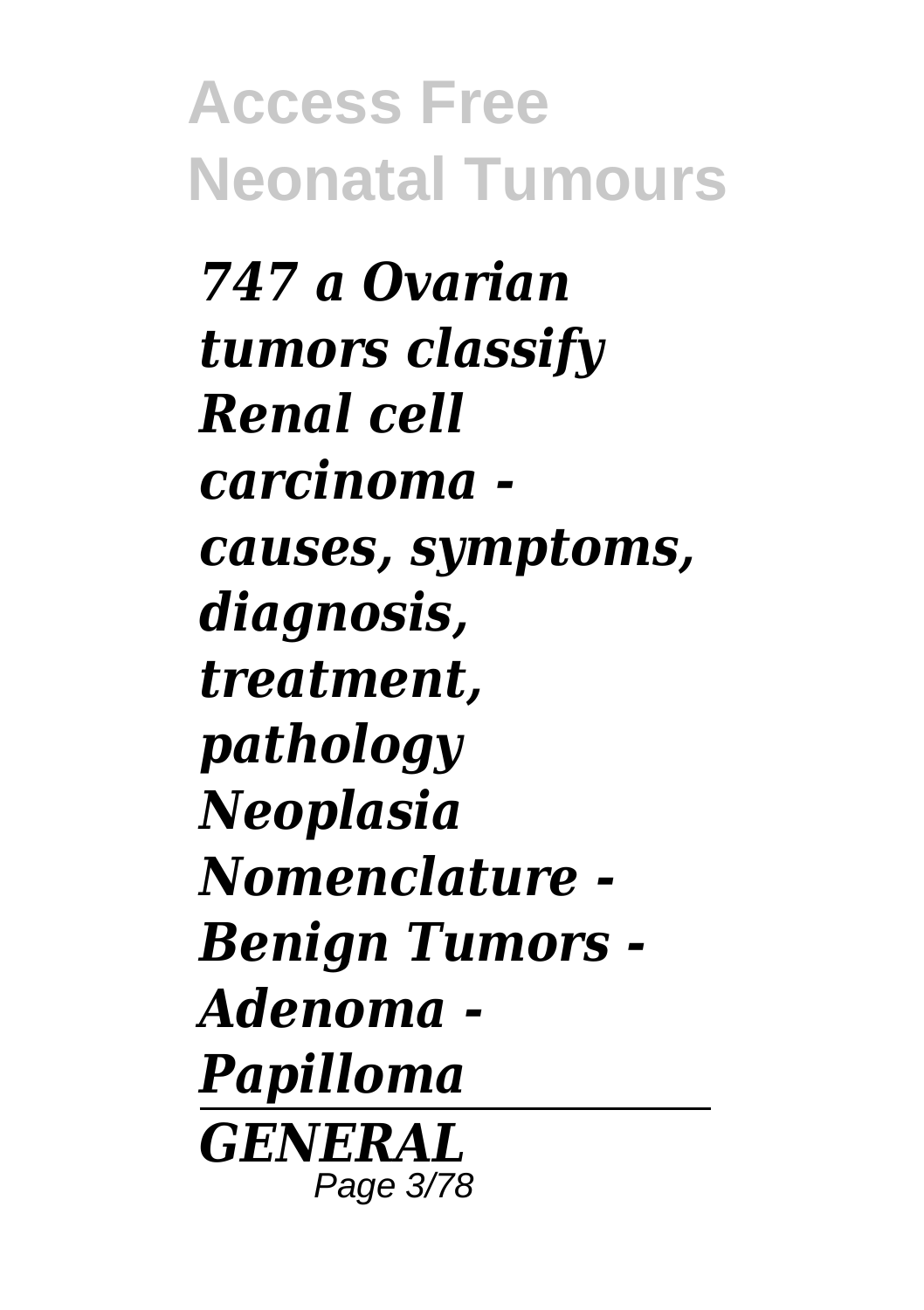*PATHOLOGY 44 : neoplasia part 3 ( benign epithelial tumours ) DR SAMEH GHAZY Malignant Bone Tumors | USMLE COMLEX NCLEX 29 SATISFYING BODY HACKS YOU MUST KNOW TRENDY BEAUTY HACKS EVERY GIRL SHOULD TRY* Page 4/78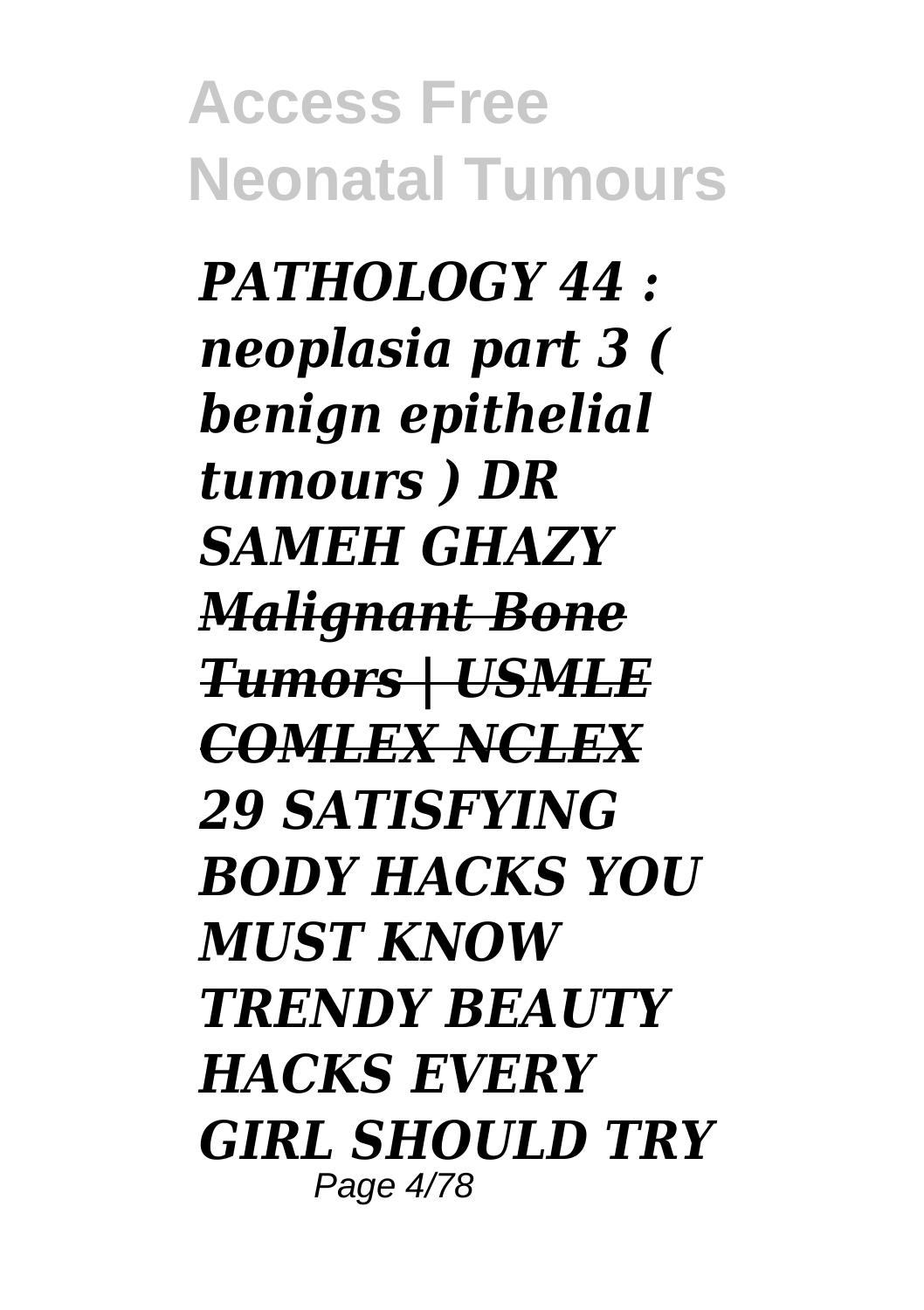*|| Sneaky Hacks for Smart Girls by 123 GO! GOLD Dr. Greger in the Kitchen: My New Favorite Beverage cancer awareness ناطرس لحارم class Neoplasia 1. غامدلا part 1: definition, how it relates to cancer Neuroinflammatio n Simplified – The* Page 5/78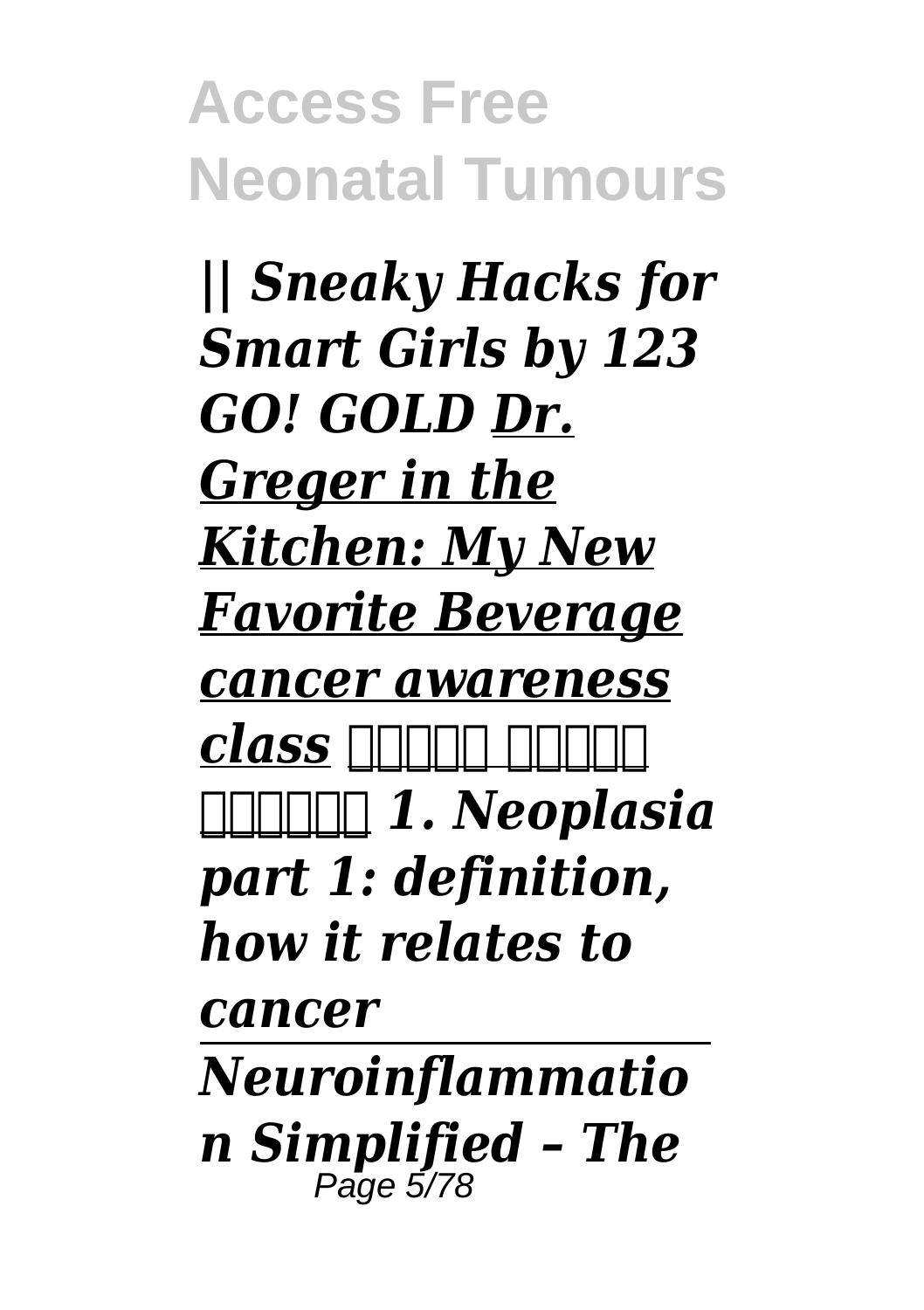*Link Between the Immune System and The Brain - Dr Sanil Rege Hyperkalemia causes, symptoms, diagnosis, treatment, pathology Treatments for Kidney Tumors - Kenneth Nepple, MD Glioblastoma: Working to Turn* Page 6/78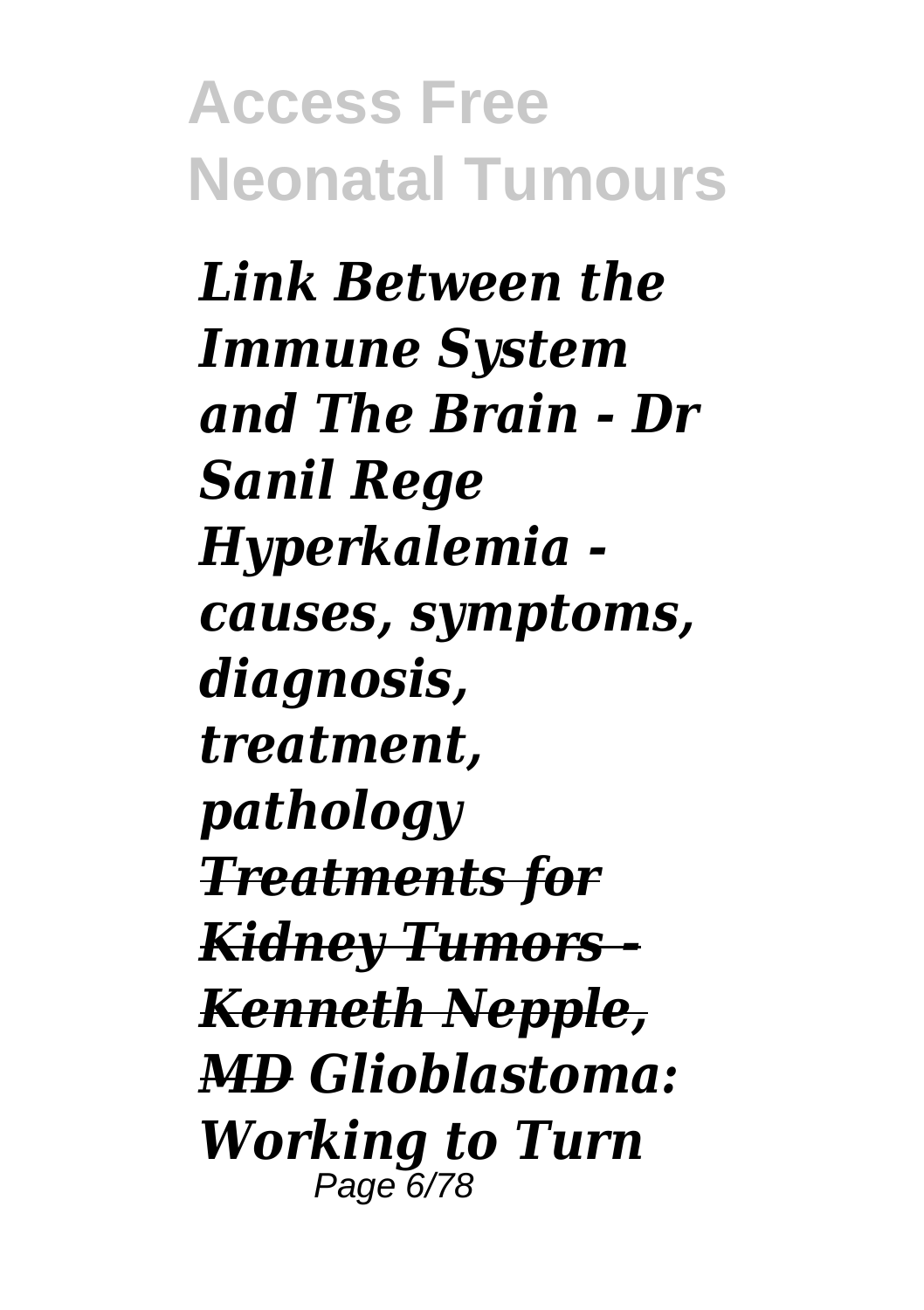*the Tide on This Deadly Brain Cancer Malignant Peripheral Nerve Sheath Tumor (MP NST)...Explained by a Sarcoma Pathologist EPISODE -21 FETAL \u0026 NEONATAL THRO MBOCYTOPENIA S IGNIFICANCE,ANT ENATAL |* Page 7/78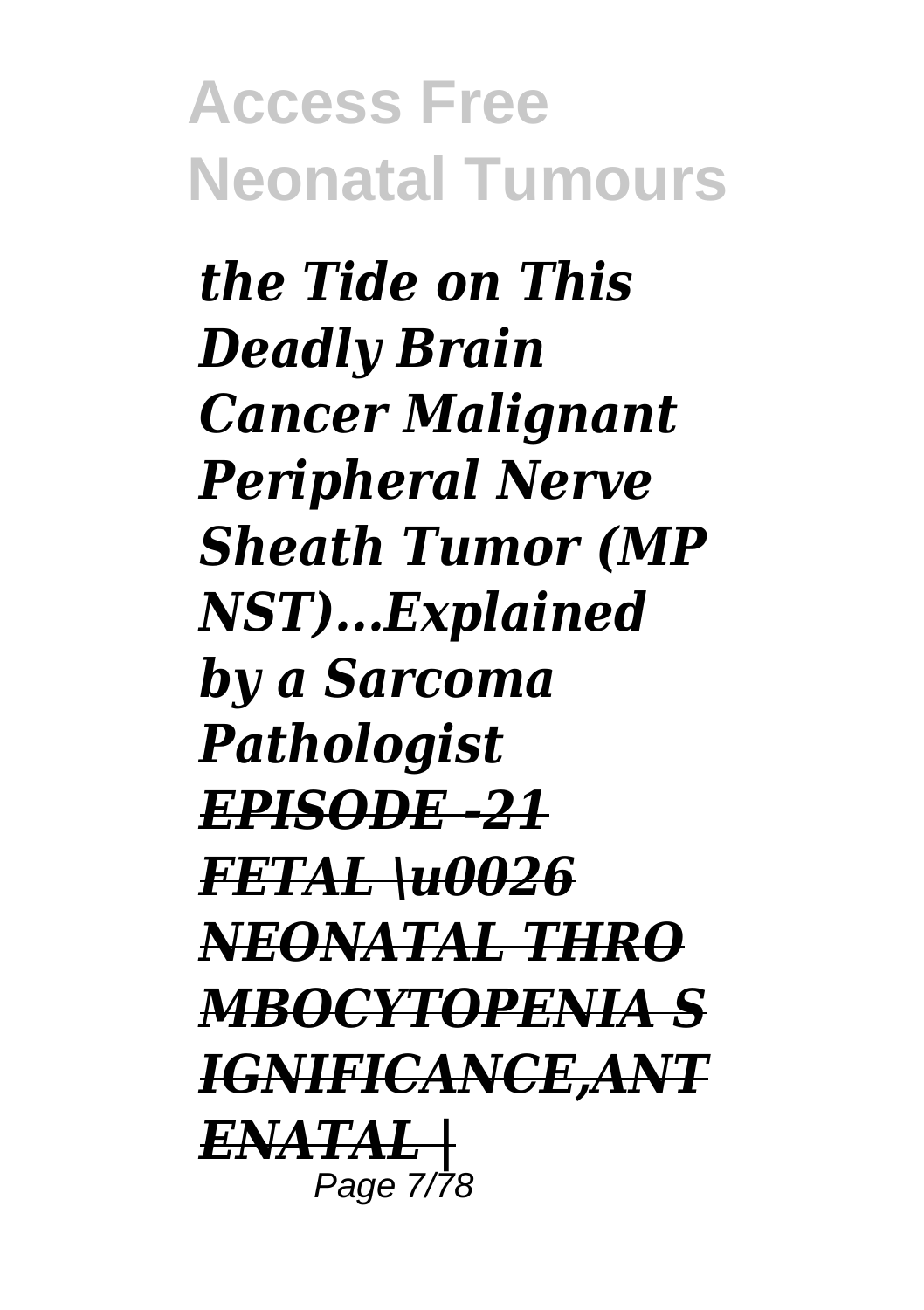*APPROACH TO NEONATAL BLEEDING Kidney Tumors Tumour immunology and immunotherapy Pancreatic carcinoma causes, symptoms, diagnosis, treatment, pathology Oral Pathology | Connective Tissue* Page 8/78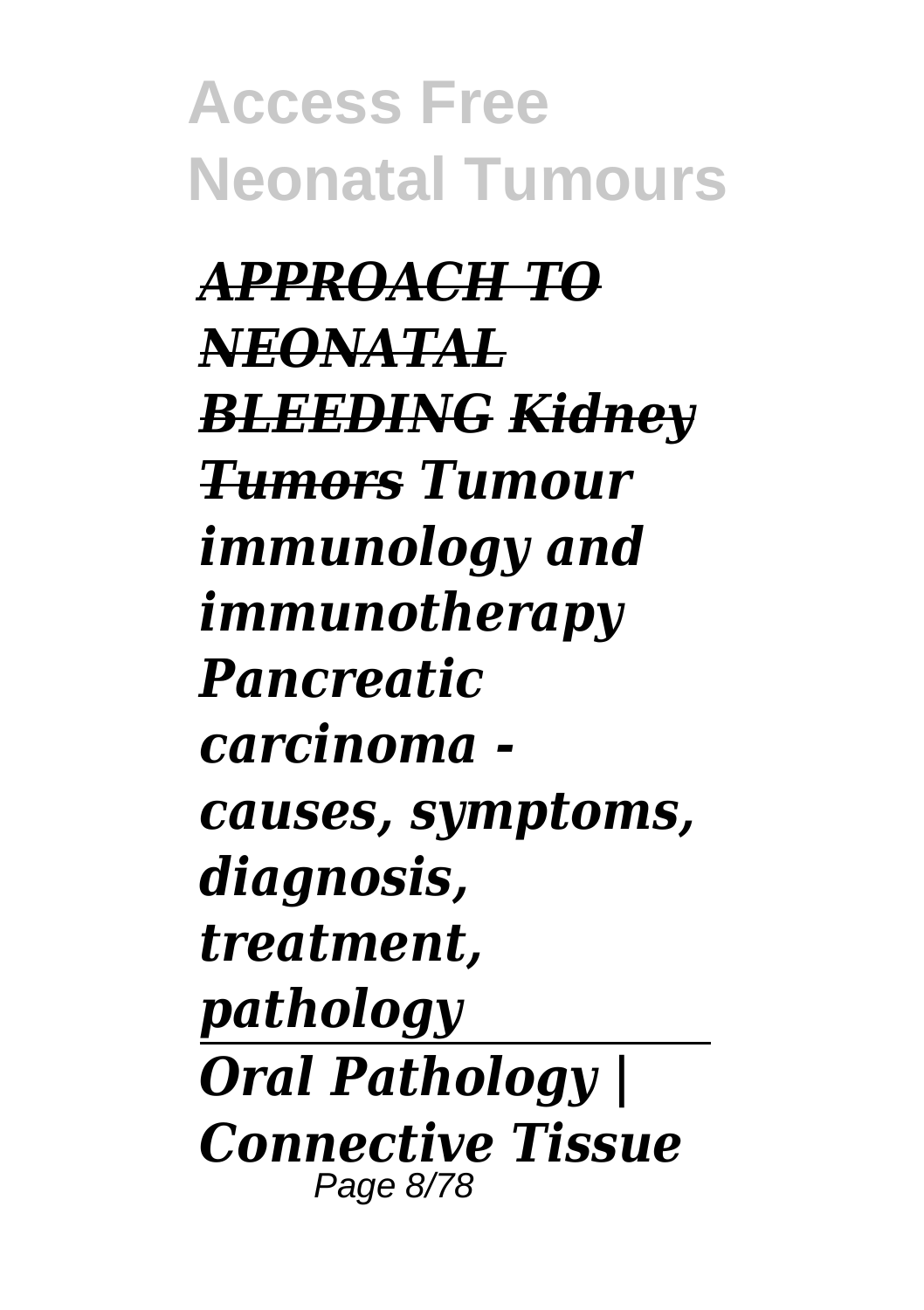*Benign Tumors | NBDE Part II Reading a chest Xray How Not To Die | Dr. Michael Greger | Talks at Google Neonatal Tumours Neonatal Tumors. 1. Introduction. Neonatal tumors encompass a group of heterogeneous neoplasms that are* Page 9/78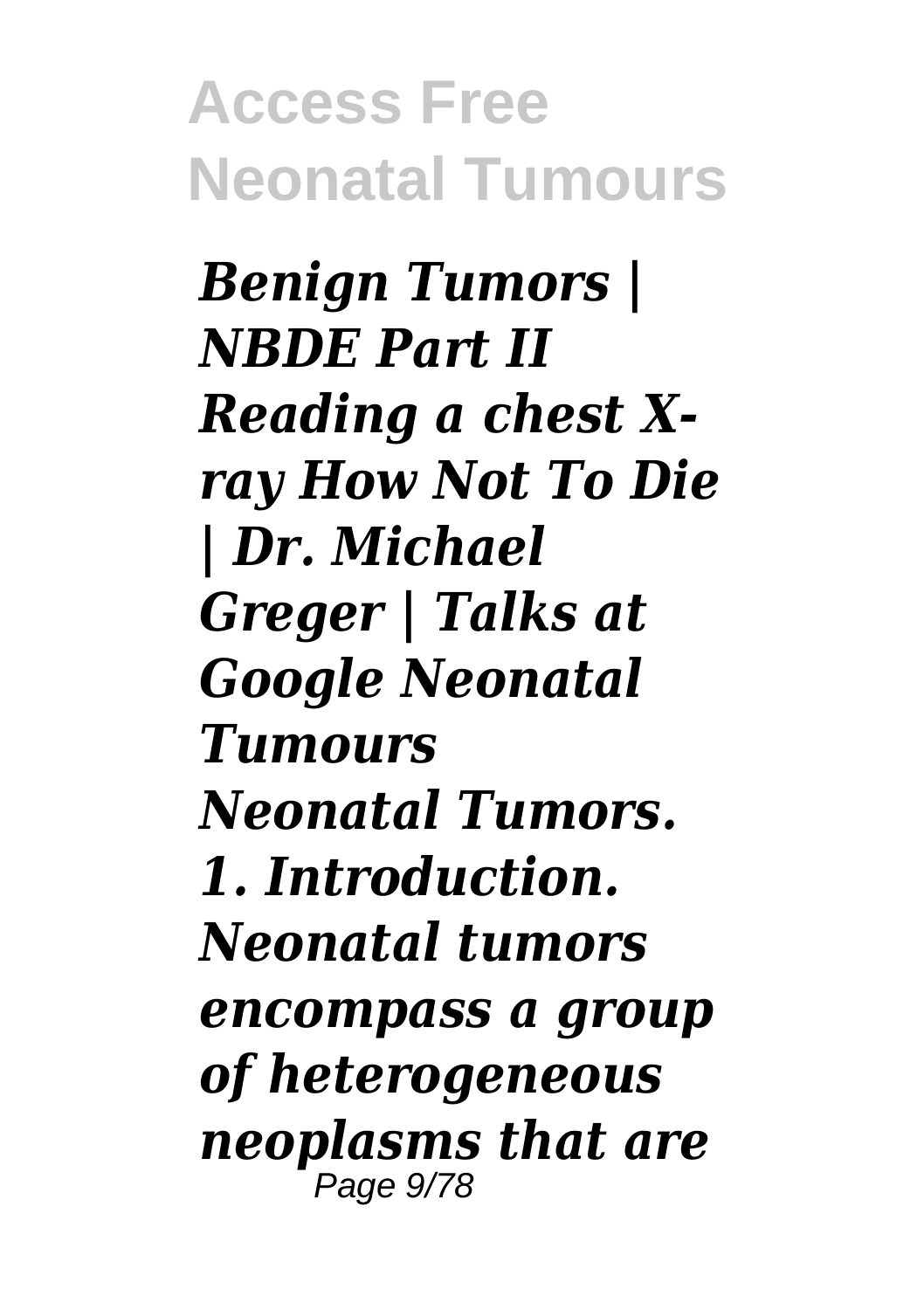*diagnosed prenatally or within the first 30 days of life. 2. Diagnosis. 3. Anatomic consider ations/locations. 4. Central nervous system. 5. Head and neck.*

*Neonatal Tumors | IntechOpen Neonatal tumours* Page 10/78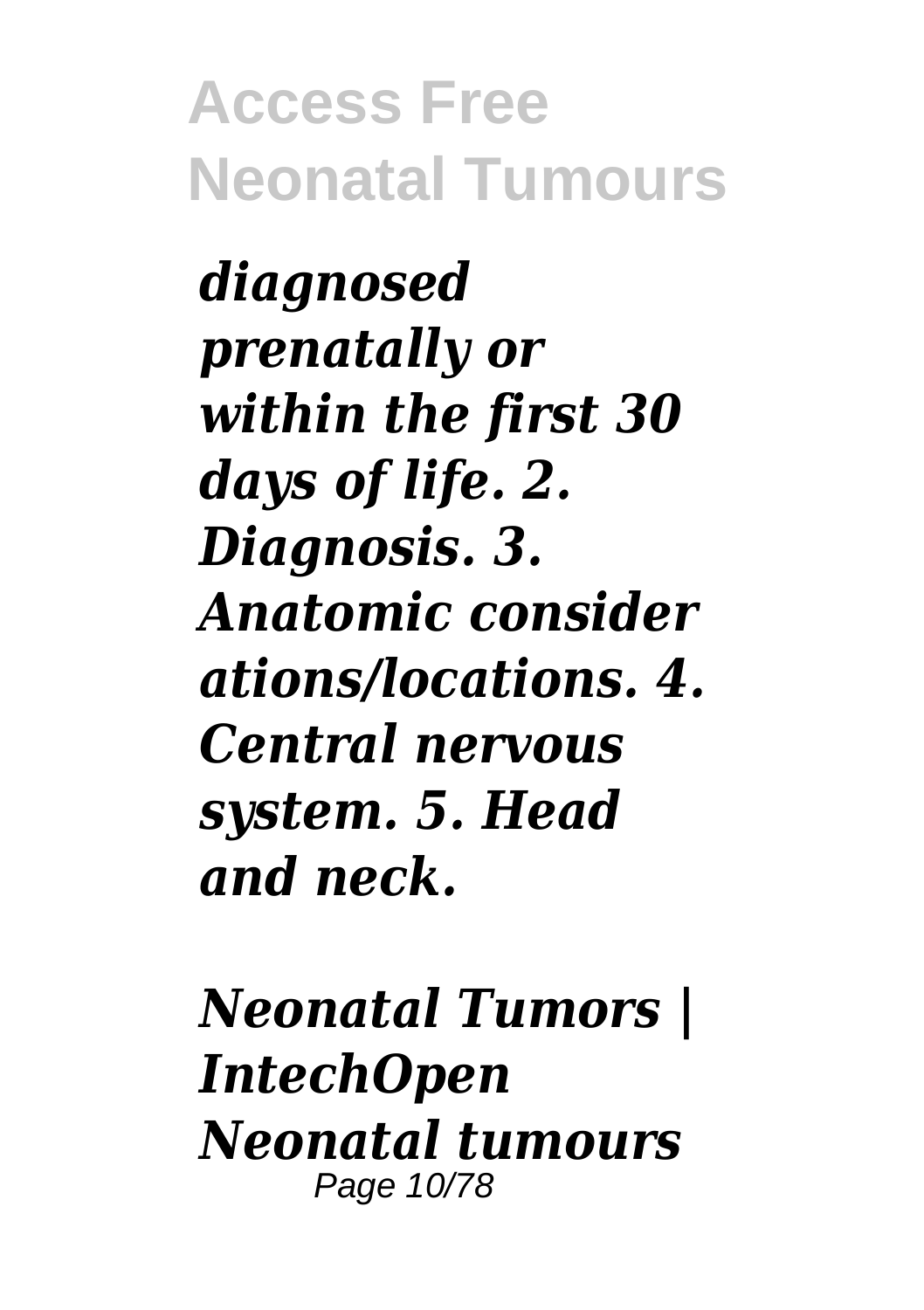*1123 neonatal period, an incidence much lower than in later childhood.1 3 The commonest presenting features are hydrocephalus, which may be severe enoughto causecephalopelvic disproportion during labour,* Page 11/78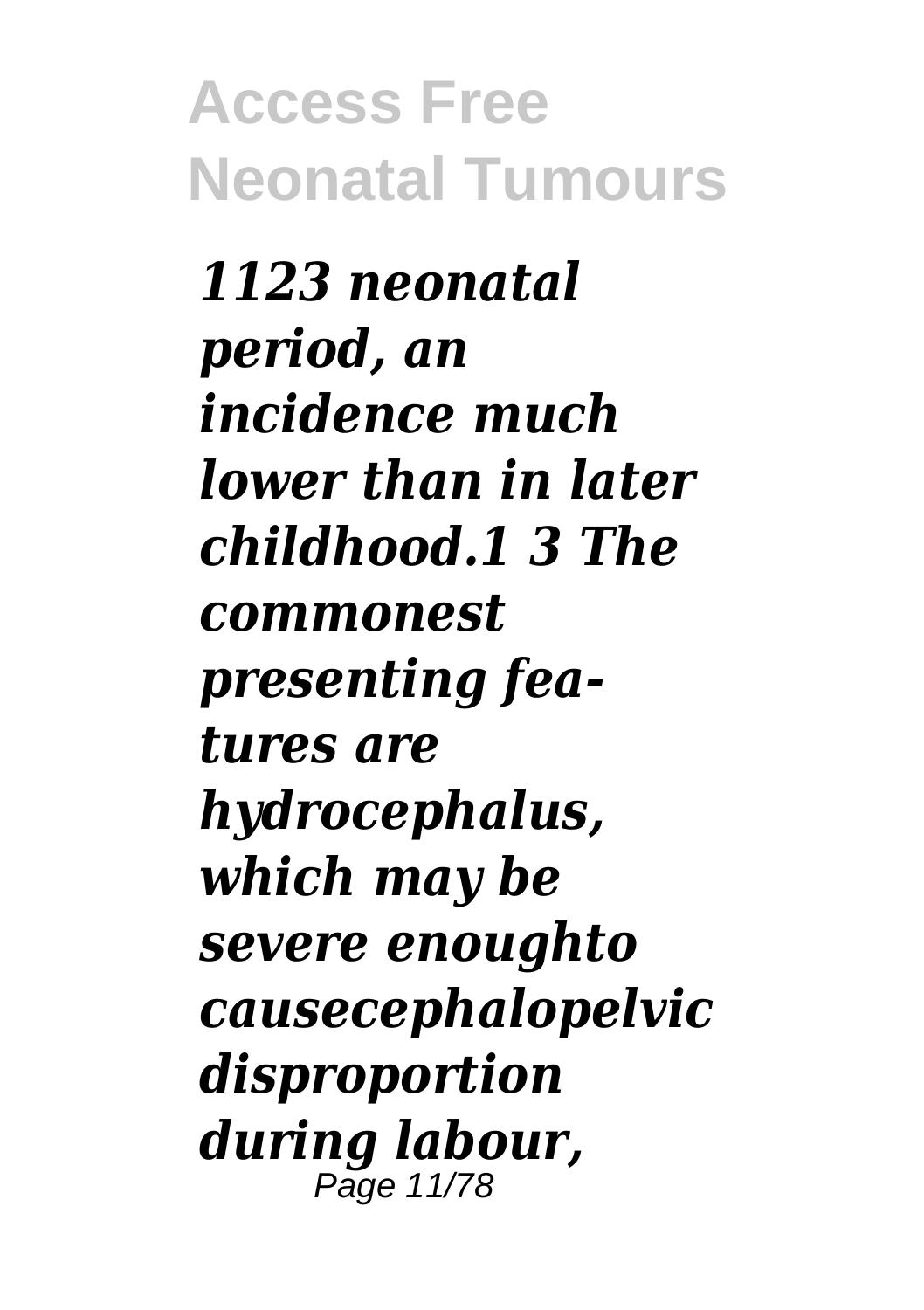*andvomiting. Differences fromthe pattern of disease seen in older children include a high incidence of teratoma and a predominance of tumours in supratentorial sites.2UMany neonatal*

Page 12/78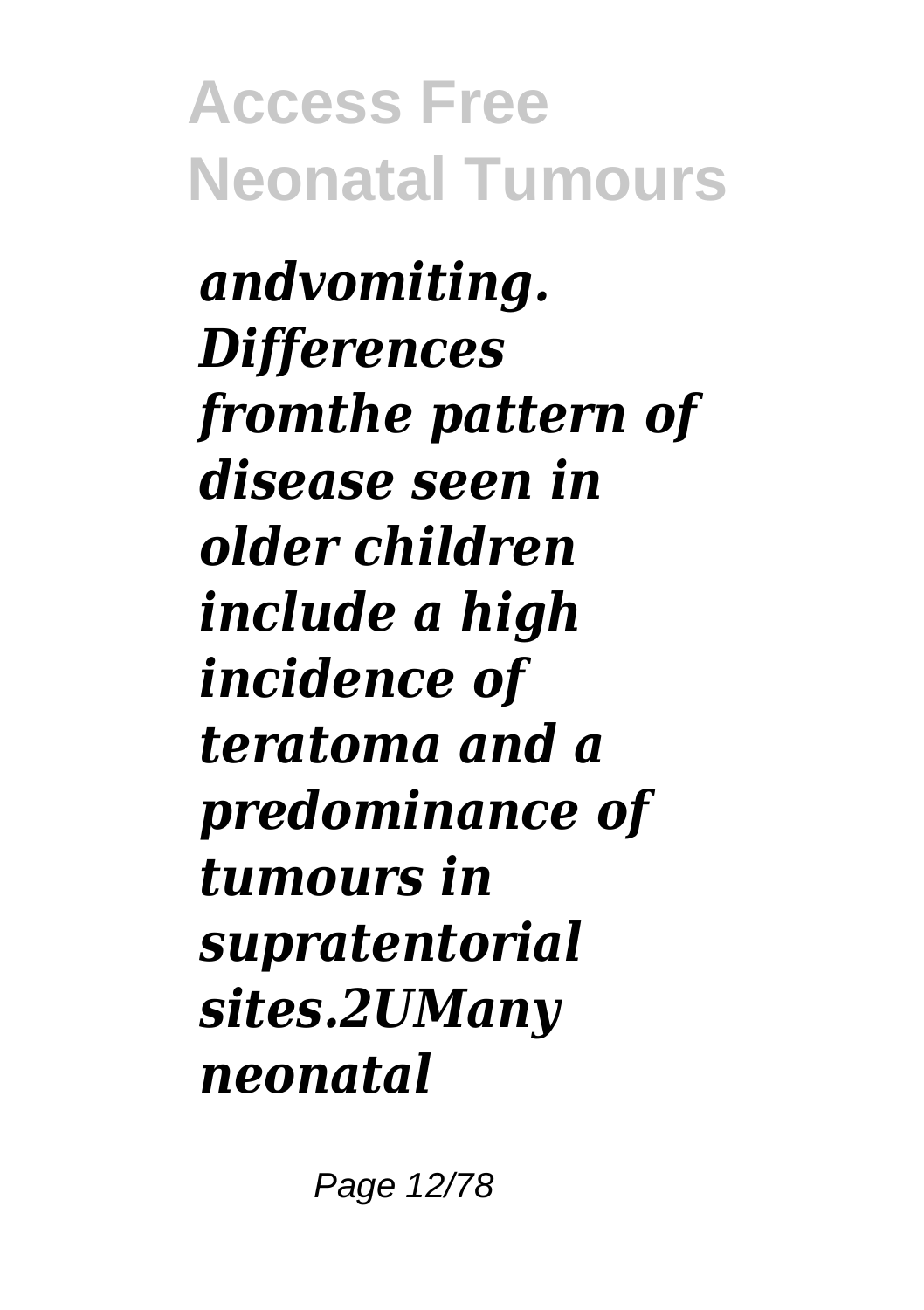*Neonatal tumours - BMJ Neonatal tumors are often benign. Malignant tumors in neonates represent only 2% of all malignancies in childhood. Some tumors that appear histologically malignant may show benign behavior, whereas* Page 13/78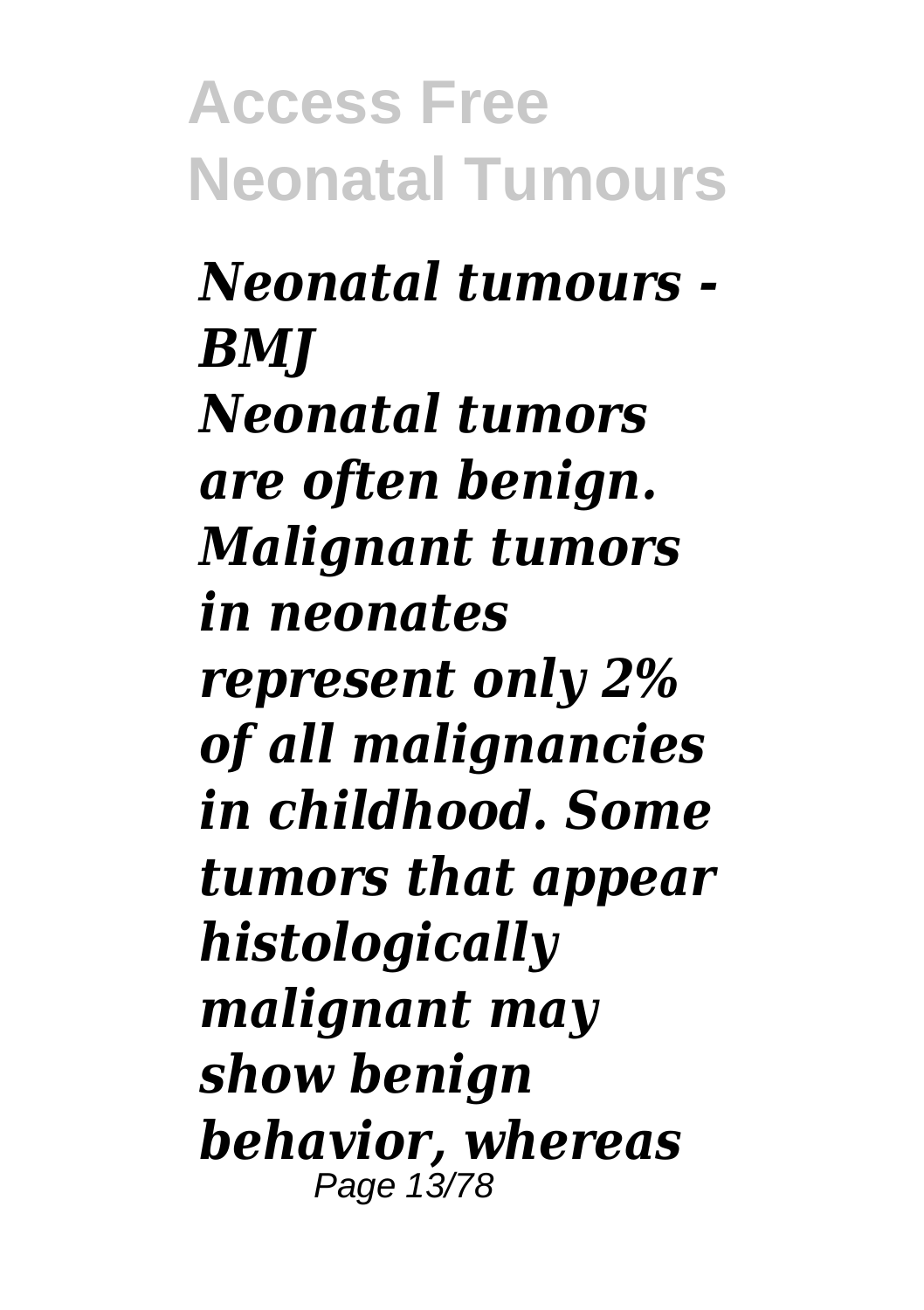*apparently benign tumors may be fatal by virtue of their site of origin, which makes neonatal tumors one of the most difficult diagnostic and therapeutic challenges in the neonatal units.*

*Solid Tumors in the Neonatal* Page 14/78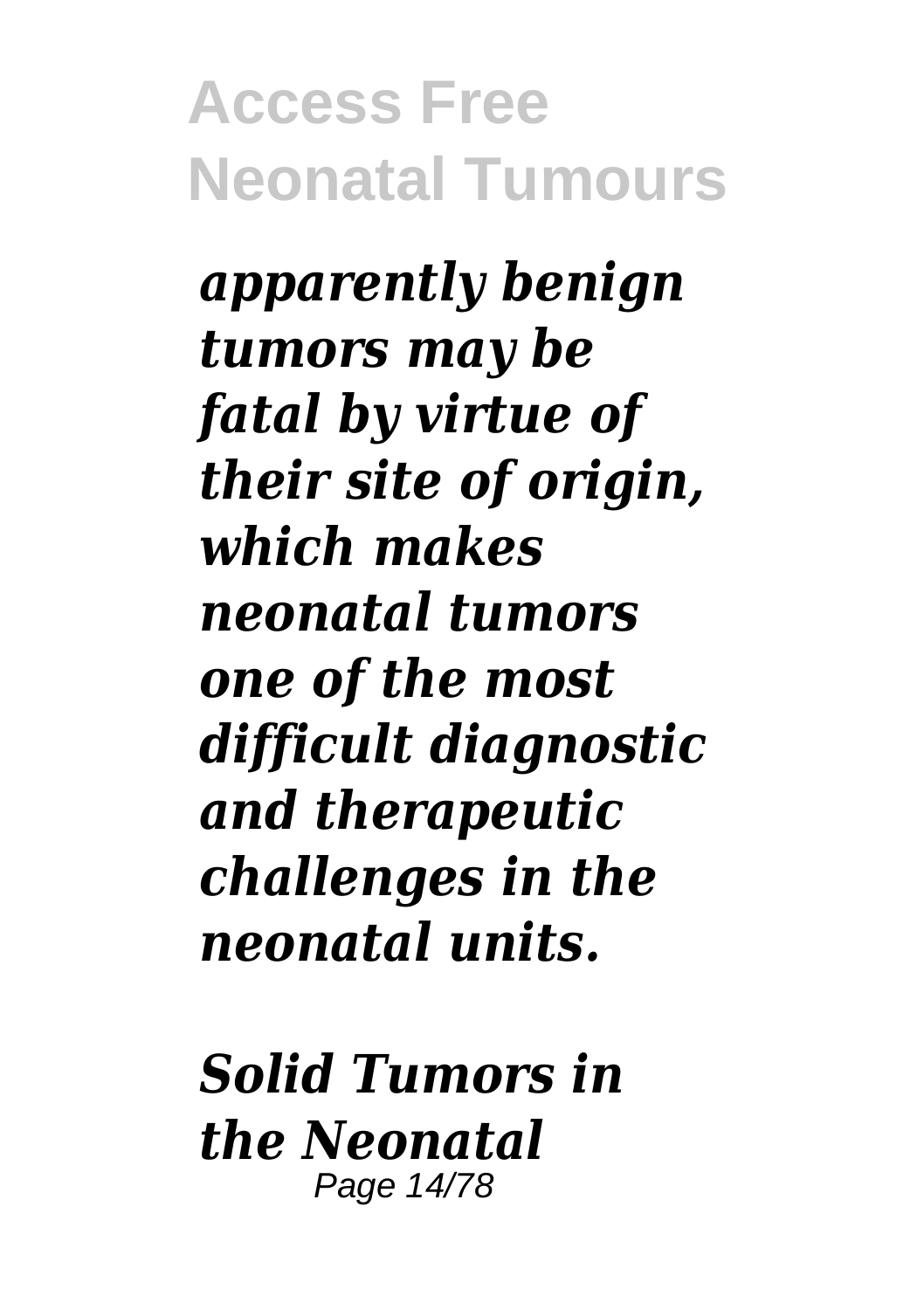*Period | American Academy of ... Neonatal brain tumors are rare and represent 0.5% to 1.9% of all pediatric brain tumors. Several of the previously published series on neonatal brain tumors relied on data collected before the wide* Page 15/78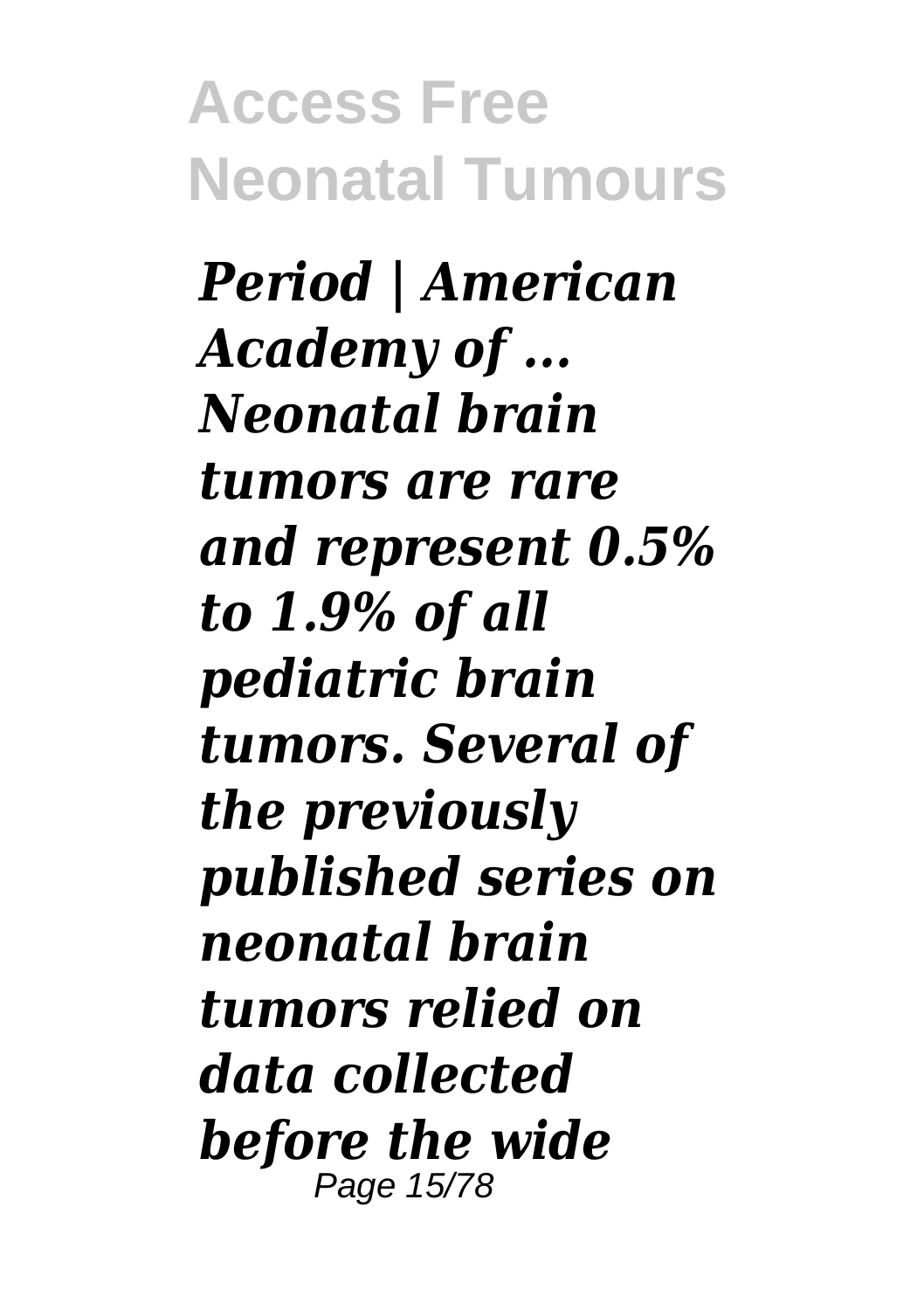*availability of neuroimaging with computed tomography (CT) or MR.*

*Brain Tumors in the Neonate | Radiology Key Neonatal or perinatal tumours frequently relate to prenatal or developmental* Page 16/78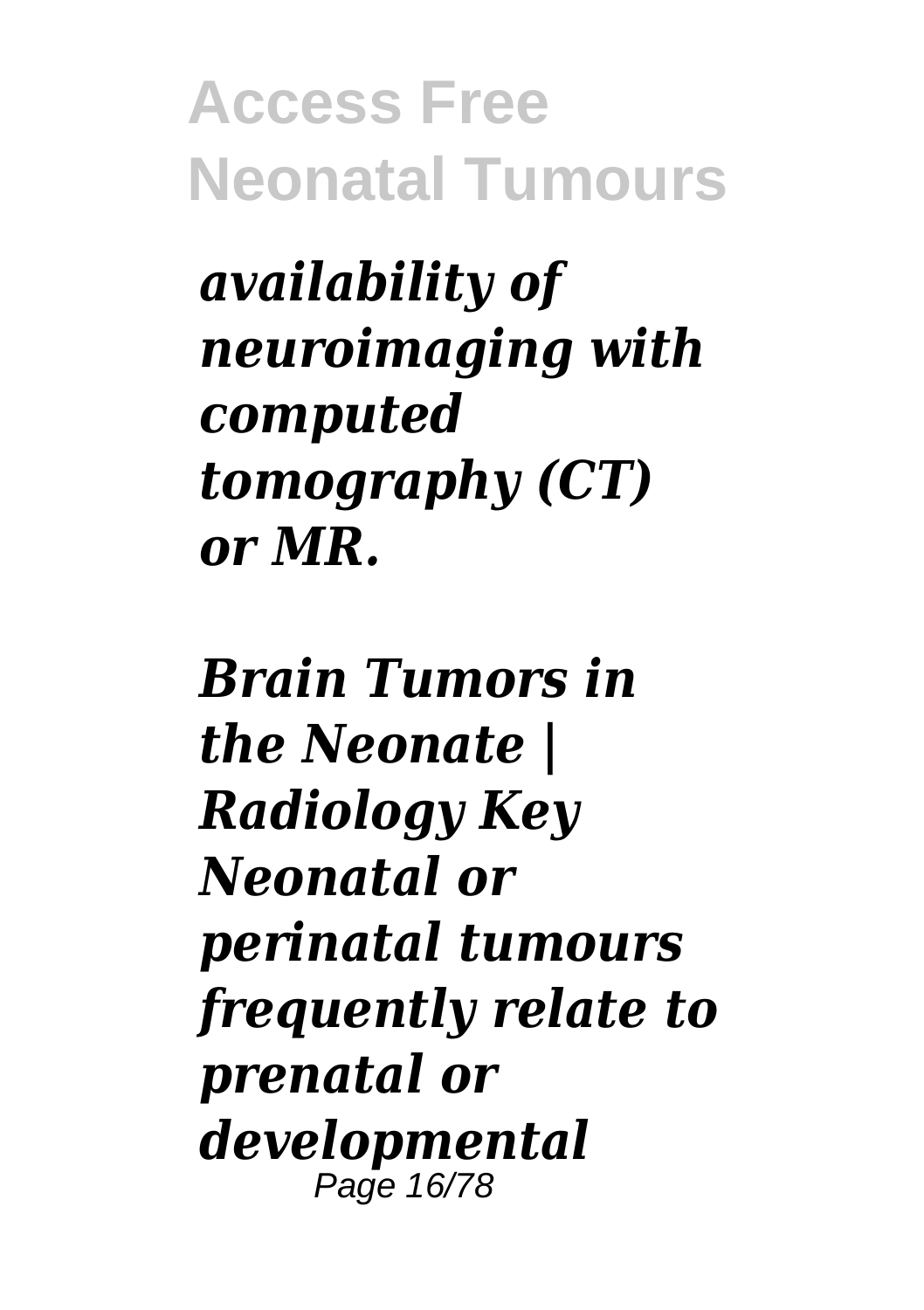*events and have a short exposure window which provides an opportunity to study As a result, they display a number of hostspecific features which include occasional spontaneous maturational changes with cells* Page 17/78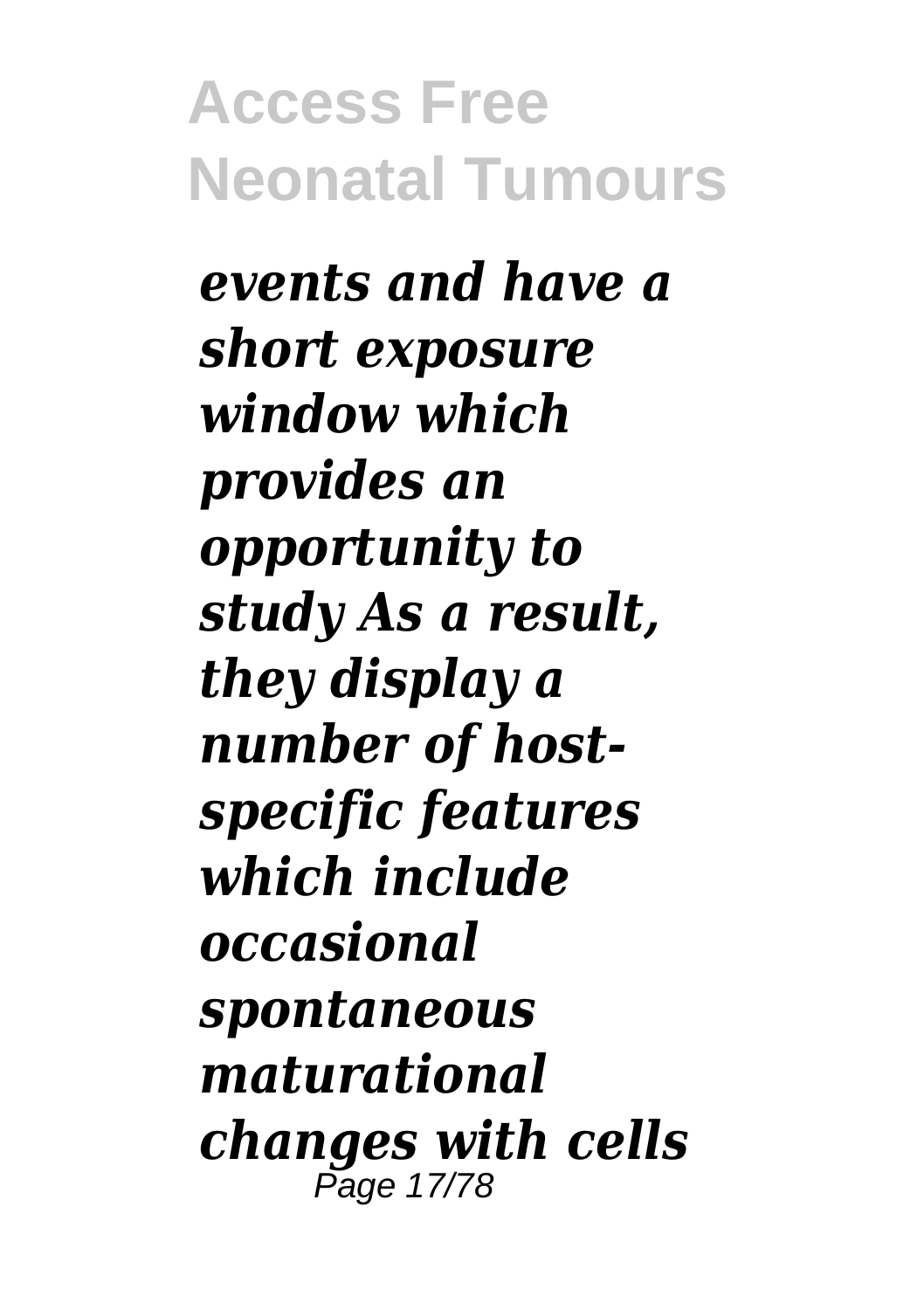*still responding to developmental influences.*

*Neonatal tumours | SpringerLink Teratoma and neuroblastoma are the most common histological types of neonatal cancer, with soft-tissue sarcoma, leukaemia, renal* Page 18/78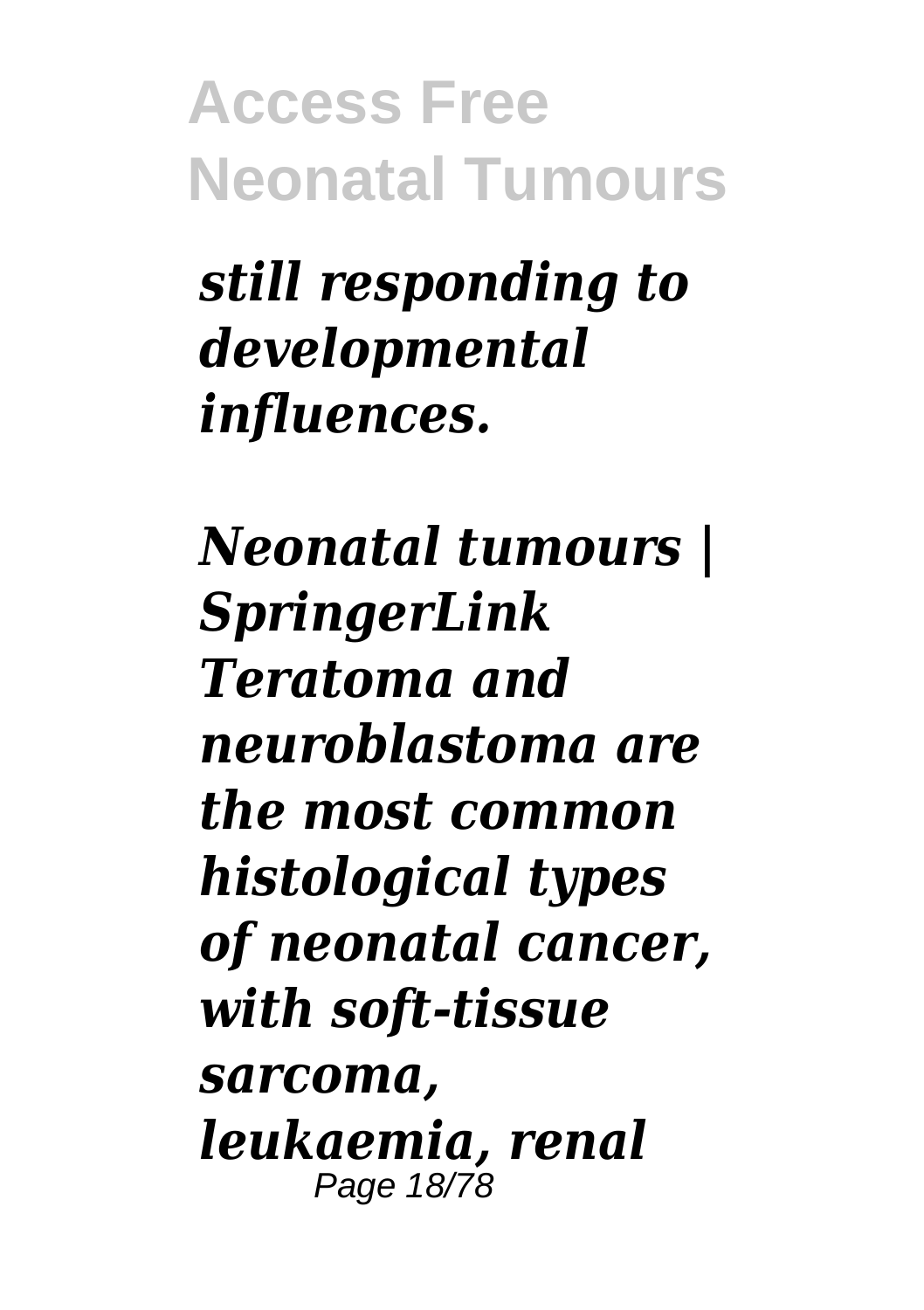*tumours, and brain tumours also among the more frequent types. Prenatal detection, most often on routine ultrasound or in the context of a known predisposition syndrome, is becoming more common.*

Page 19/78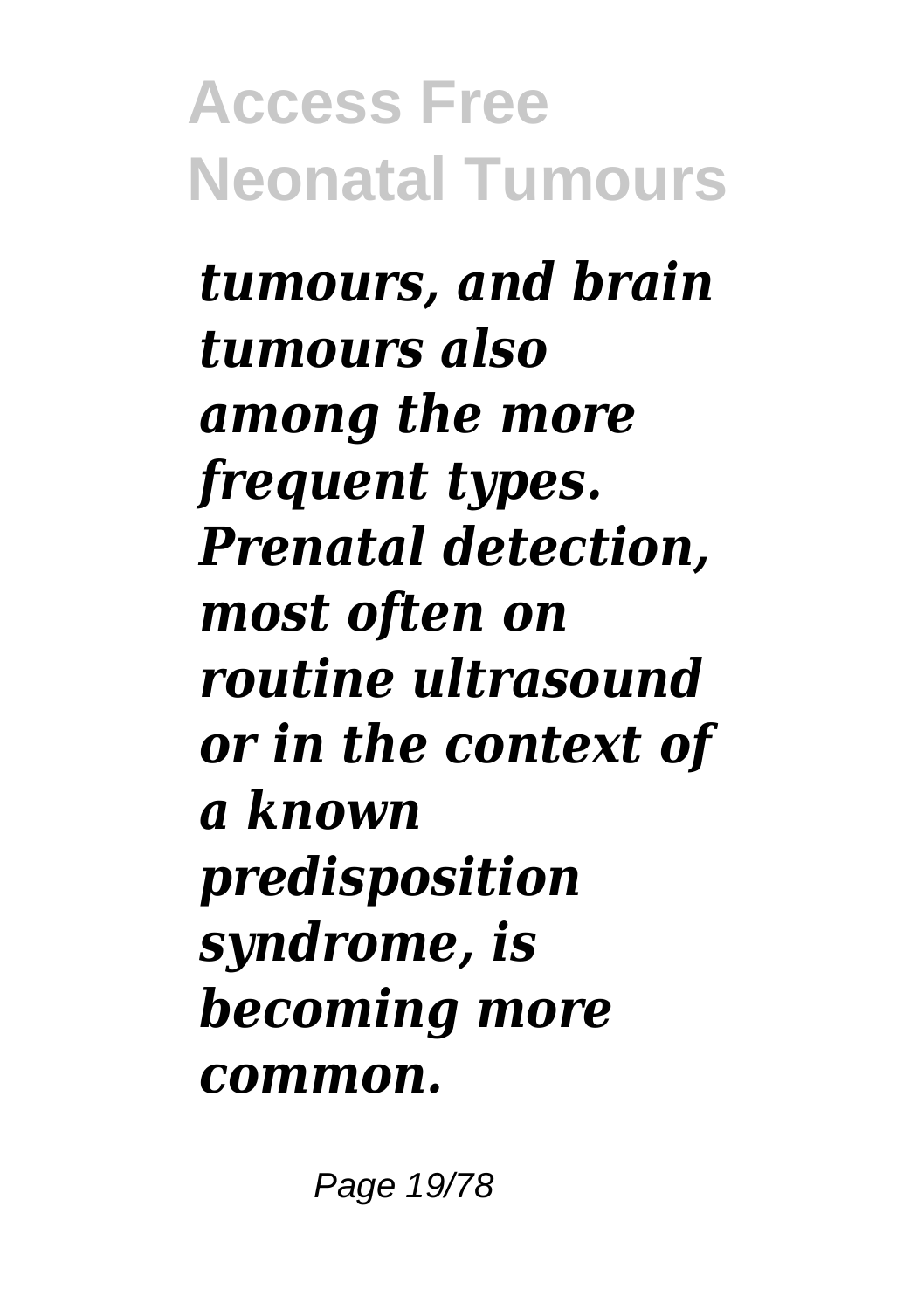*Neonatal cancer - The Lancet Oncology Isaacs H., Jr Perinatal (congenital and neonatal) neoplasms: a report of 110 cases. Pediatr Pathol. 1985; 3 (2-4):165–216. Campbell AN, Chan HS, O'Brien A,* Page 20/78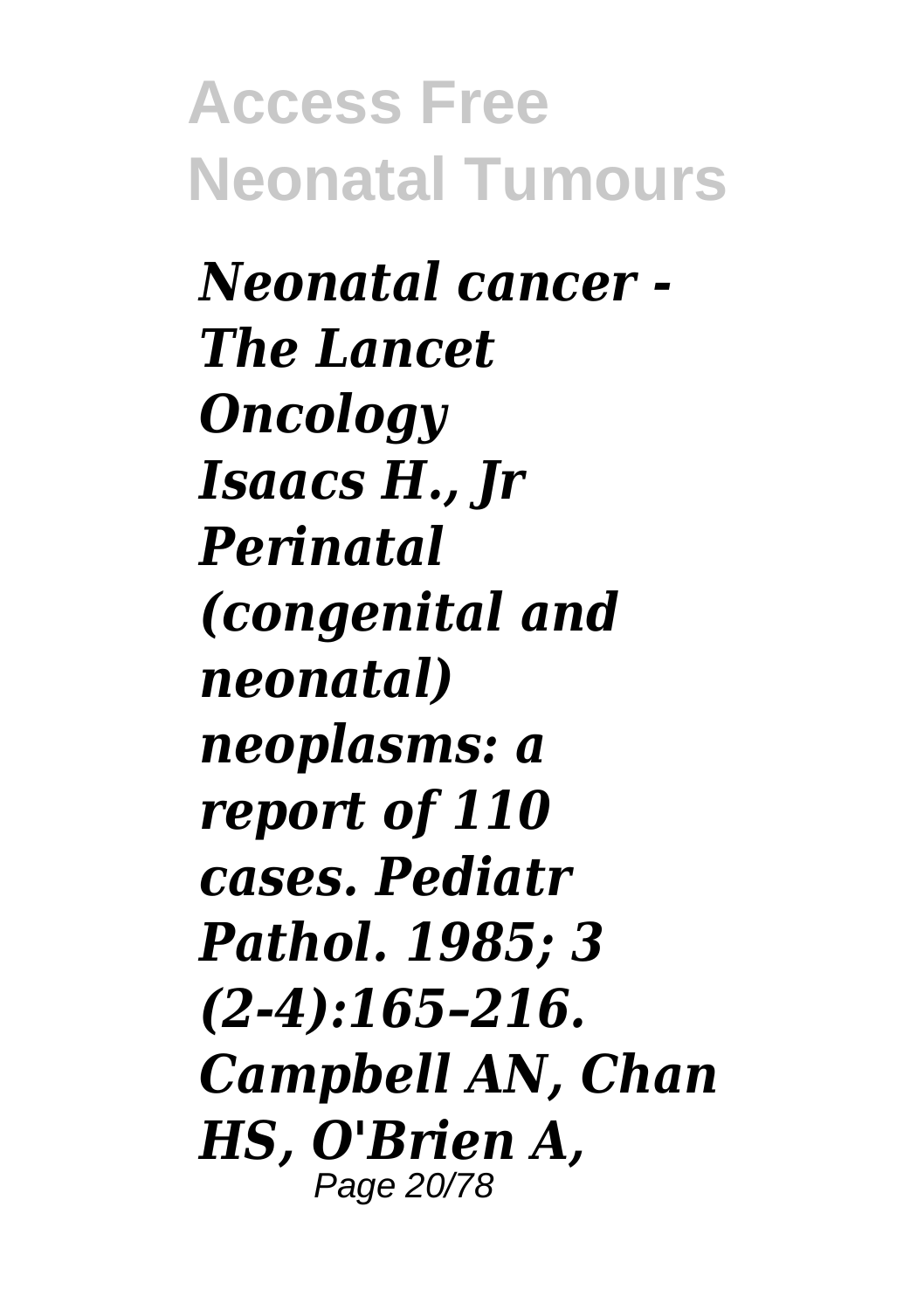*Smith CR, Becker LE. Malignant tumours in the neonate. Arch Dis Child. 1987 Jan; 62 (1):19–23. [PMC free article] Miller RW. Relation between cancer and congenital defects in man.*

*Neonatal tumours. - PubMed Central* Page 21/78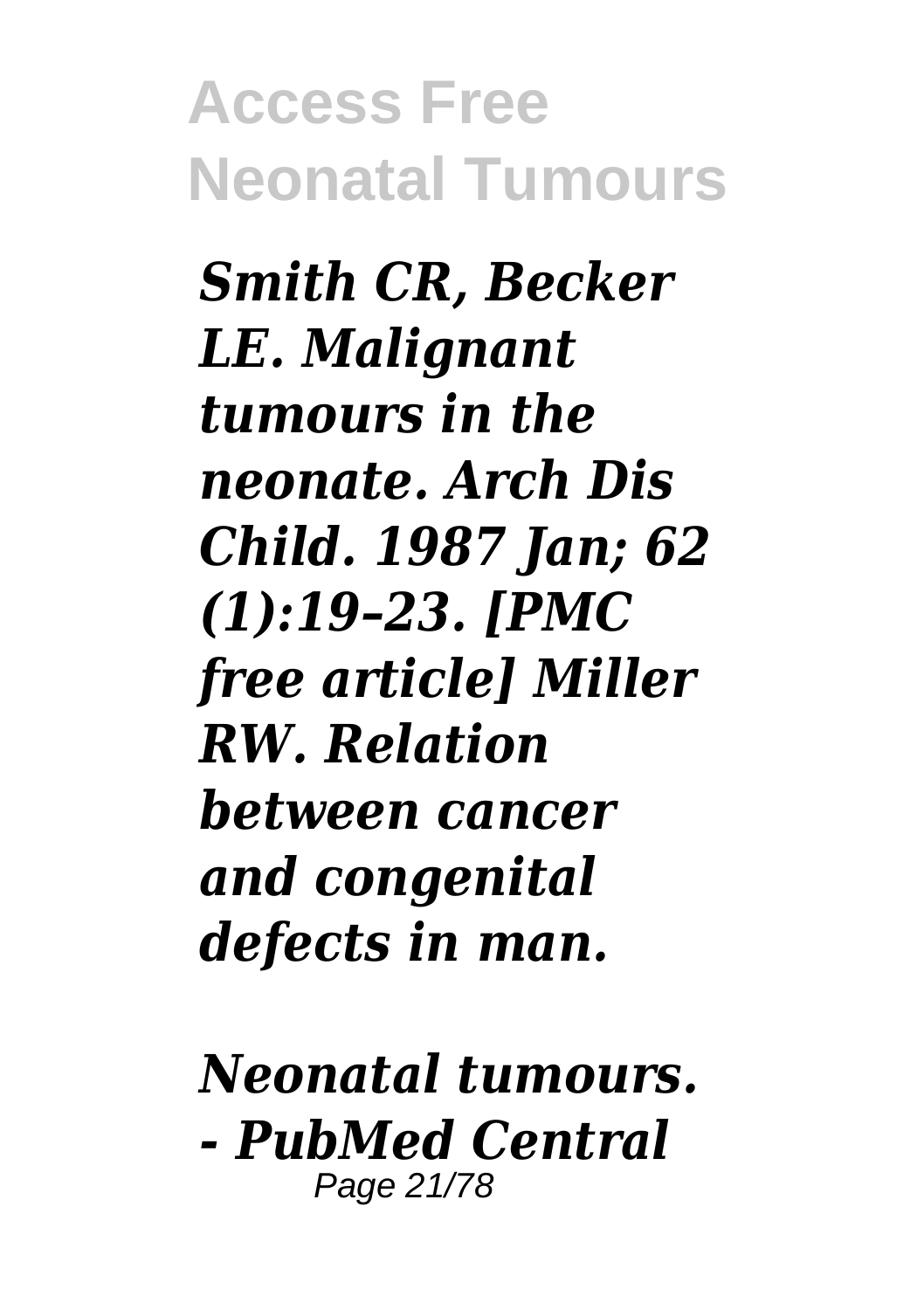*(PMC) Neonatal tumours (NNT) are studied for a number of important reasons. Firstly, many of the benign tumours arising from soft tissue appear to result from disturbances in growth and development and some are* Page 22/78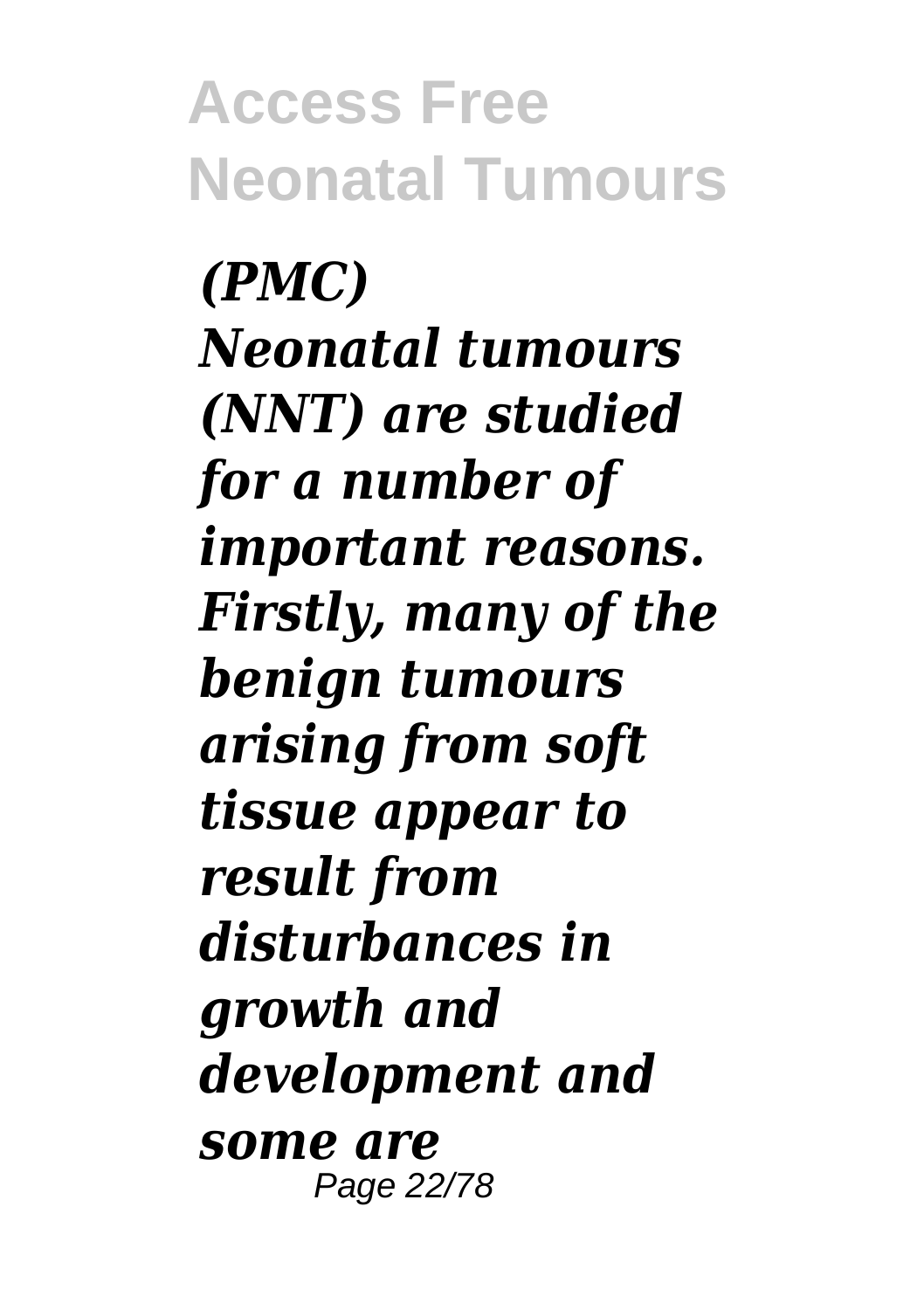*associated with other congenital anomalies.*

*Neonatal tumours. Materials and method: Historical series of neonatal tumours from La Fe University Children's Hospital in Valencia (Spain), from January 1990 to* Page 23/78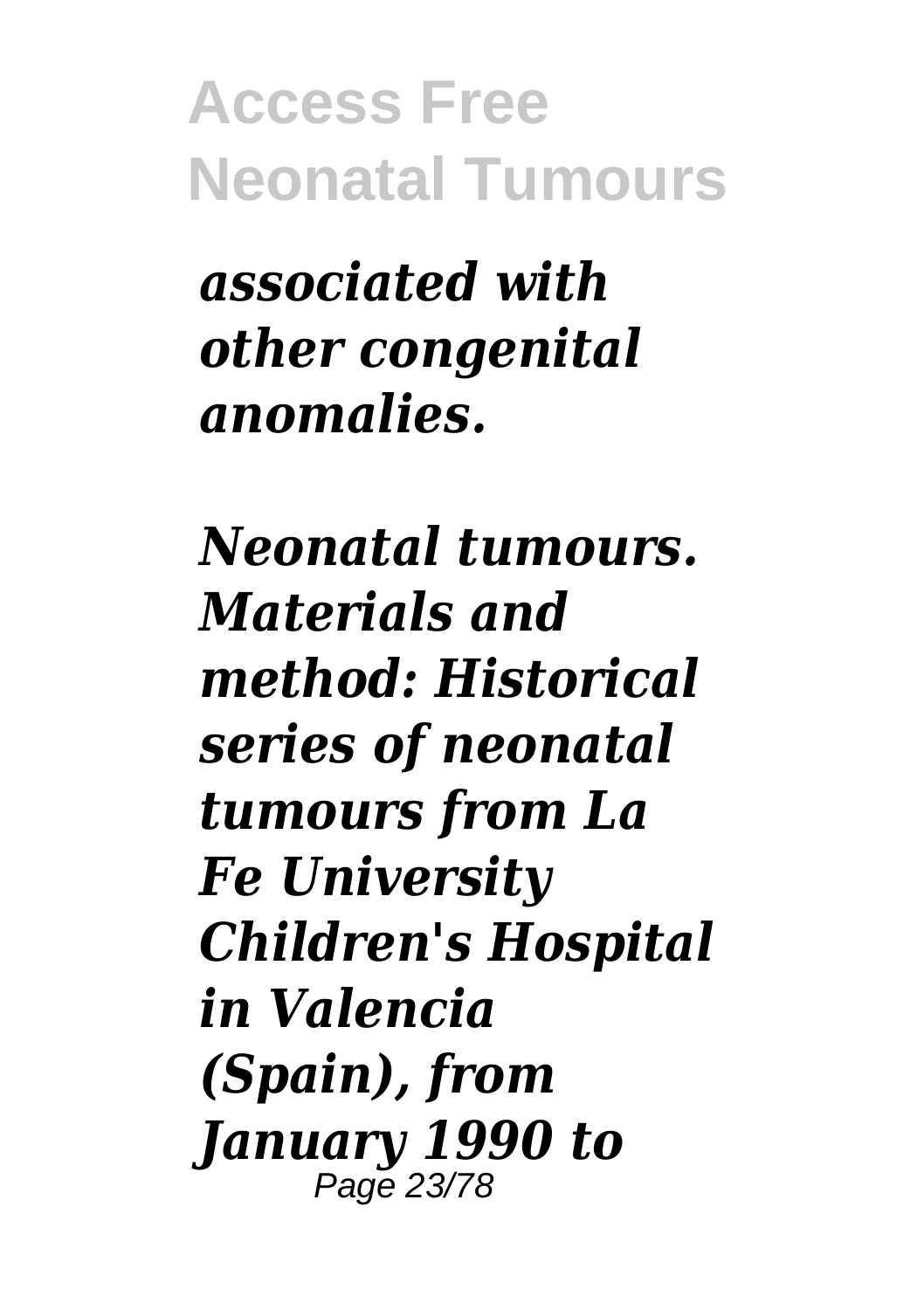*December 1999. Histological varieties of neonatal tumours and associated congenital abnormalities were described.*

*[Neonatal tumours and congenital malformations] The most common neonatal tumour is* Page 24/78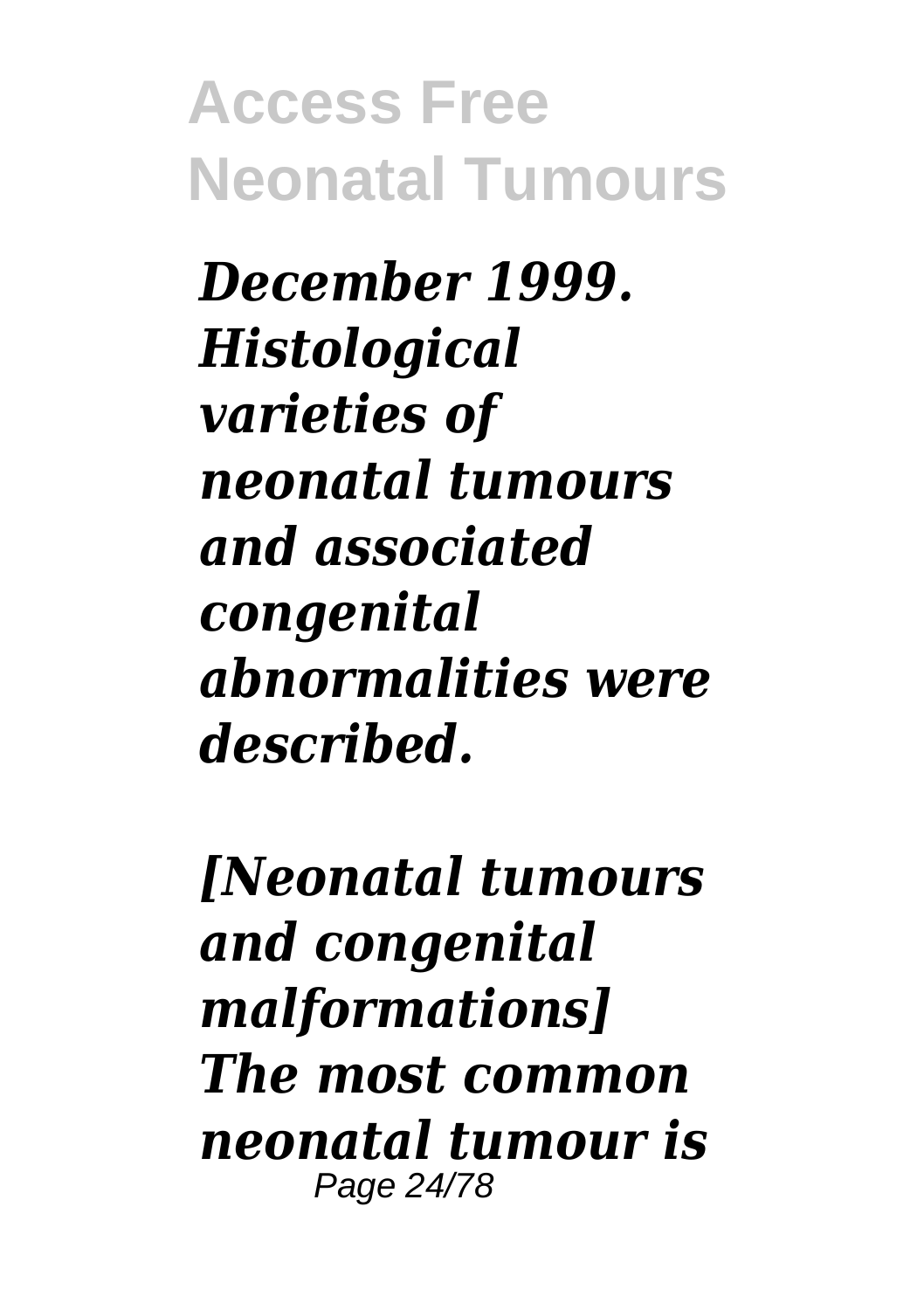*neuroblastoma, accounting for 28–39% of tumours in this period, with an estimated incidence of 0.61 per 100 000 live births. 2-5 The prognosis of neuroblastoma is influenced by many factors, the most important of which are age and degree* Page 25/78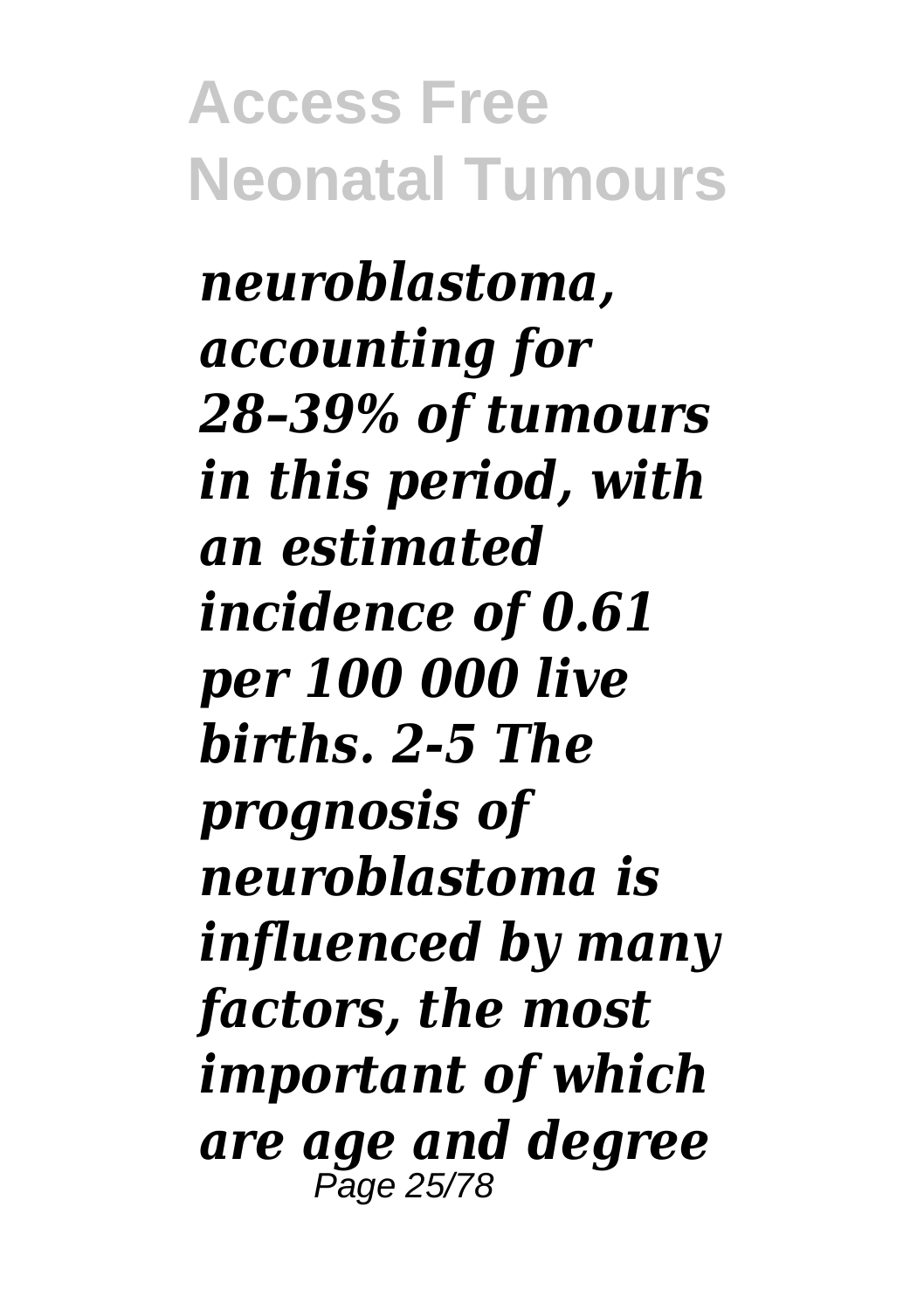## *of tumour spread.*

*Neonatal neuroblastoma | ADC Fetal & Neonatal Edition The most common brain tumor that was present or produced symptoms at birth was teratoma. In this series of congenital tumors,* Page 26/78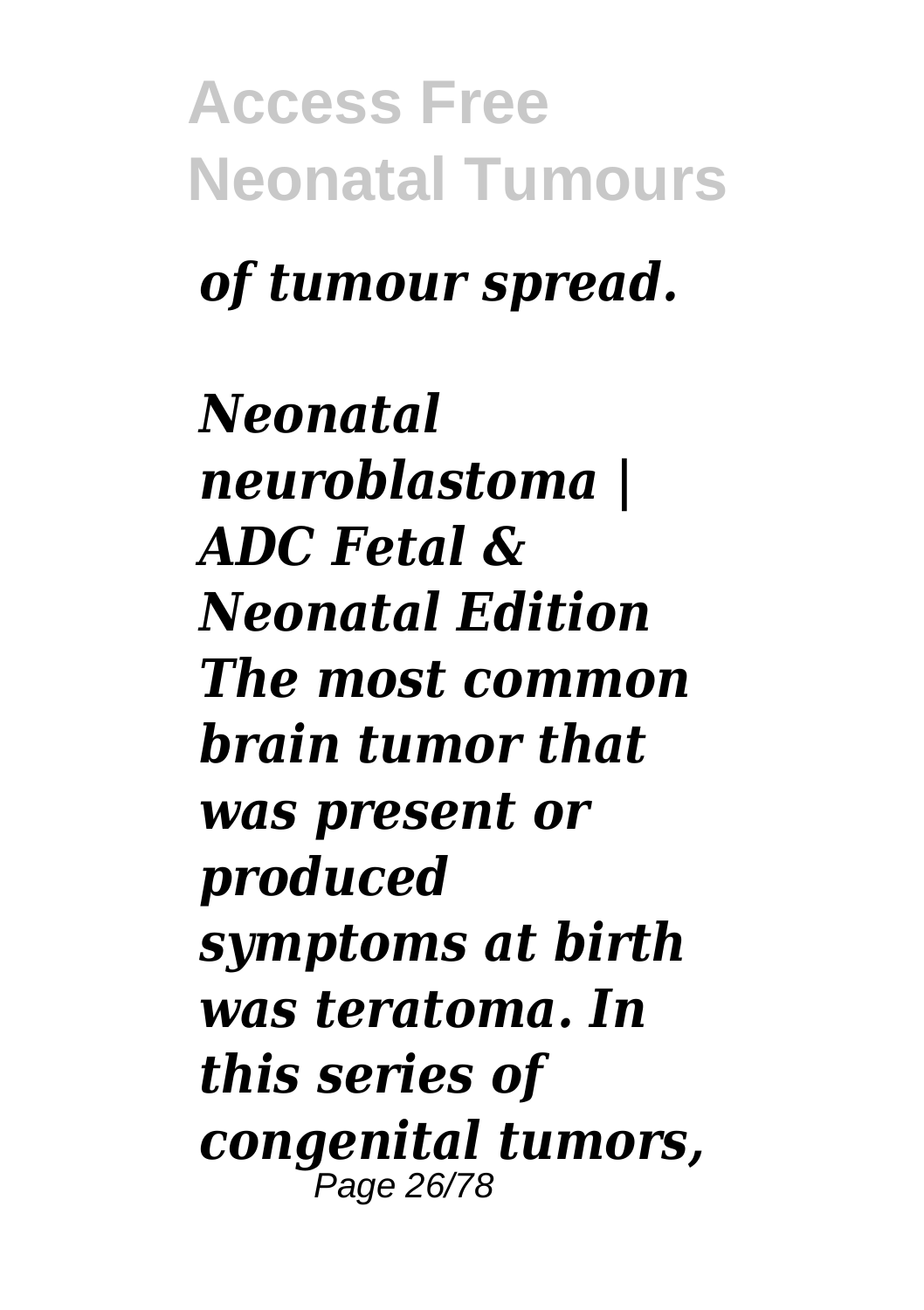*teratomas occurred over 5 times more frequently than the second most common type, astrocytoma. They were often immature because of primitive neural elements and, rarely, a component of mixed malignant germ cell tumors.* Page 27/78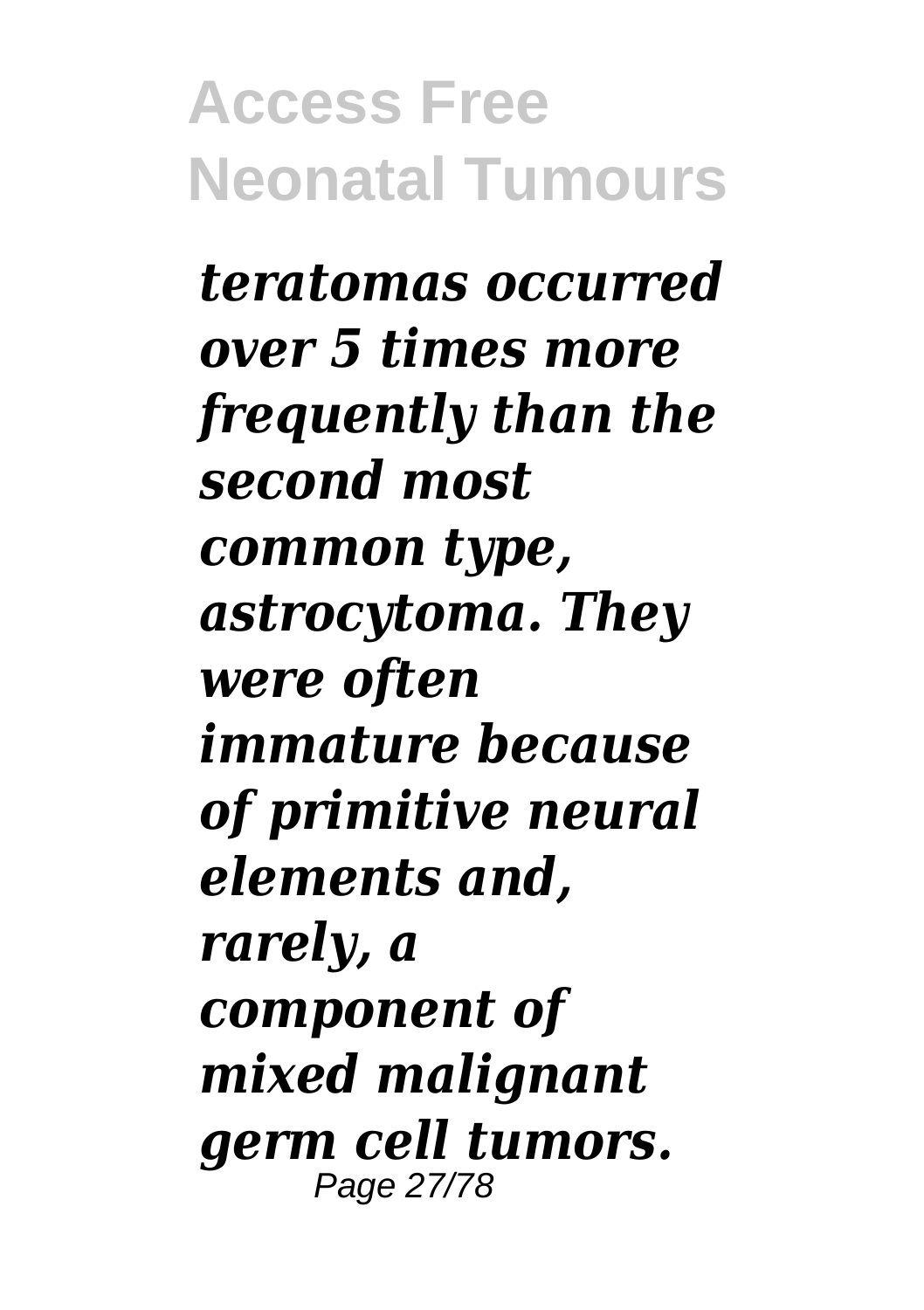*Congenital Brain Tumors - PubMed neuroblastoma : not a tumor of the kidney, but of the adrenal and other neural crest tissues, it needs to be differentiated from a Wilms tumor, distinguishing features include* Page 28/78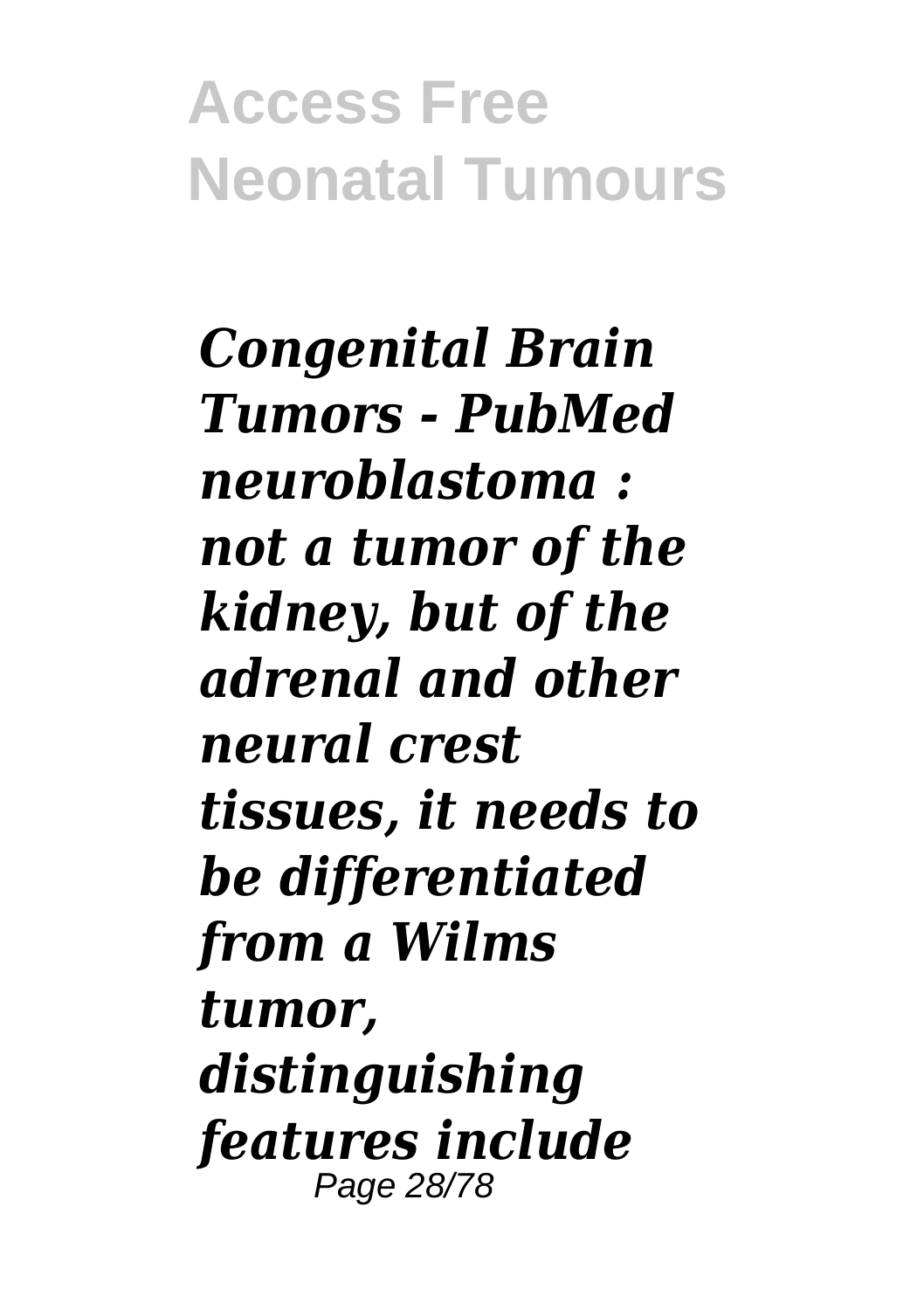*calcification more common (90% vs 15%) encases vascular structures but does not invade them younger age group (<2 years of age)*

*Pediatric renal tumors and masses | Radiology Reference ... sarcoma (12%),* Page 29/78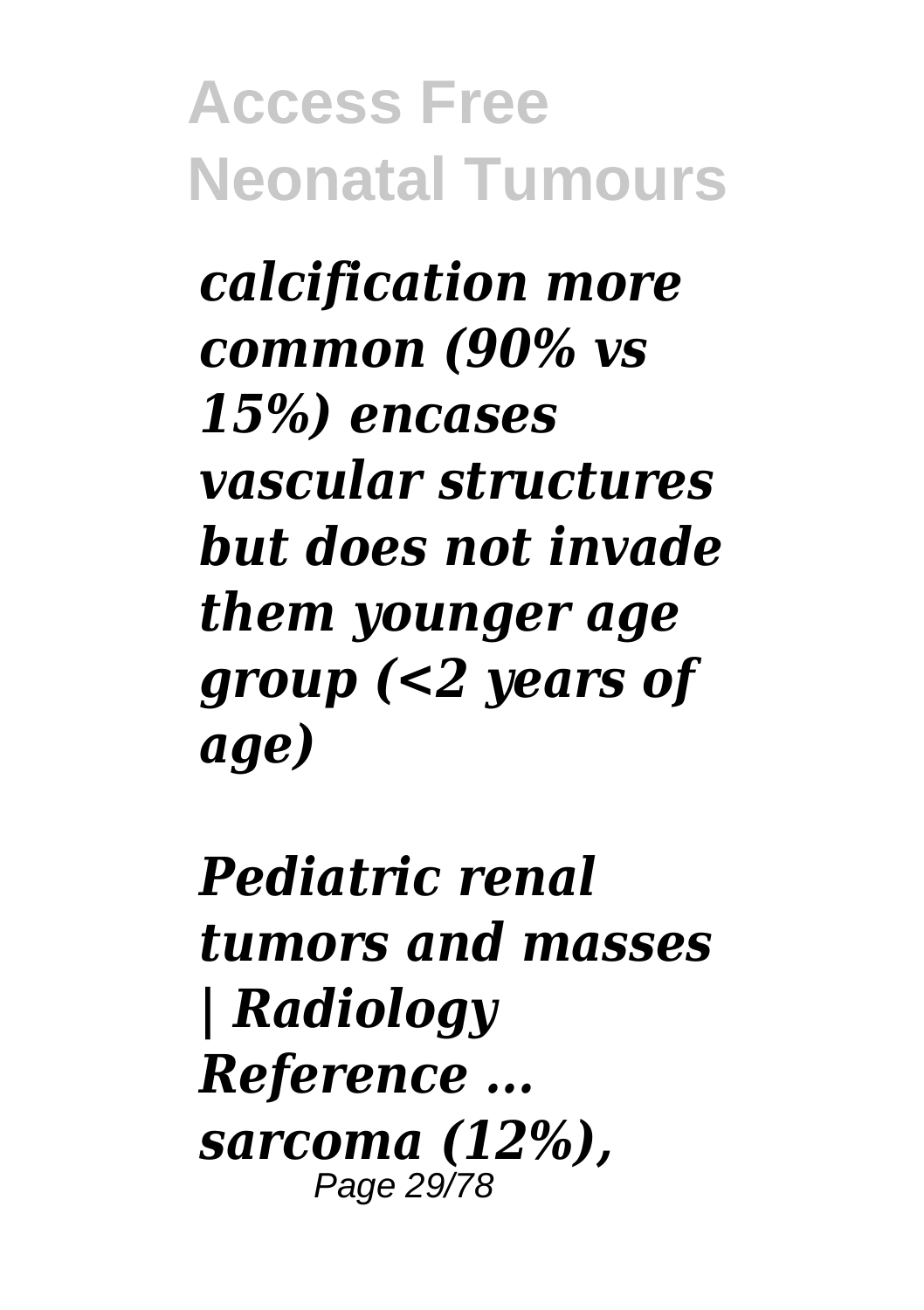*central nervous system tumours (9o/o), leukaemia (8%), and a few cases of Wilms'tumour,liver tumour,andmiscell aneoustumours. Theoverall mortalit yfromdiseasewas 41%. Patients with retinoblastoma, Wilms' tumour, and neuroblastoma* Page 30/78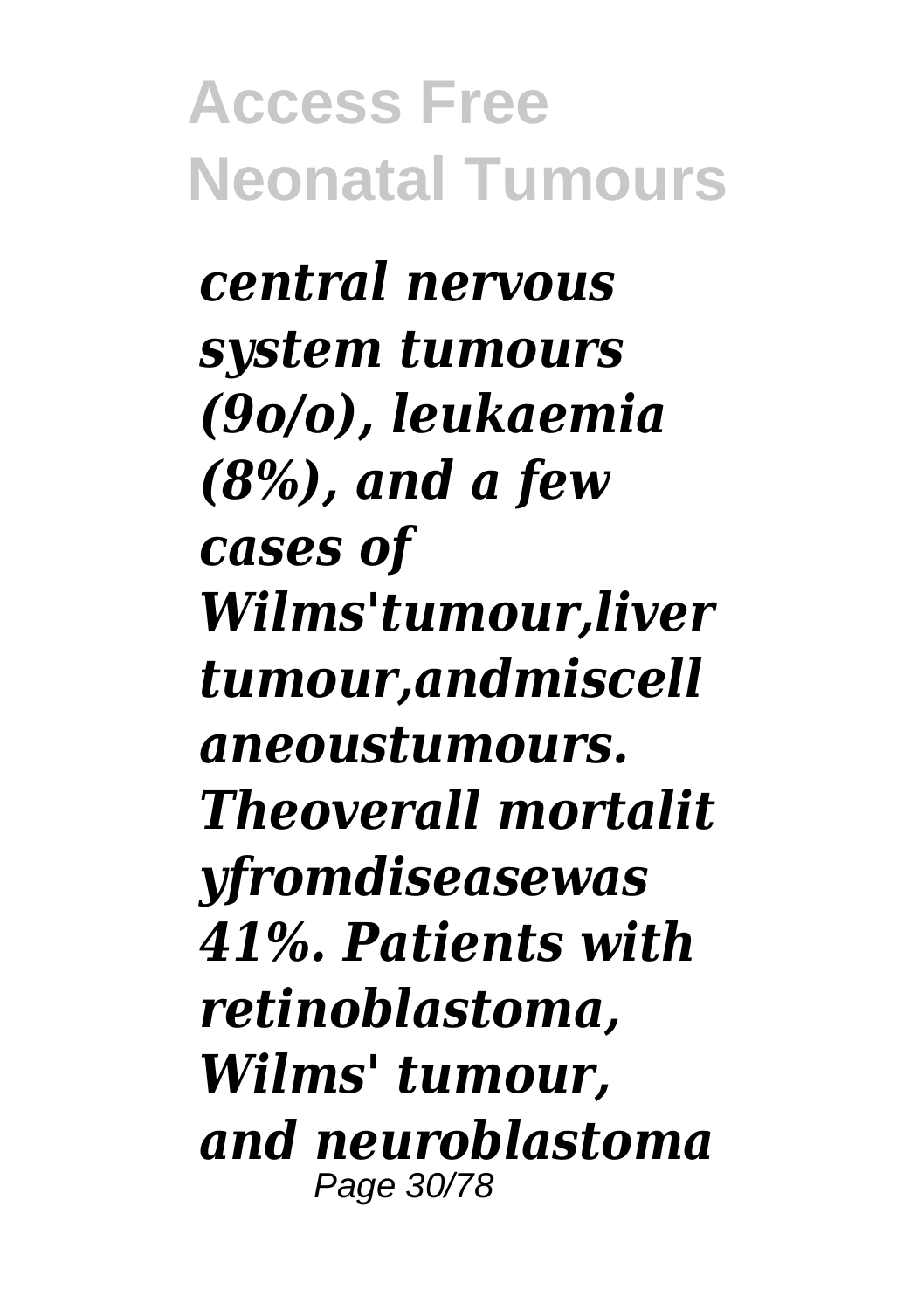*hadthe best prognosis. Forty three patients (42%) survived their neonatal cancers; all were treated ...*

*Malignant tumours in the neonate - BMJ Neonatal tumors are defined as tumors which are* Page 31/78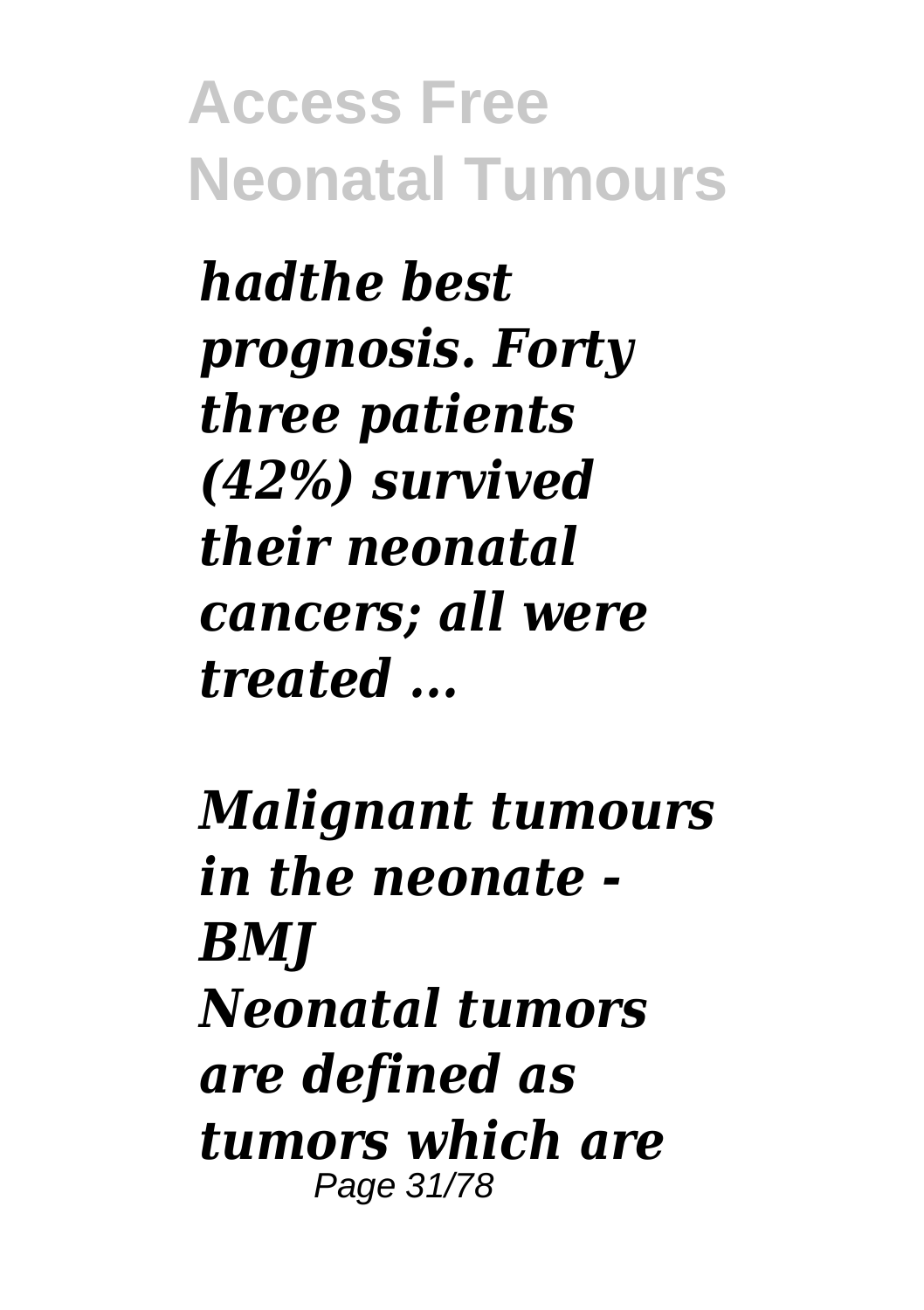*diagnosed before the first month of life. Some of them can be congenital (present at birth). Neonatal tumors are different from tumors in older children in terms of etiopathogenesis, behavior and response to therapy as well as* Page 32/78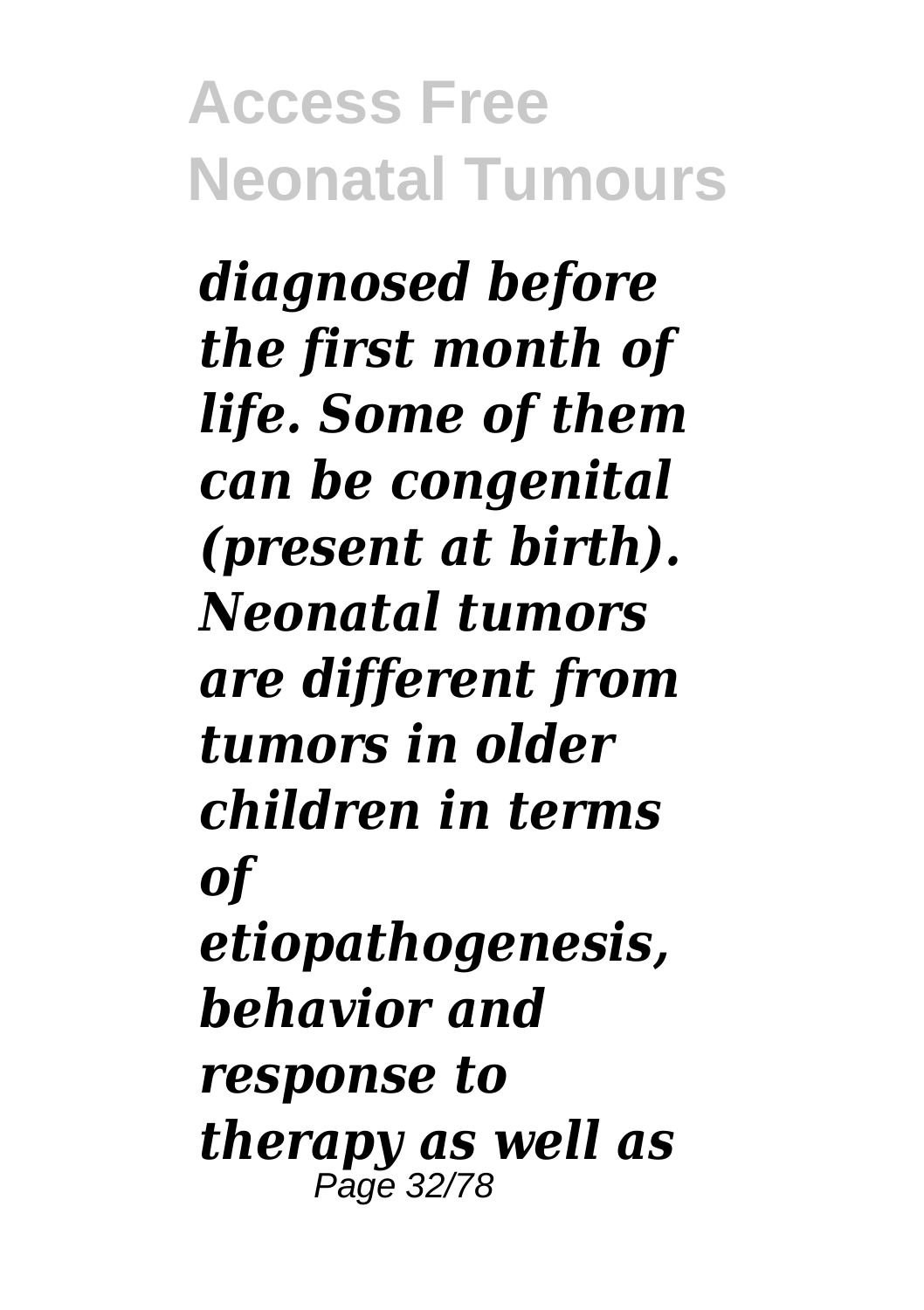*long-term outcomes.*

*Neonatal solid tumors - ScienceDirect Fifty one neonatal tumours were diagnosed in Glasgow over a 32 year period. The most common tumours were teratomas (n=19),* Page 33/78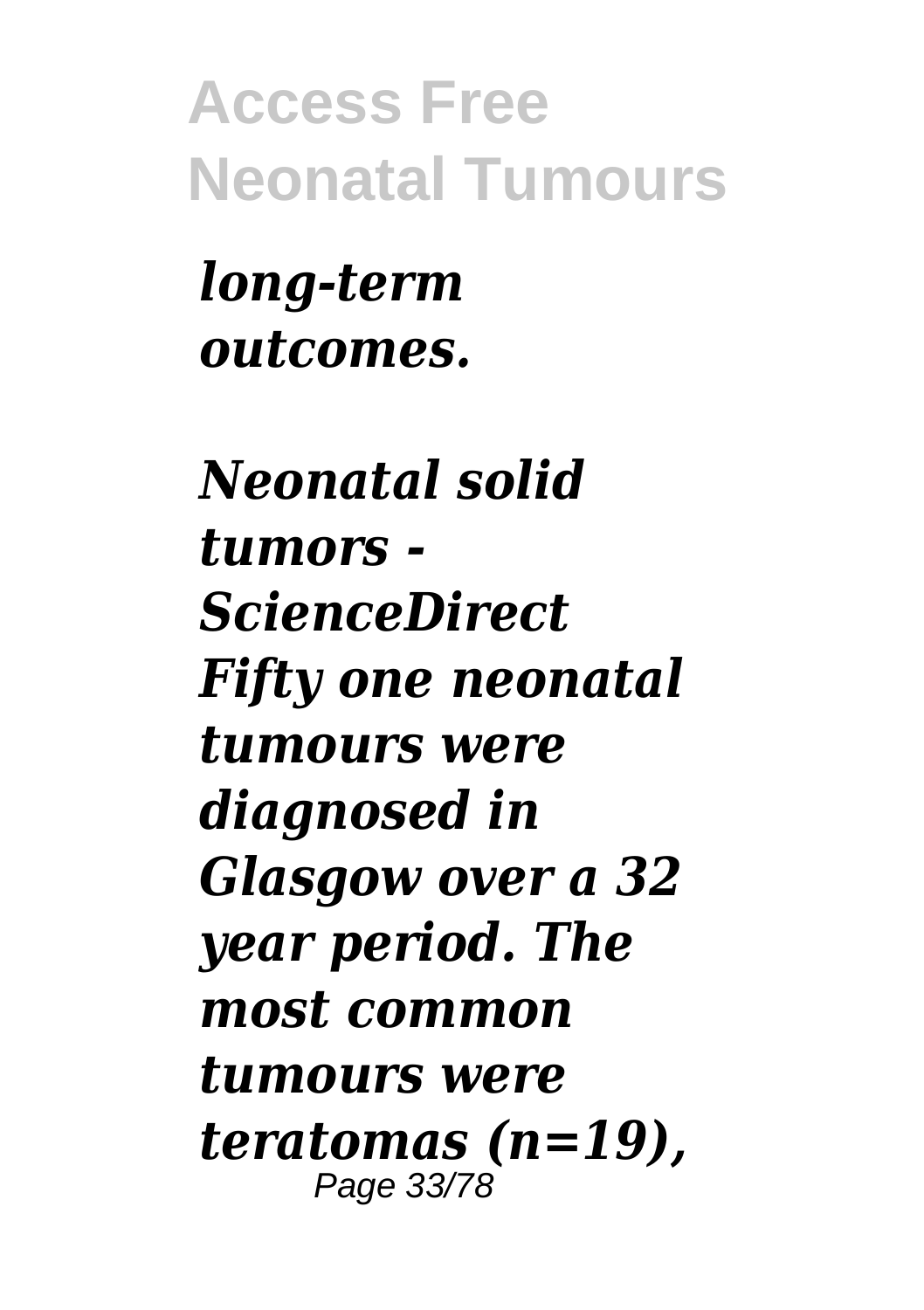*others being renal tumours (n=9), soft tissue sarcomas (n=8), neuroblastomas (n=7), and others (n=8). Of the total, 31% were malignant.*

*Neonatal tumours: Glasgow 1955-86. - Europe PMC Article ...* Page 34/78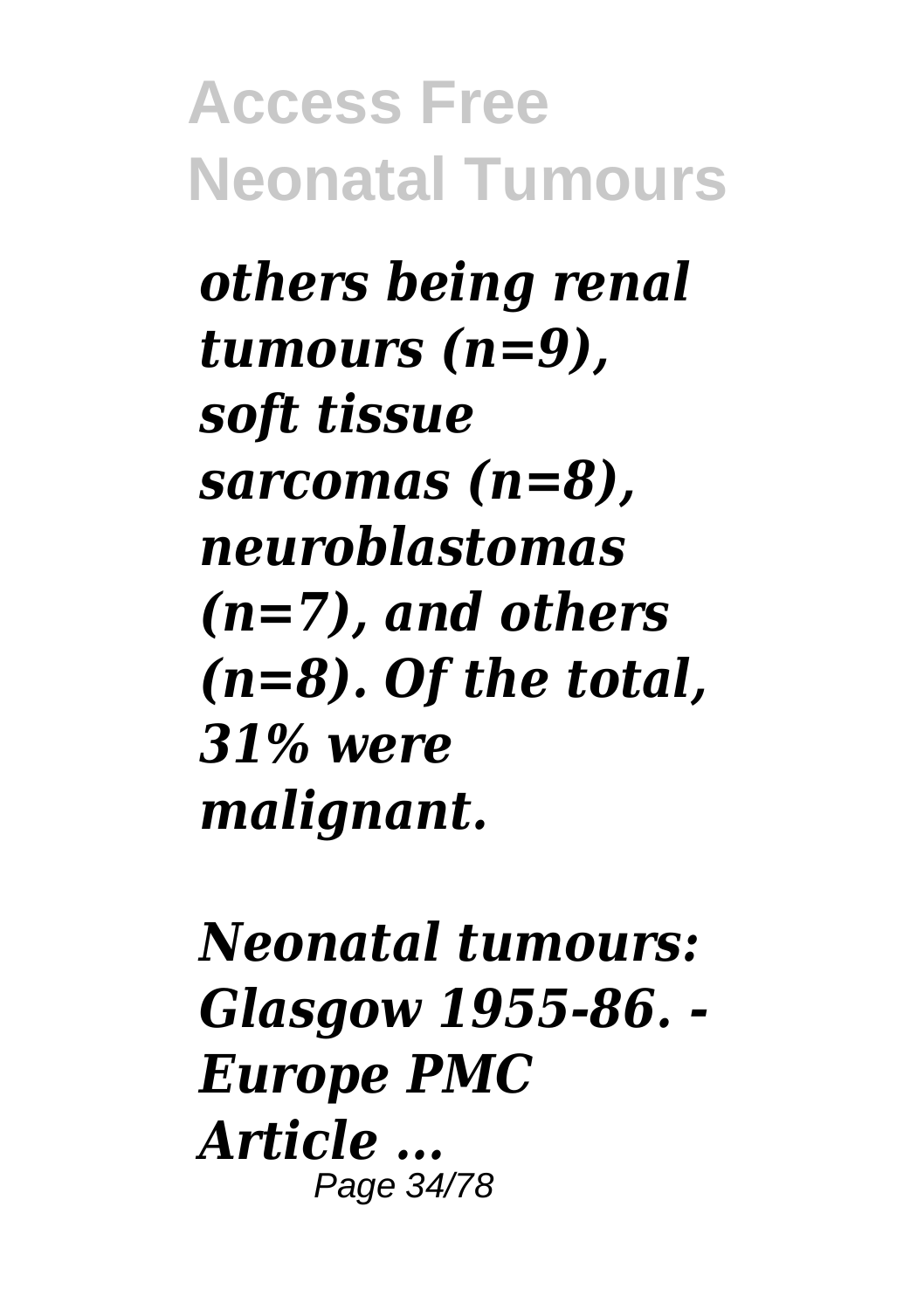*Background: Neonatal tumours, occurring within 28 days of life, are associated with a favourable outcome in highincome countries. Limited data are available on neonatal tumours in low- and middleincome countries.*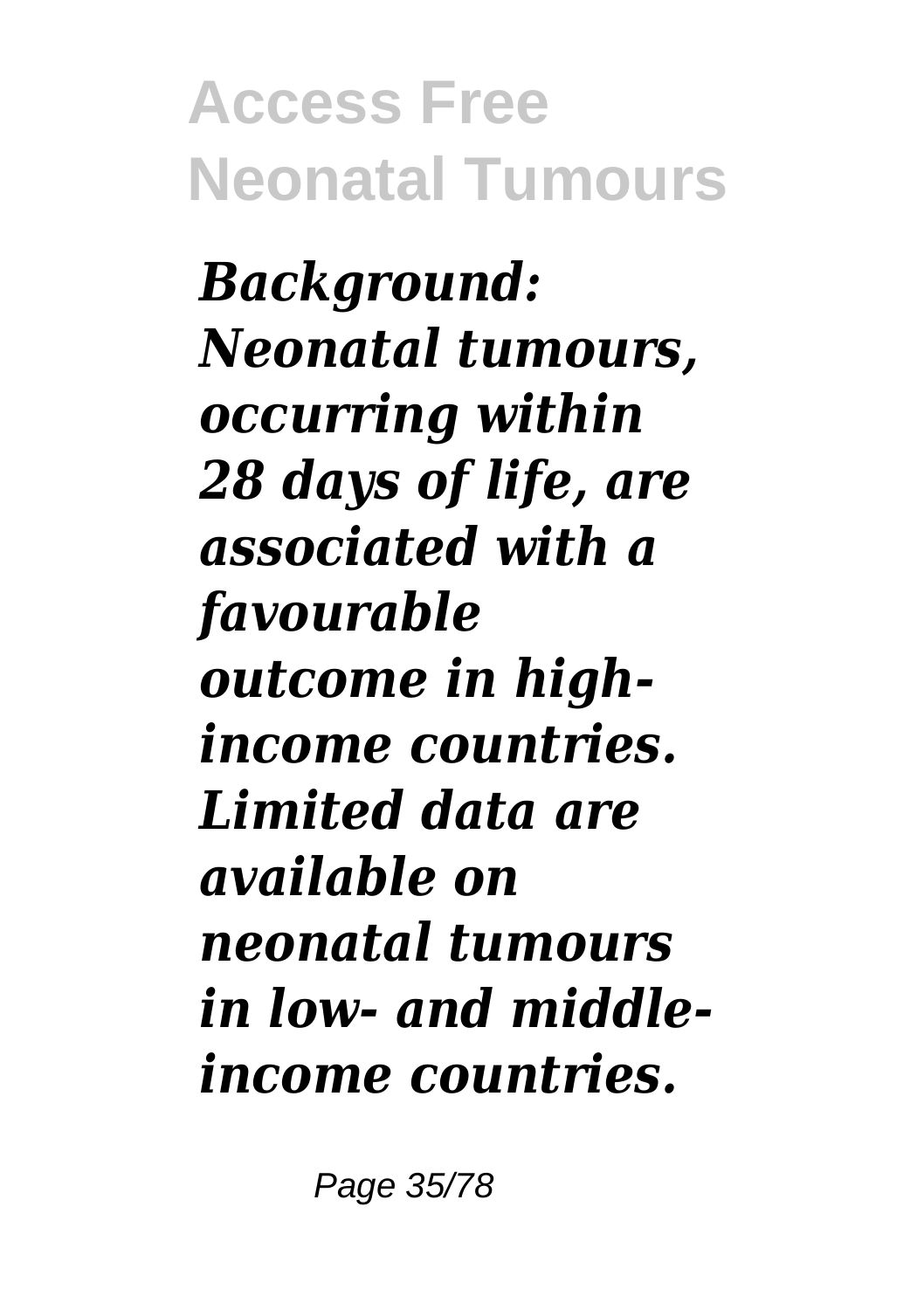*Neonatal tumours: A single centre review - CORE Isaacs H., Jr Perinatal (congenital and neonatal) neoplasms: a report of 110 cases. Pediatr Pathol. 1985; 3 (2-4):165–216. Campbell AN, Chan HS, O'Brien A,* Page 36/78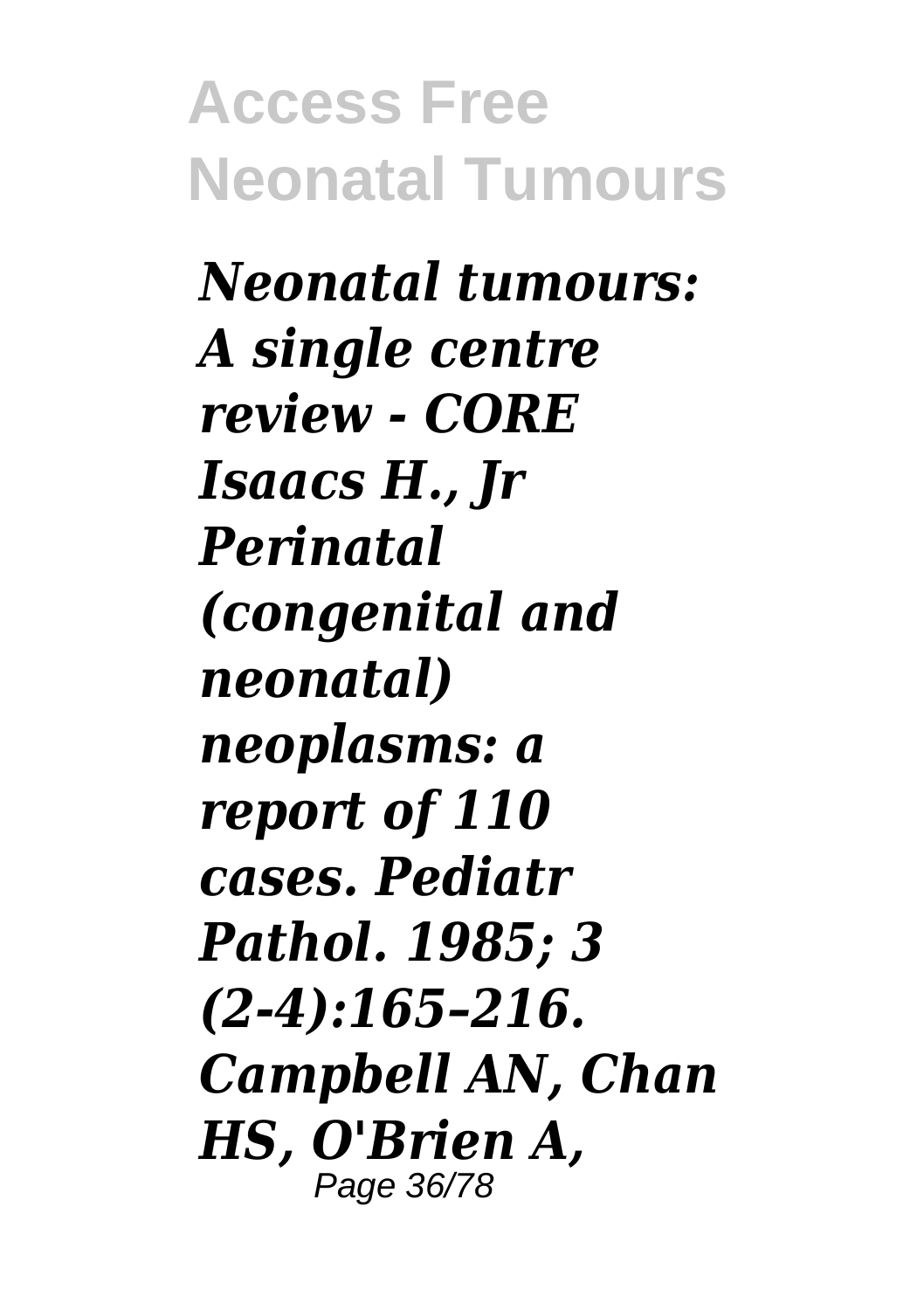*Smith CR, Becker LE. Malignant tumours in the neonate. Arch Dis Child. 1987 Jan; 62 (1):19–23. [PMC free article] Miller RW. Relation between cancer and congenital defects in man.*

*Neonatal tumours. - Europe PMC* Page 37/78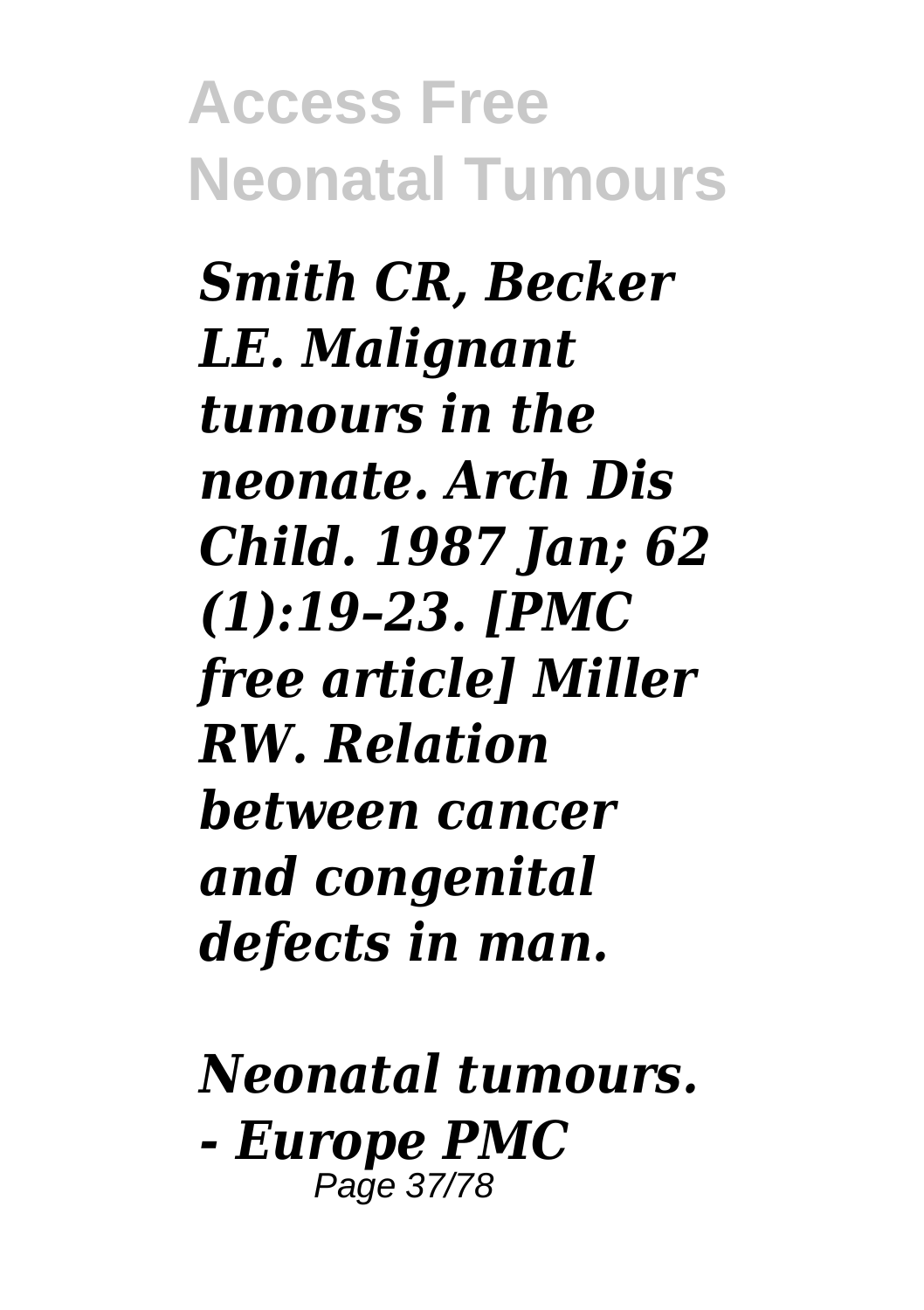*Article - Europe PMC Teratoma and neuroblastoma are the most common histological types of neonatal cancer, with soft-tissue sarcoma, leukaemia, renal tumours, and brain tumours also among the more frequent types.* Page 38/78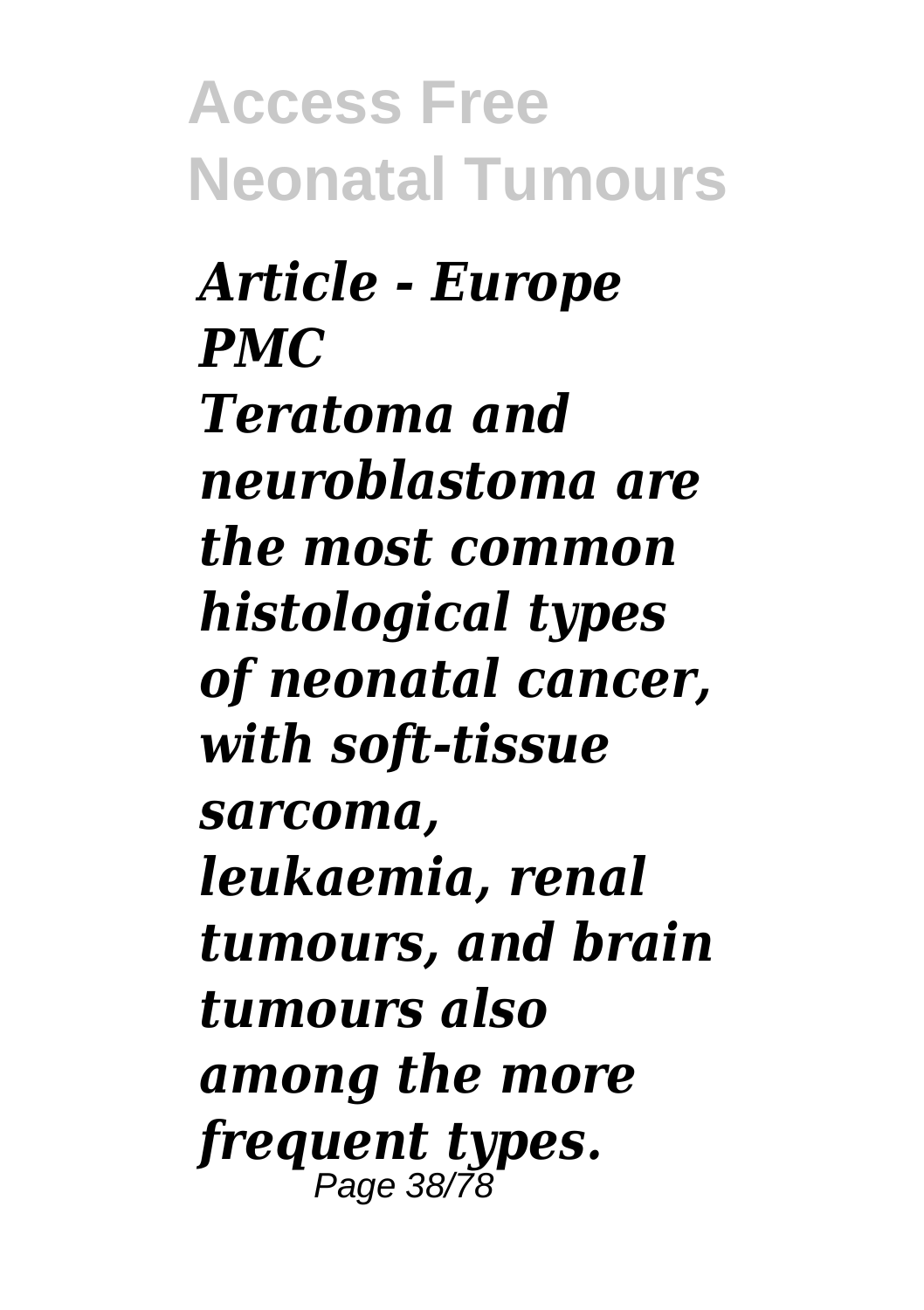*Prenatal detection, most often on routine ultrasound or in the context of a known predisposition syndrome, is becoming more common.*

*TNM - Tumor Grade and Stage* Page 39/78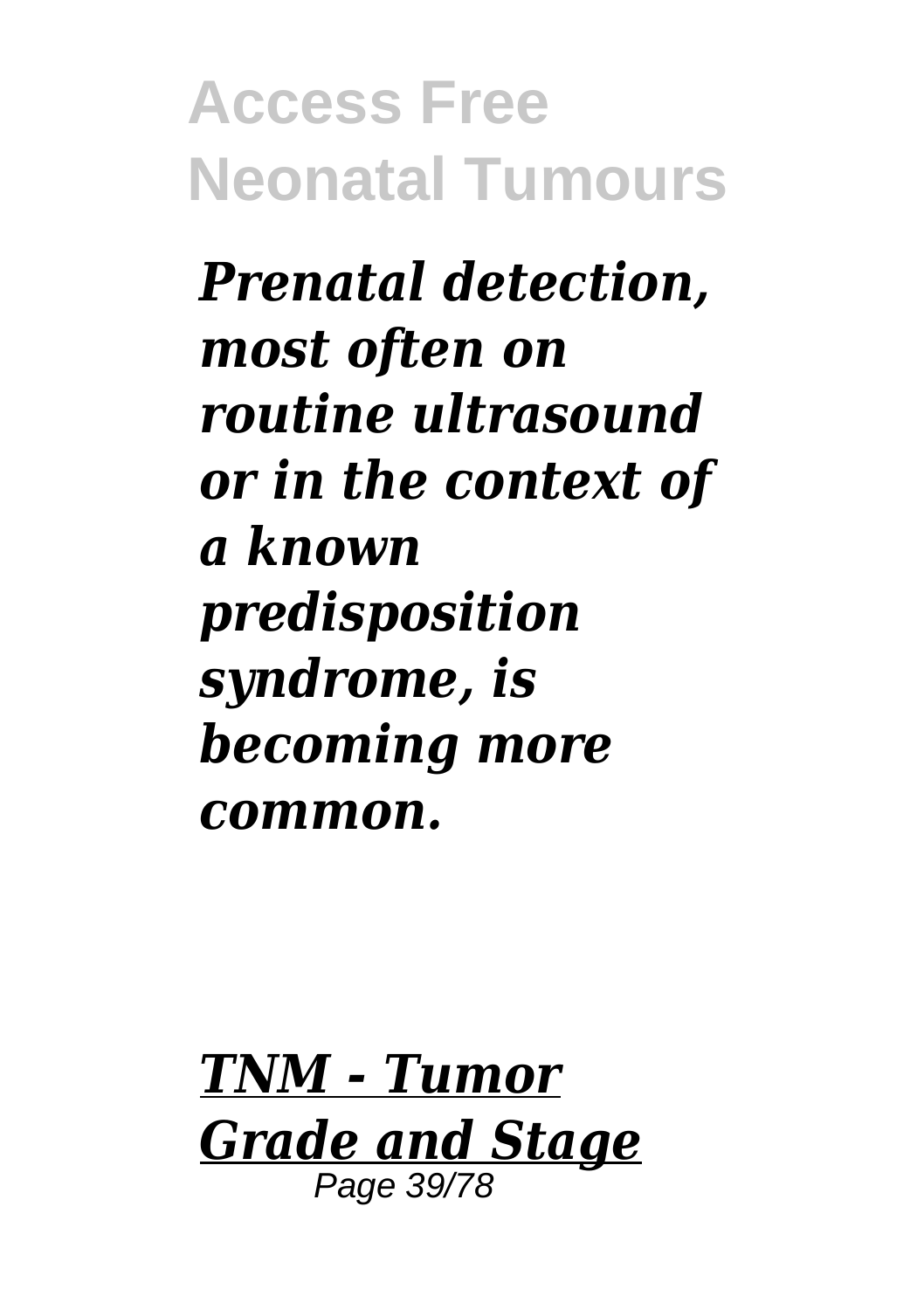*Pediatric brain tumors - causes, symptoms, diagnosis, treatment, pathology Understanding Haemochromatosis Spread of tumours, Metastasis easy explanation in hindi Spread Of Malignant Tumor - Overview* Page 40/78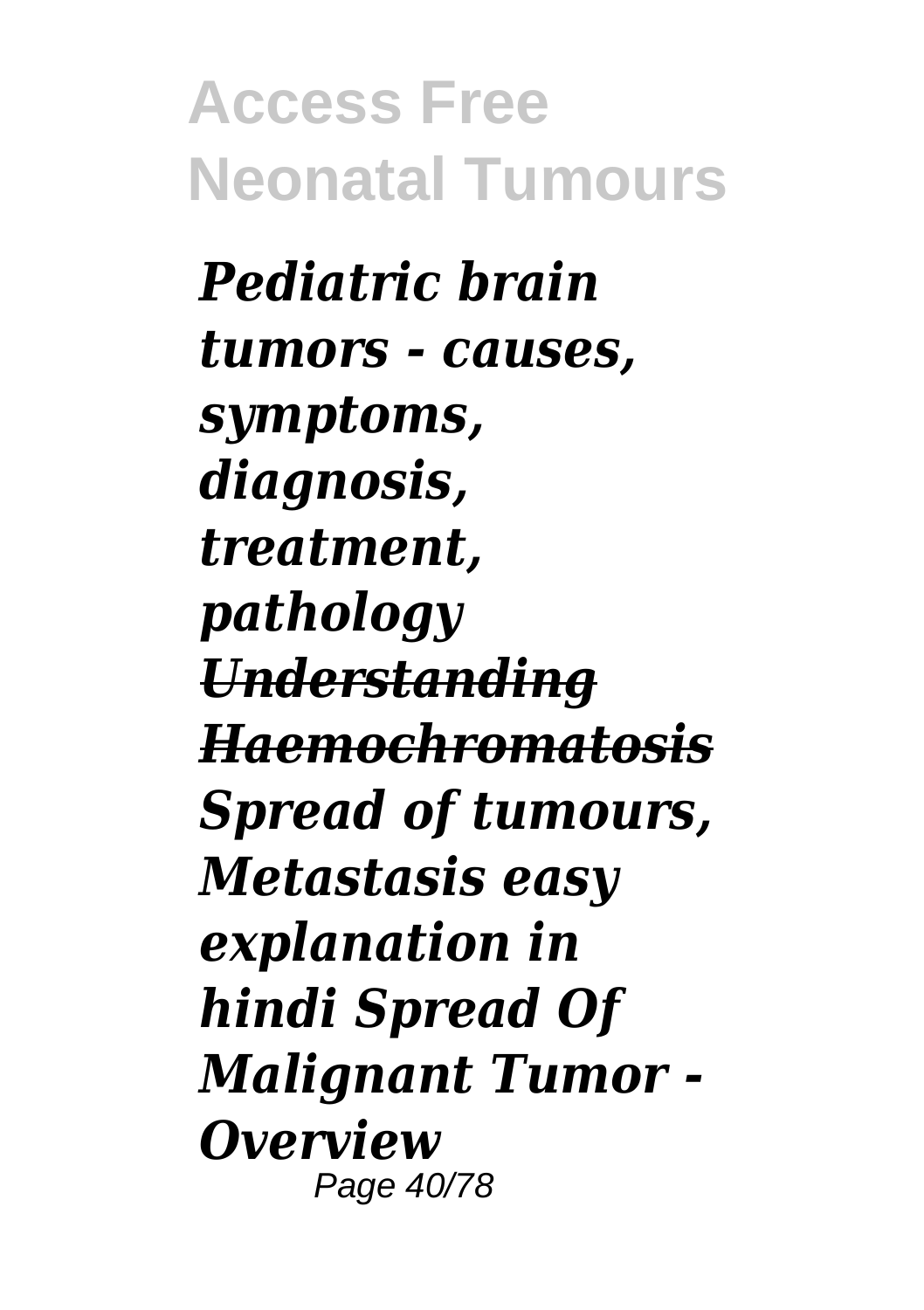*ICD-10-CM BASICS Episode 1 (ICD-10-CM Book Layout) Pediatric Renal Tumors Usual and Unusual Pathology 747 a Ovarian tumors classify Renal cell carcinoma causes, symptoms, diagnosis, treatment,* Page 41/78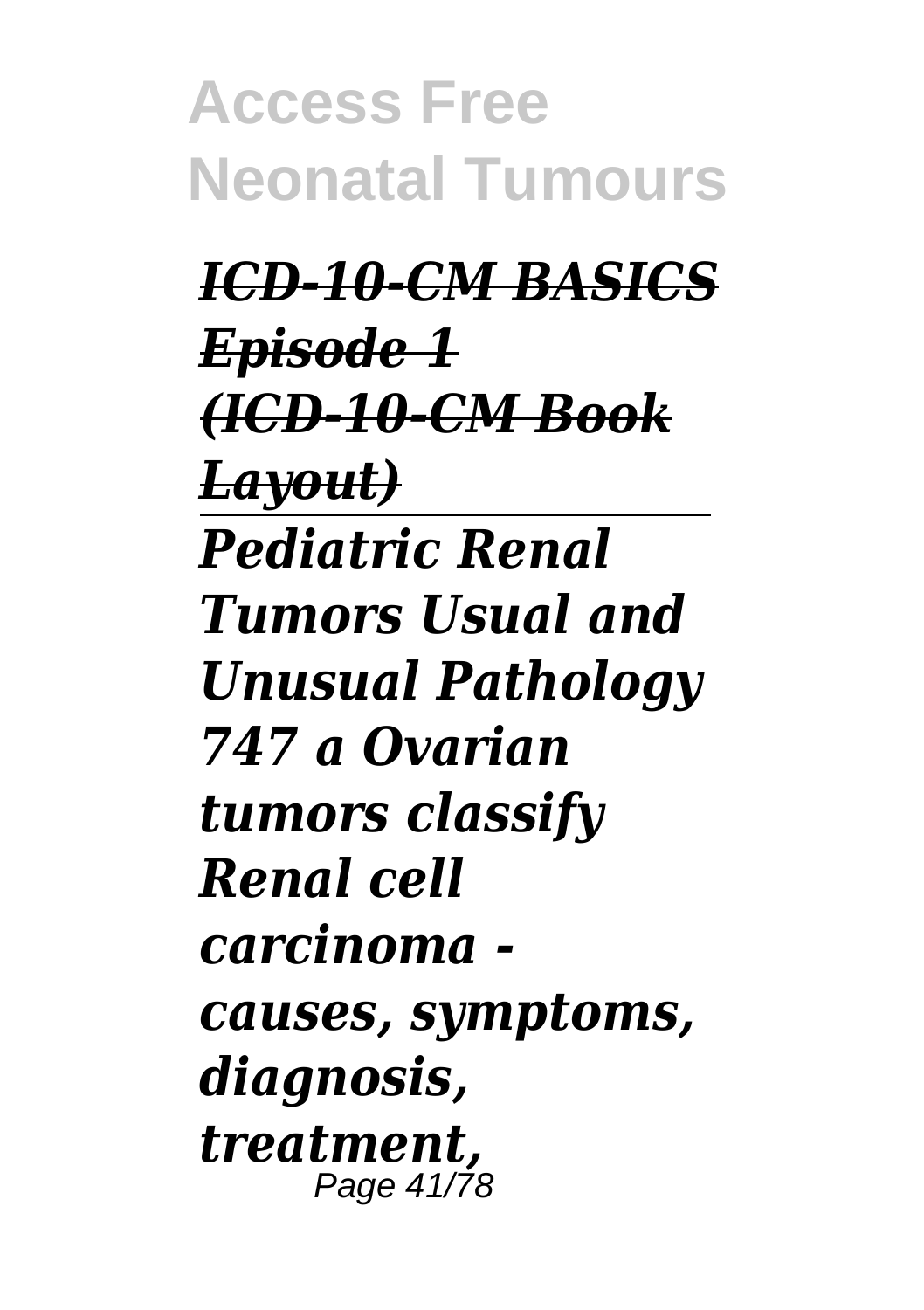*pathology Neoplasia Nomenclature - Benign Tumors - Adenoma - Papilloma GENERAL PATHOLOGY 44 : neoplasia part 3 ( benign epithelial tumours ) DR SAMEH GHAZY Malignant Bone Tumors | USMLE* Page 42/78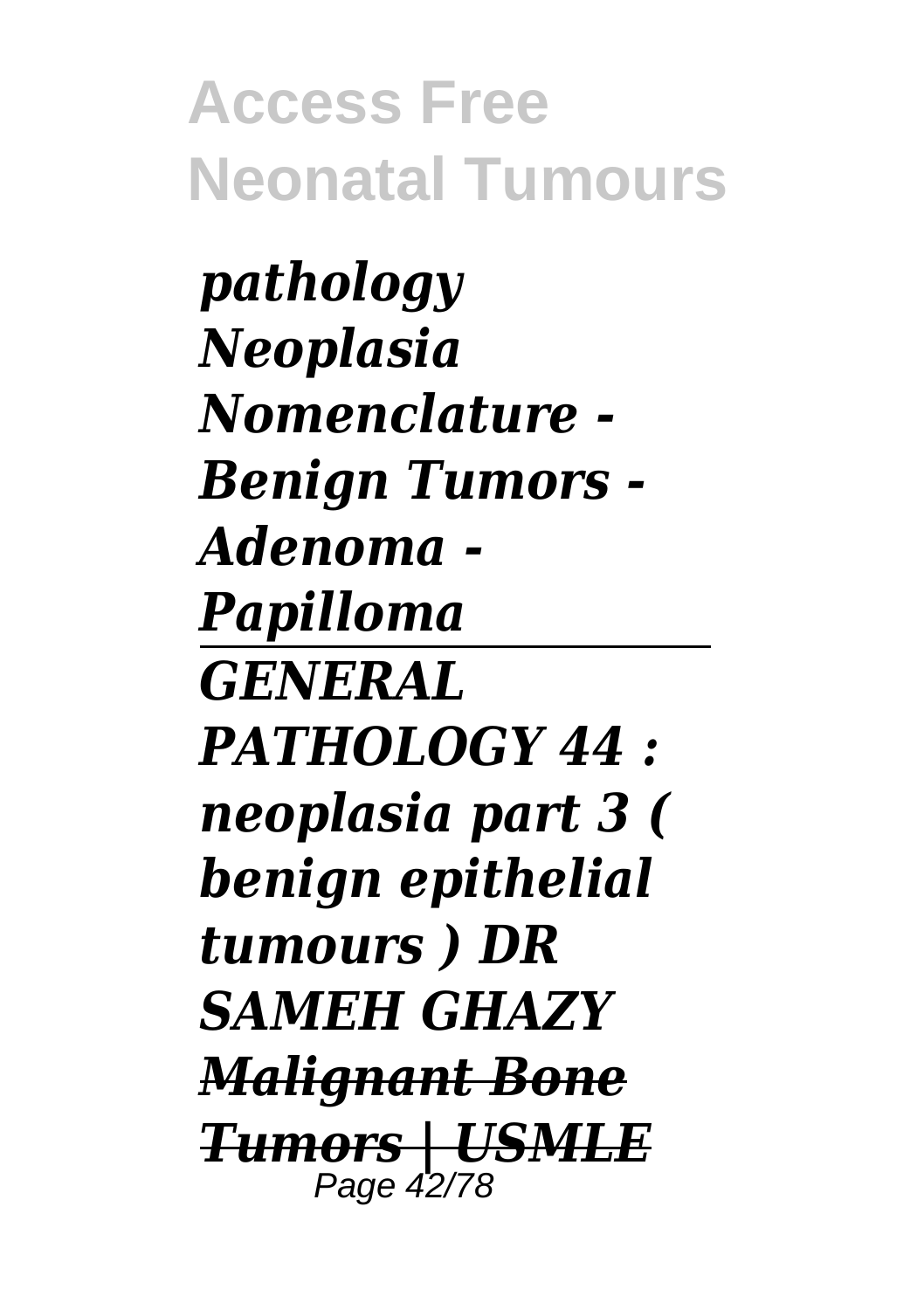*COMLEX NCLEX 29 SATISFYING BODY HACKS YOU MUST KNOW TRENDY BEAUTY HACKS EVERY GIRL SHOULD TRY || Sneaky Hacks for Smart Girls by 123 GO! GOLD Dr. Greger in the Kitchen: My New Favorite Beverage cancer awareness* Page 43/78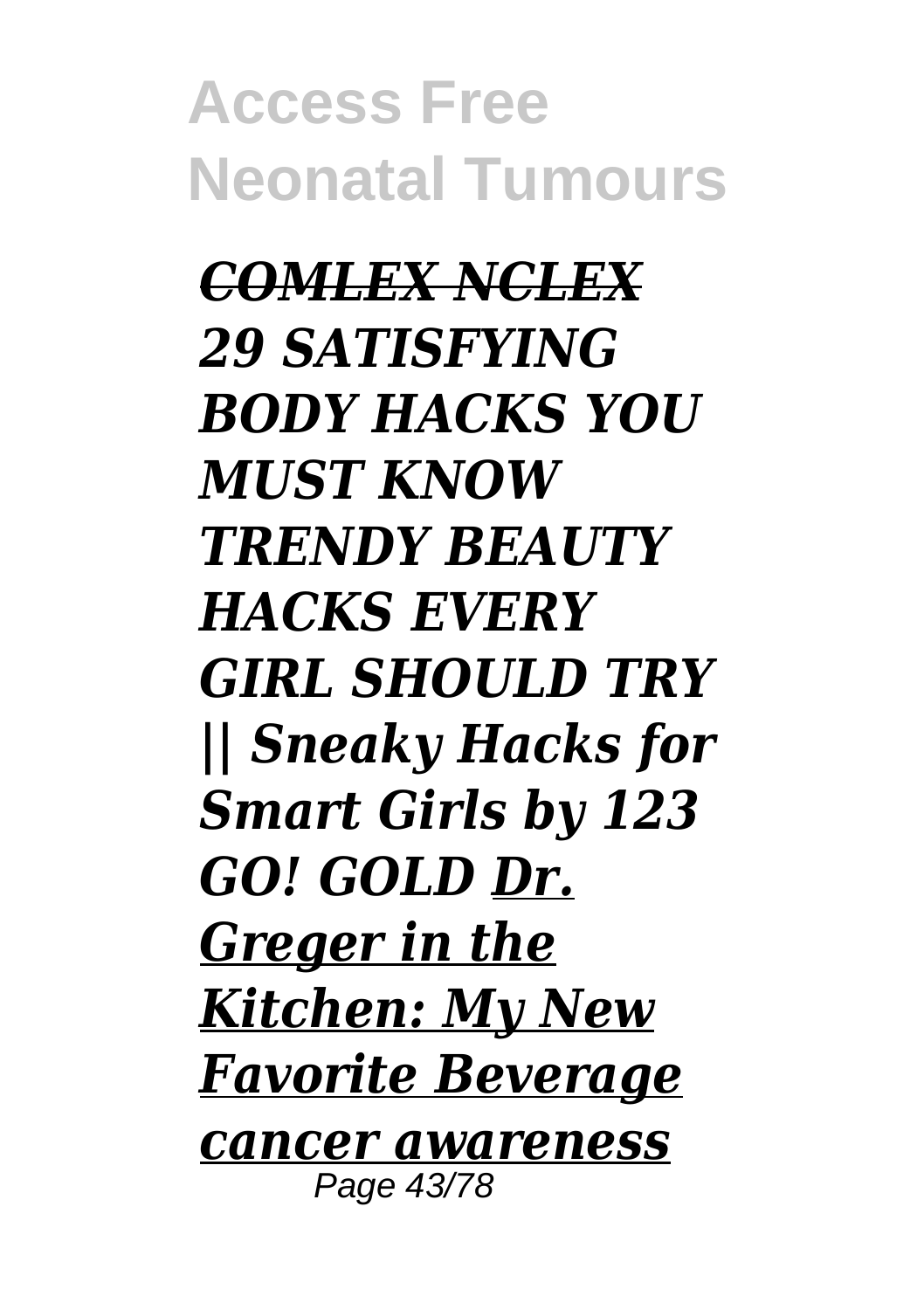*ناطرس لحارم class Neoplasia 1. غامدلا part 1: definition, how it relates to cancer Neuroinflammatio n Simplified – The Link Between the Immune System and The Brain - Dr Sanil Rege Hyperkalemia causes, symptoms, diagnosis,* Page 44/78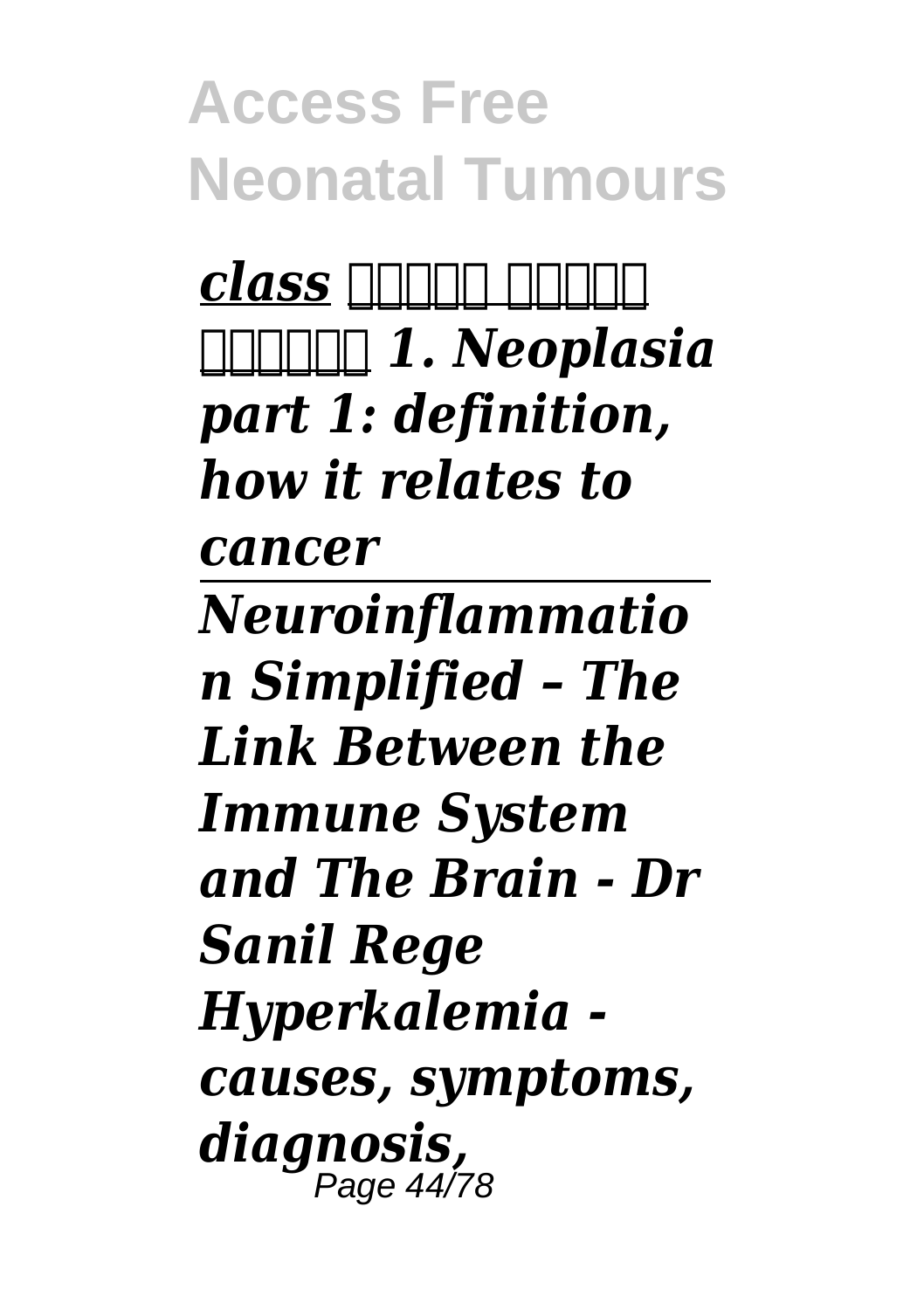*treatment, pathology Treatments for Kidney Tumors - Kenneth Nepple, MD Glioblastoma: Working to Turn the Tide on This Deadly Brain Cancer Malignant Peripheral Nerve Sheath Tumor (MP NST)...Explained by a Sarcoma* Page 45/78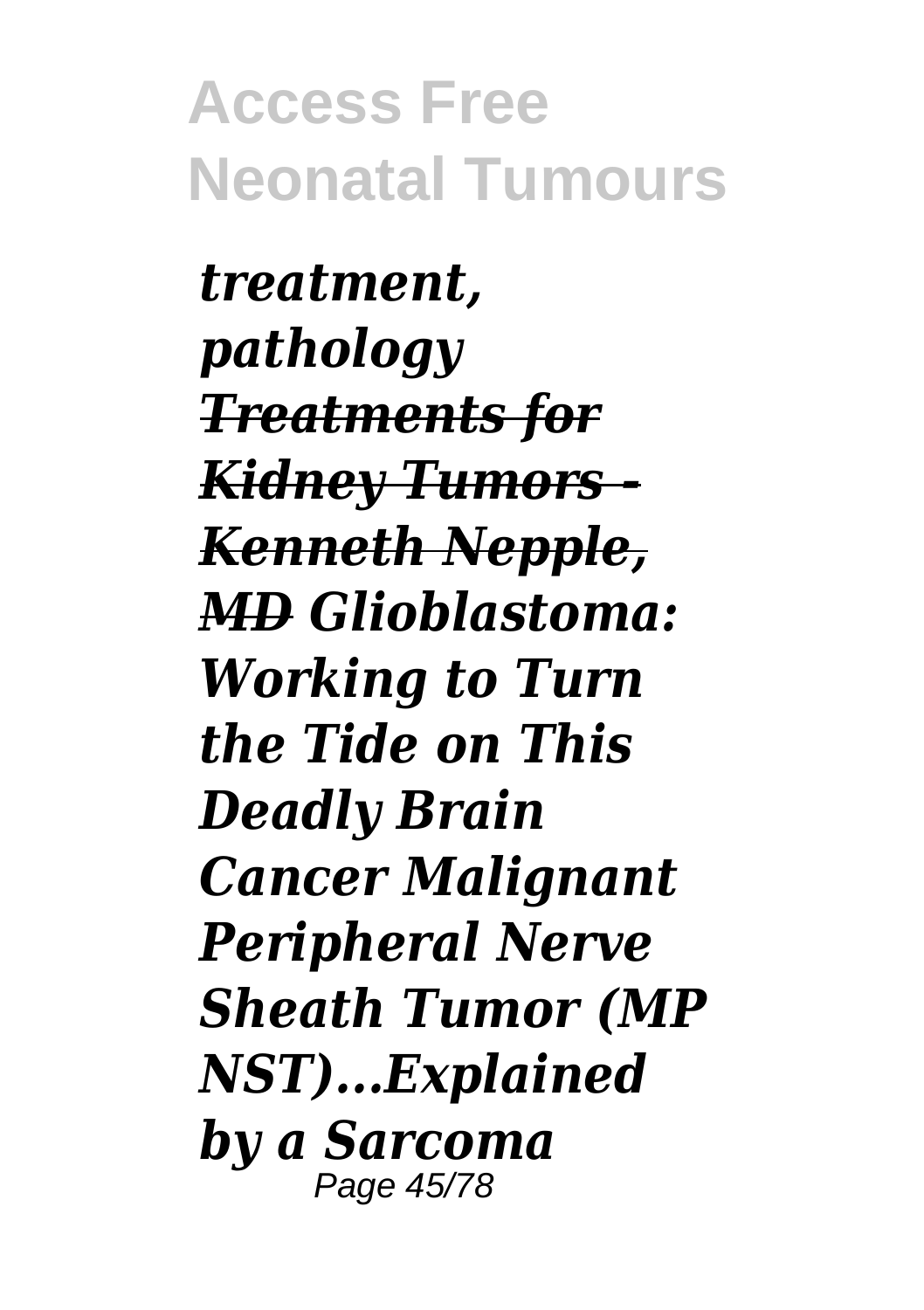*Pathologist EPISODE -21 FETAL \u0026 NEONATAL THRO MBOCYTOPENIA S IGNIFICANCE,ANT ENATAL | APPROACH TO NEONATAL BLEEDING Kidney Tumors Tumour immunology and immunotherapy Pancreatic* Page 46/78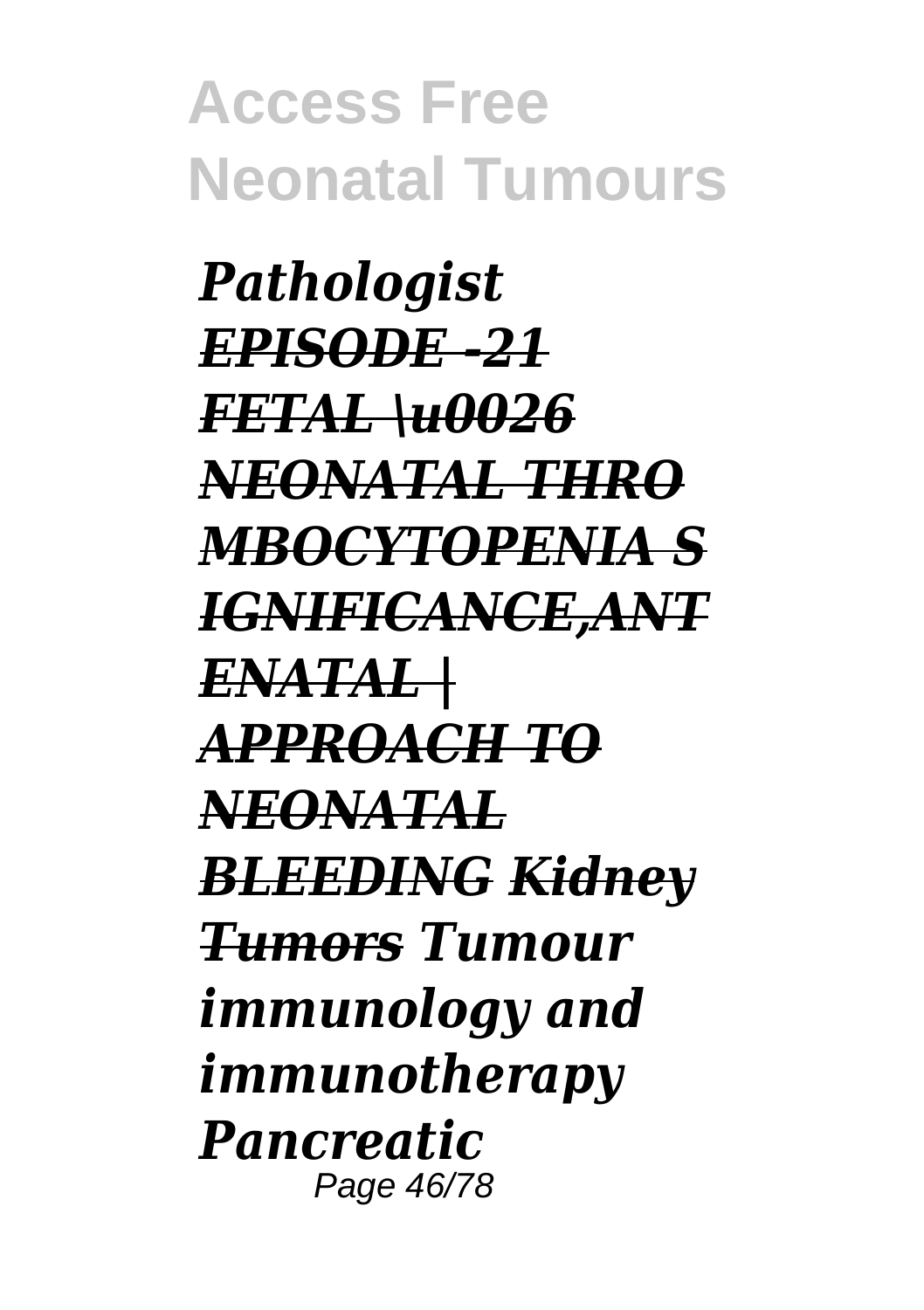*carcinoma causes, symptoms, diagnosis, treatment, pathology Oral Pathology | Connective Tissue Benign Tumors | NBDE Part II Reading a chest Xray How Not To Die | Dr. Michael Greger | Talks at Google Neonatal* Page 47/78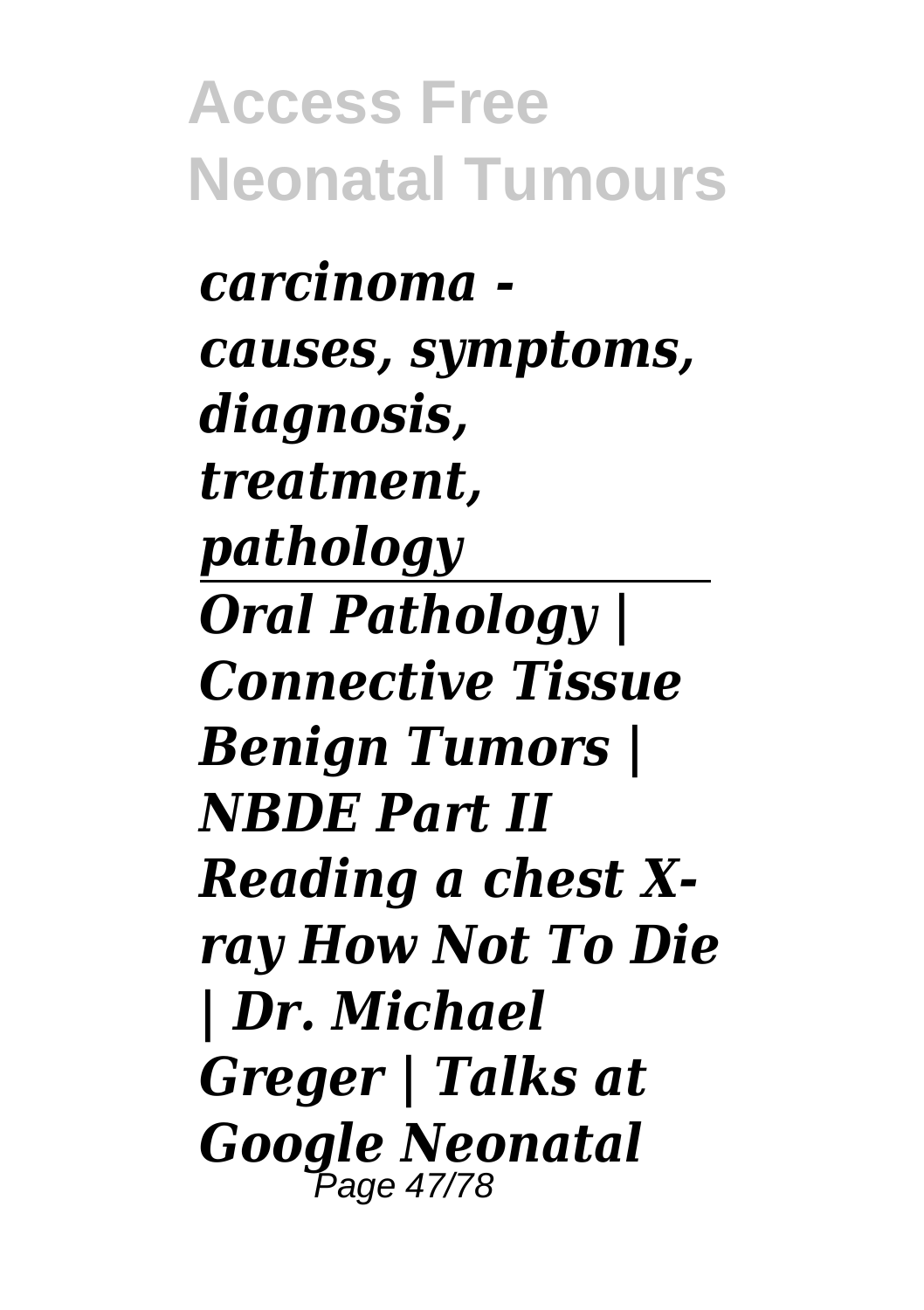*Tumours Neonatal Tumors. 1. Introduction. Neonatal tumors encompass a group of heterogeneous neoplasms that are diagnosed prenatally or within the first 30 days of life. 2. Diagnosis. 3. Anatomic consider ations/locations. 4.* Page 48/78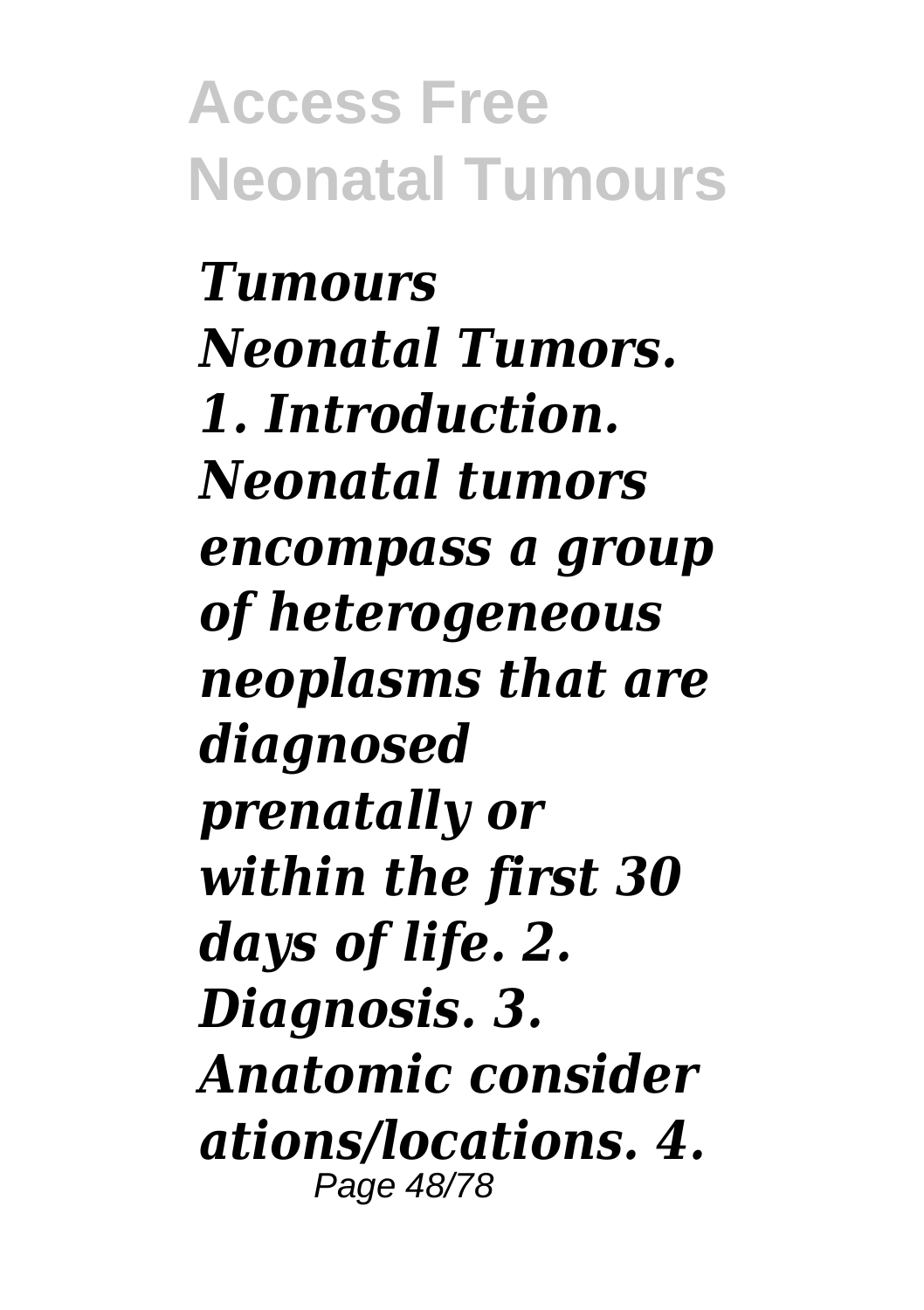*Central nervous system. 5. Head and neck.*

*Neonatal Tumors | IntechOpen Neonatal tumours 1123 neonatal period, an incidence much lower than in later childhood.1 3 The commonest presenting fea-*Page 49/78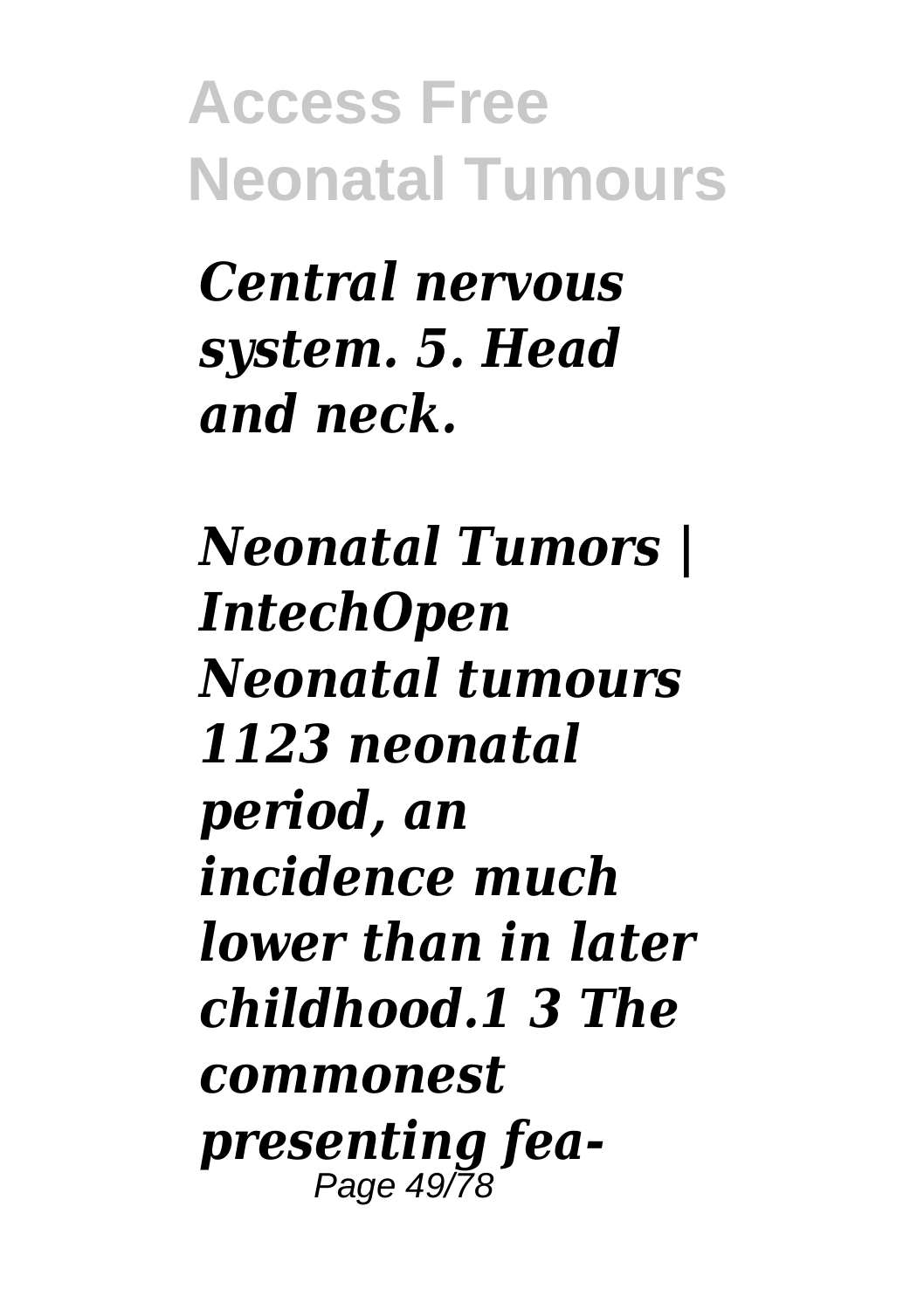*tures are hydrocephalus, which may be severe enoughto causecephalopelvic disproportion during labour, andvomiting. Differences fromthe pattern of disease seen in older children include a high incidence of* Page 50/78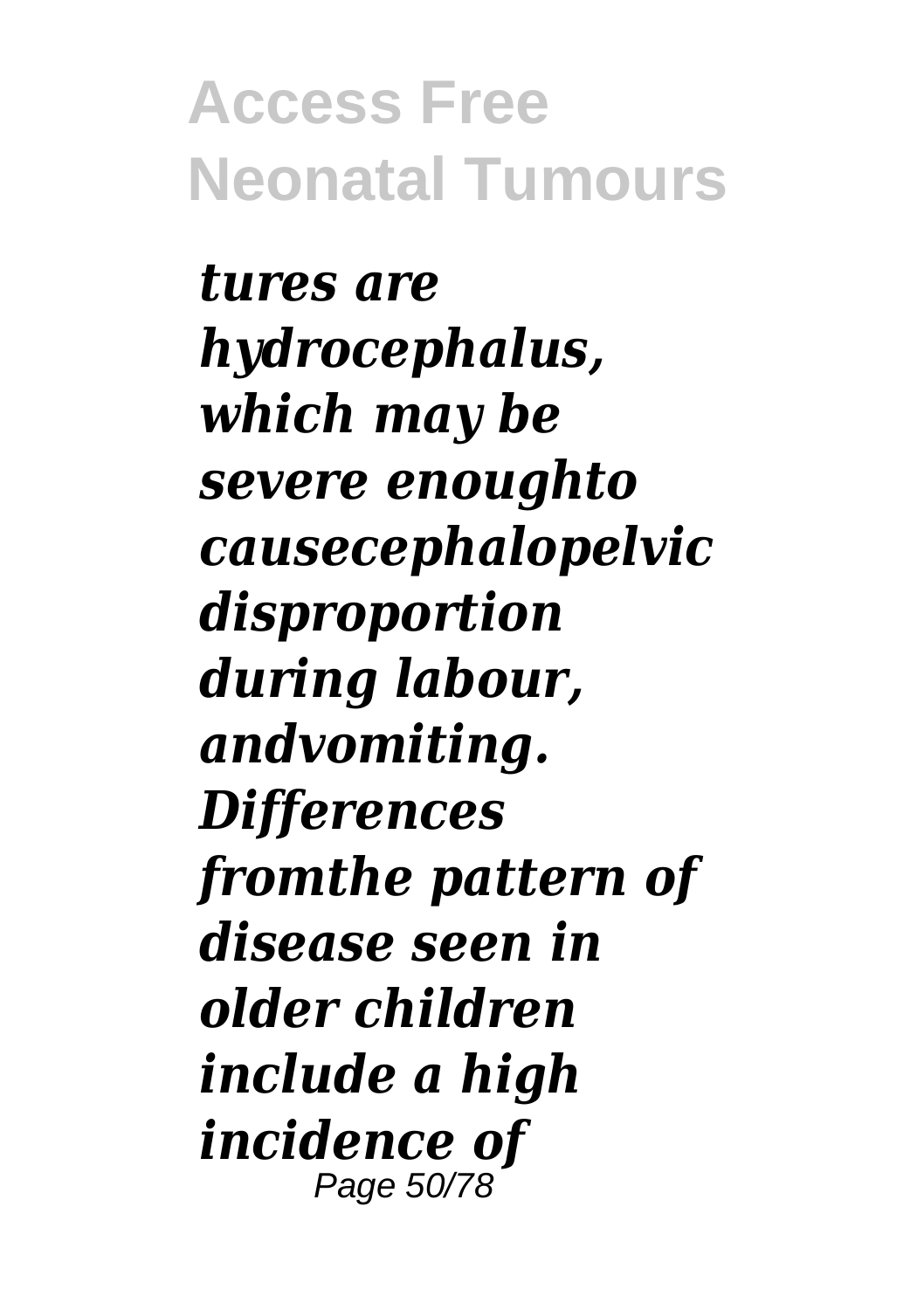*teratoma and a predominance of tumours in supratentorial sites.2UMany neonatal*

*Neonatal tumours - BMJ Neonatal tumors are often benign. Malignant tumors in neonates represent only 2%* Page 51/78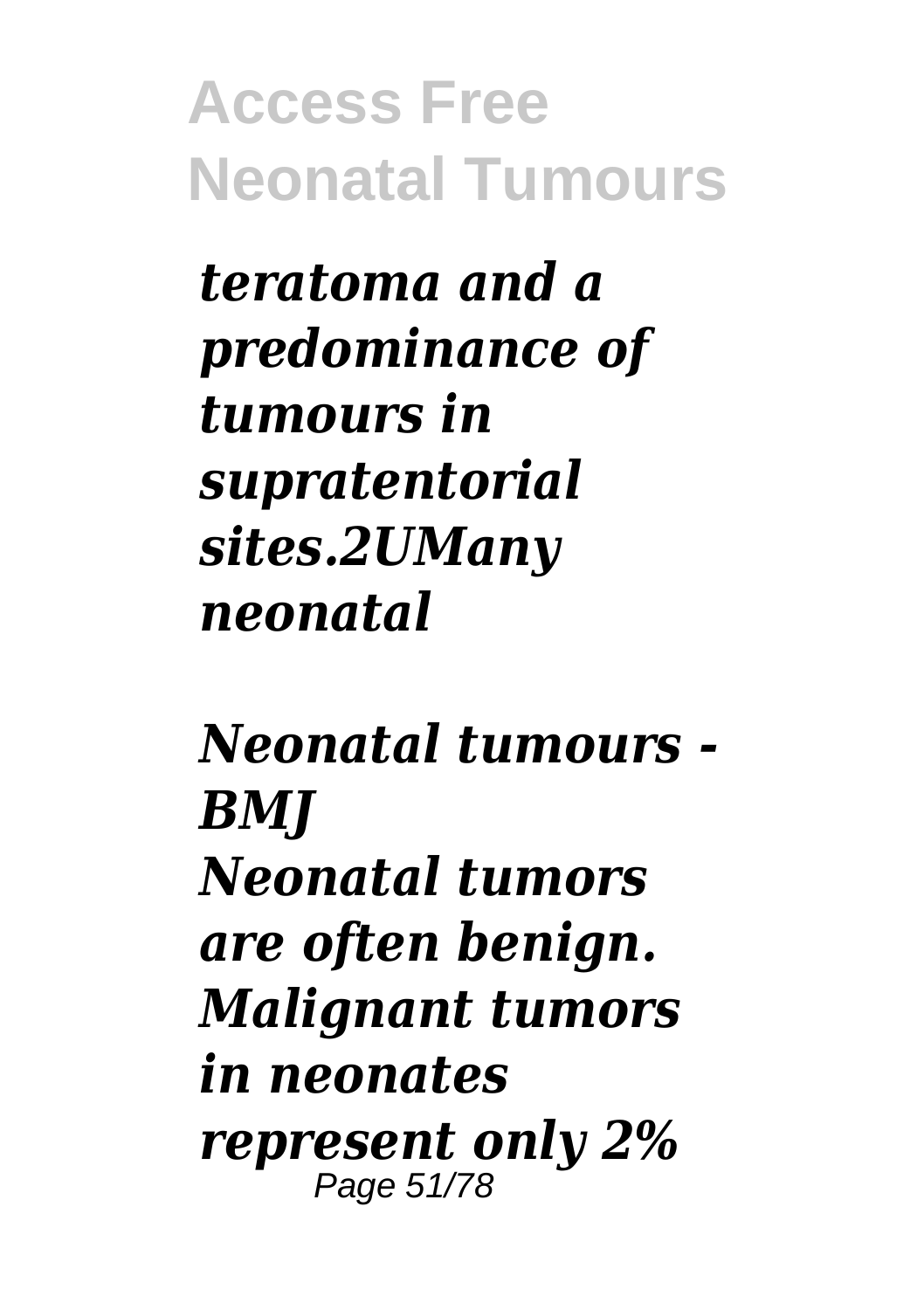*of all malignancies in childhood. Some tumors that appear histologically malignant may show benign behavior, whereas apparently benign tumors may be fatal by virtue of their site of origin, which makes neonatal tumors one of the most* Page 52/78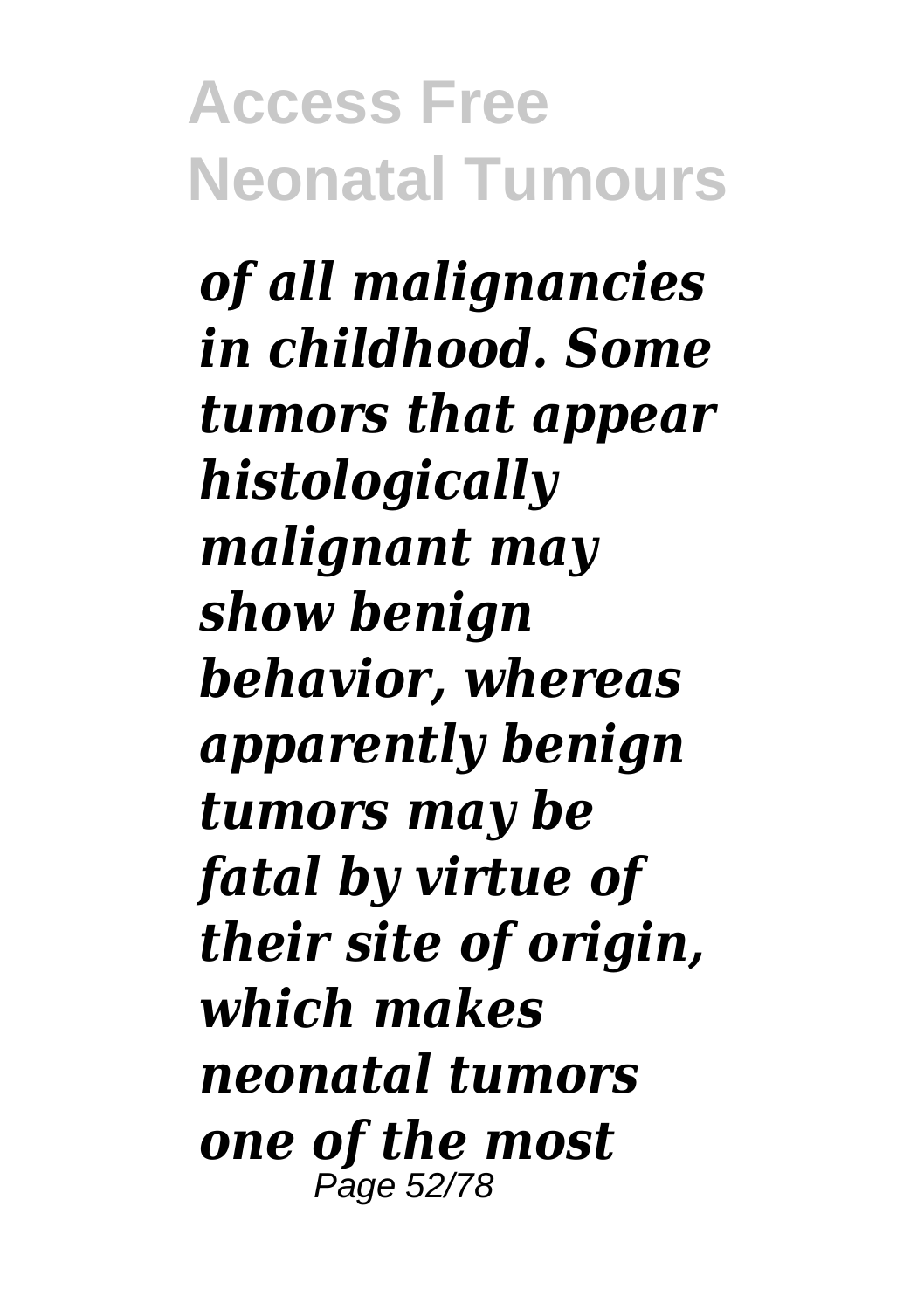*difficult diagnostic and therapeutic challenges in the neonatal units.*

*Solid Tumors in the Neonatal Period | American Academy of ... Neonatal brain tumors are rare and represent 0.5% to 1.9% of all pediatric brain* Page 53/78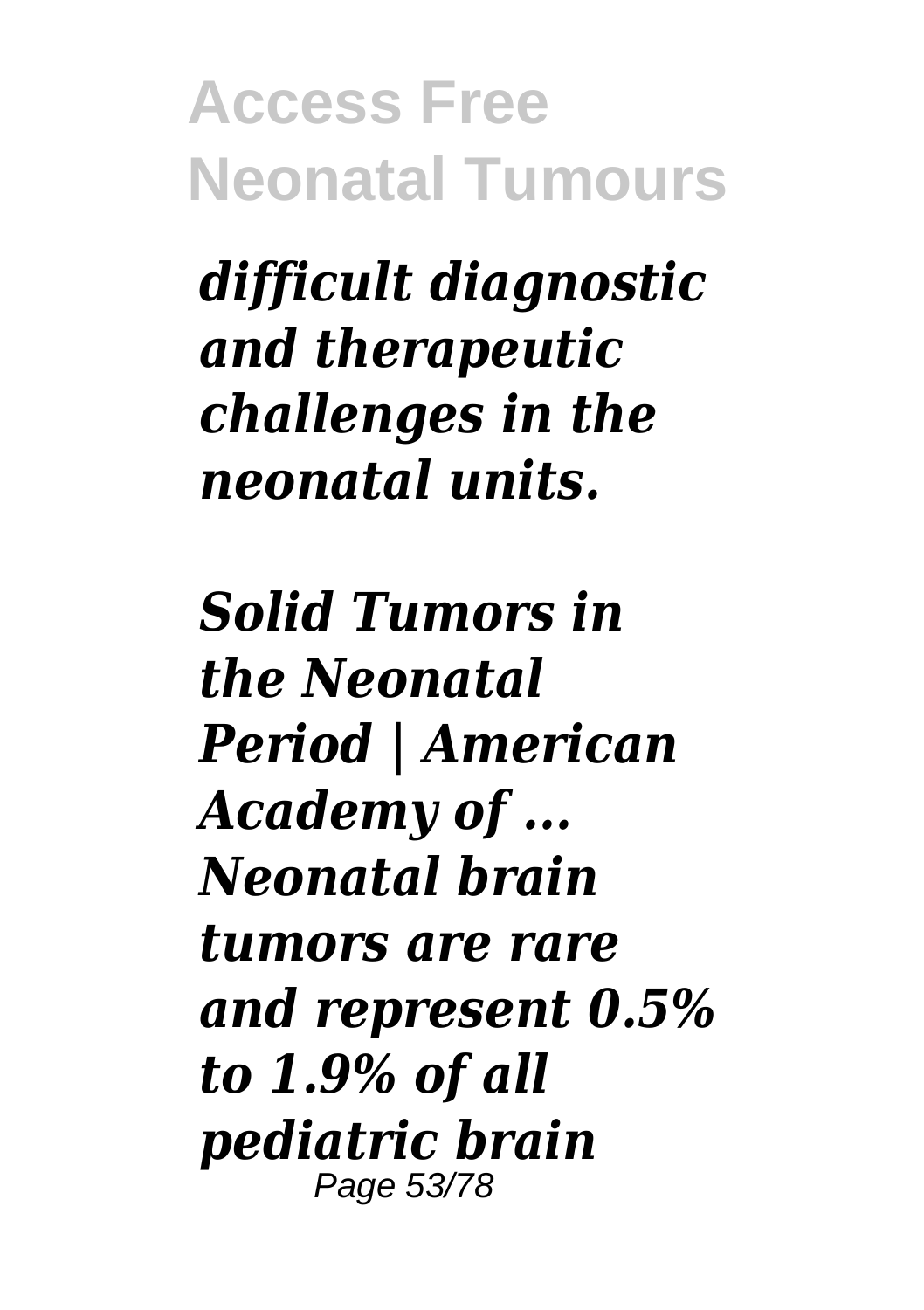*tumors. Several of the previously published series on neonatal brain tumors relied on data collected before the wide availability of neuroimaging with computed tomography (CT) or MR.*

*Brain Tumors in* Page 54/78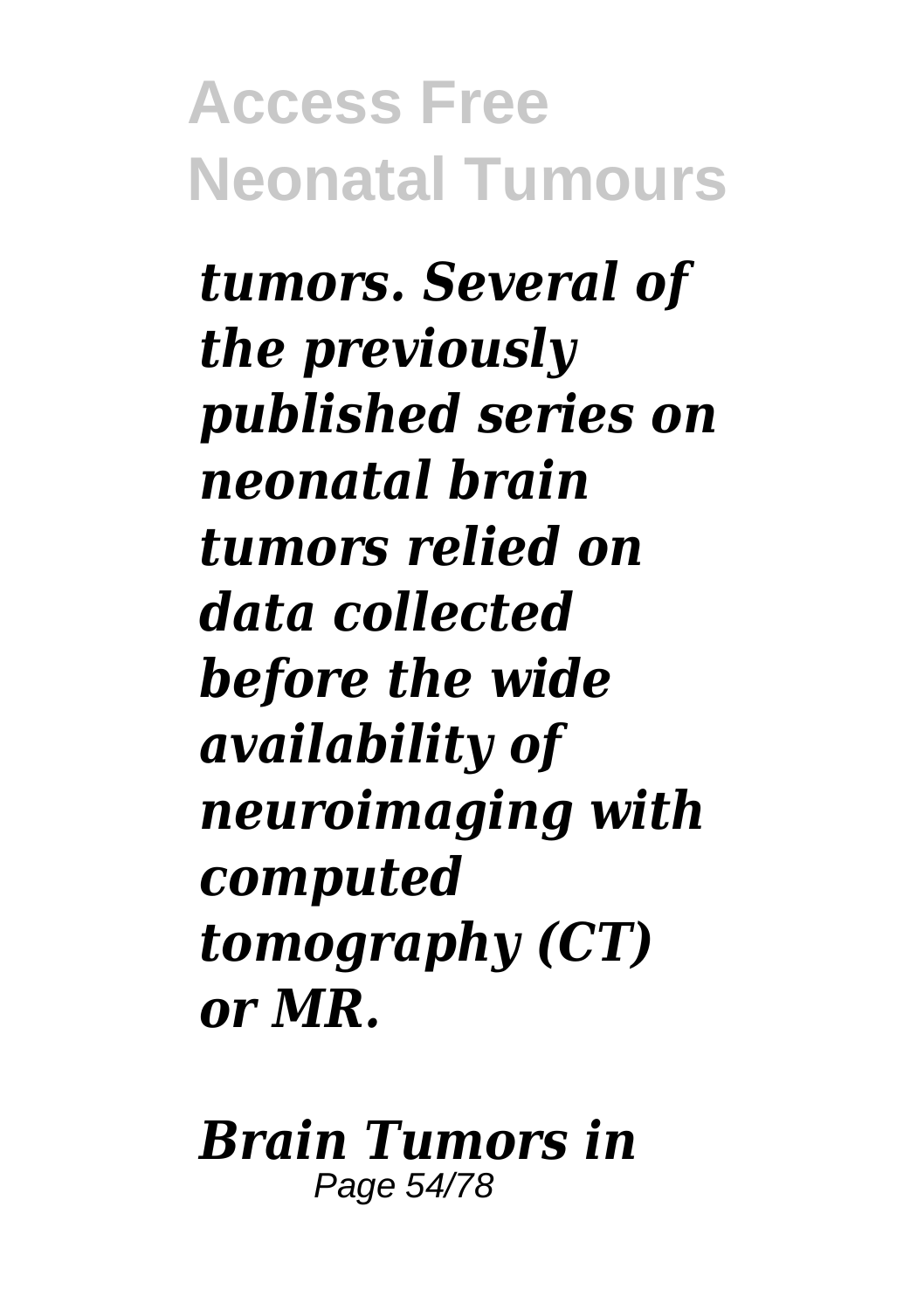*the Neonate | Radiology Key Neonatal or perinatal tumours frequently relate to prenatal or developmental events and have a short exposure window which provides an opportunity to study As a result, they display a* Page 55/78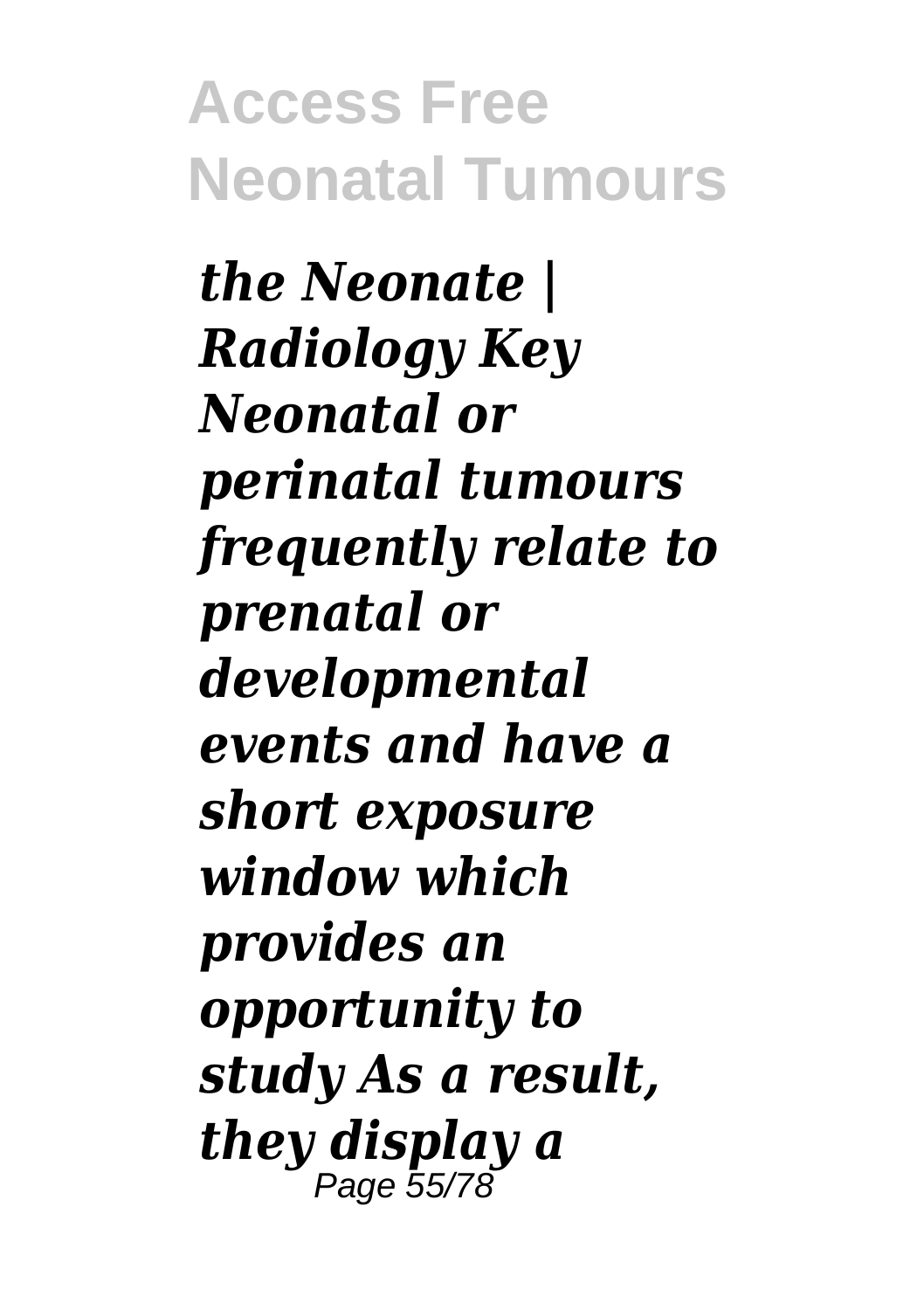*number of hostspecific features which include occasional spontaneous maturational changes with cells still responding to developmental influences.*

*Neonatal tumours | SpringerLink Teratoma and* Page 56/78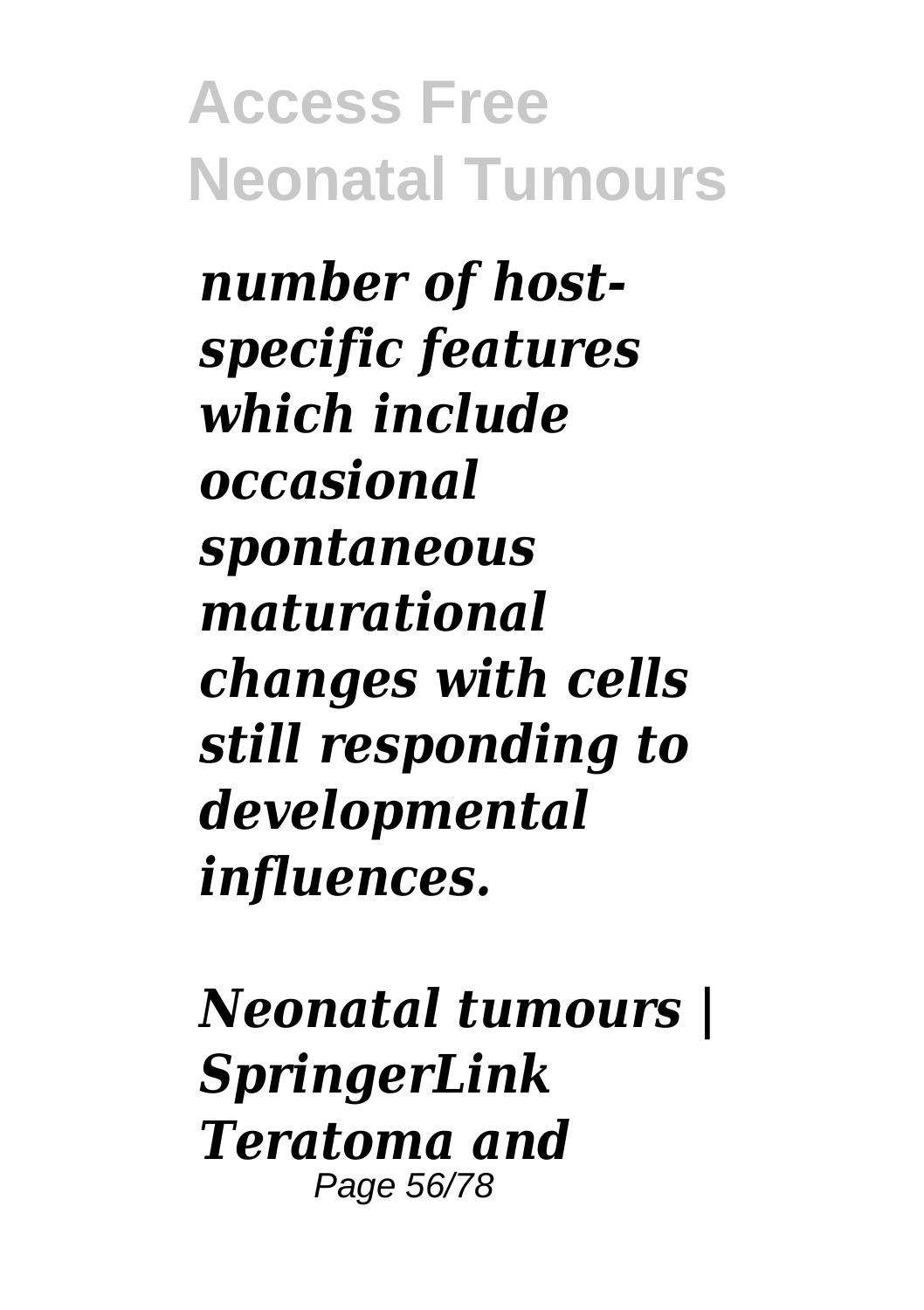*neuroblastoma are the most common histological types of neonatal cancer, with soft-tissue sarcoma, leukaemia, renal tumours, and brain tumours also among the more frequent types. Prenatal detection, most often on routine ultrasound* Page 57/78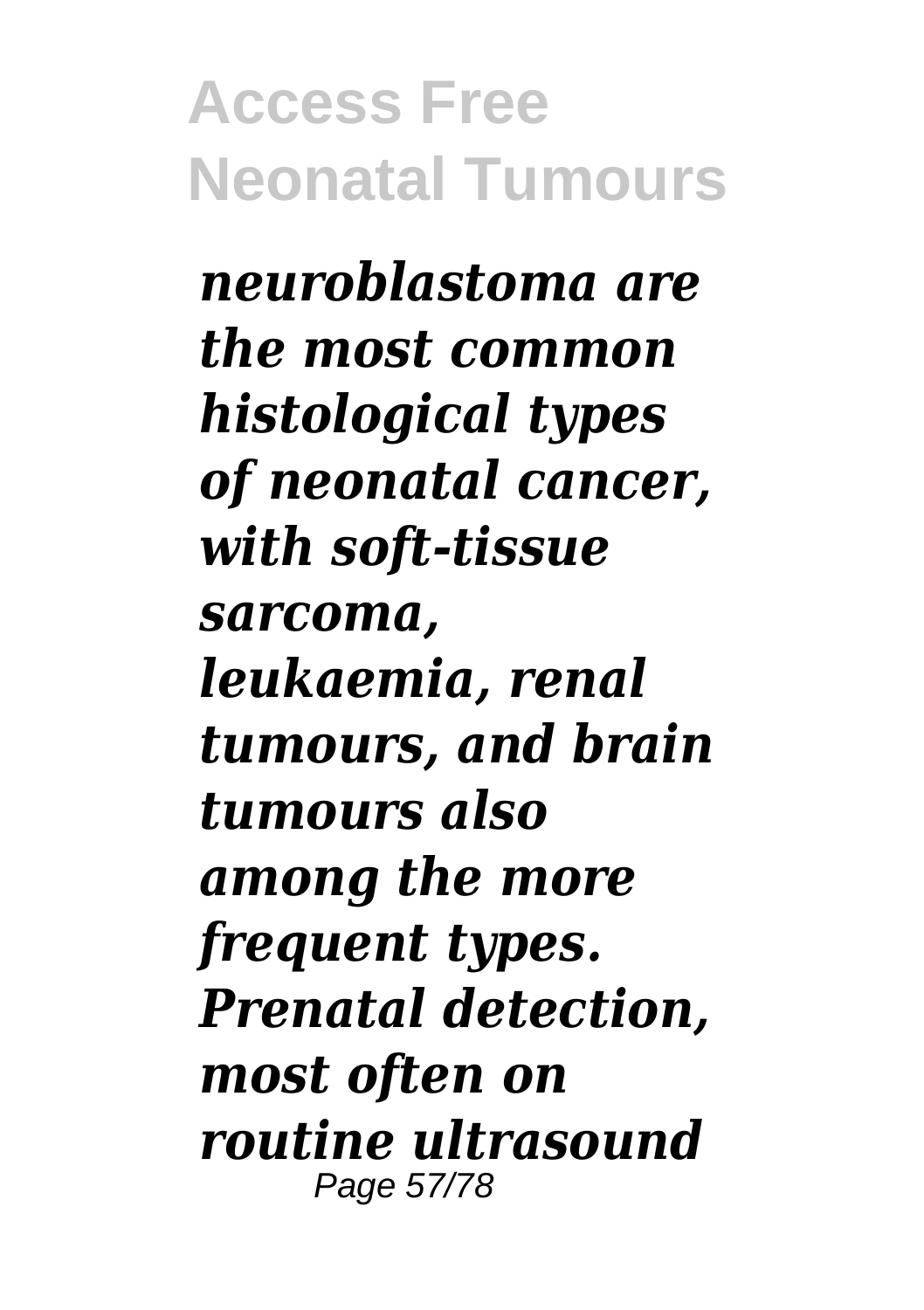*or in the context of a known predisposition syndrome, is becoming more common.*

*Neonatal cancer - The Lancet Oncology Isaacs H., Jr Perinatal (congenital and neonatal)* Page 58/78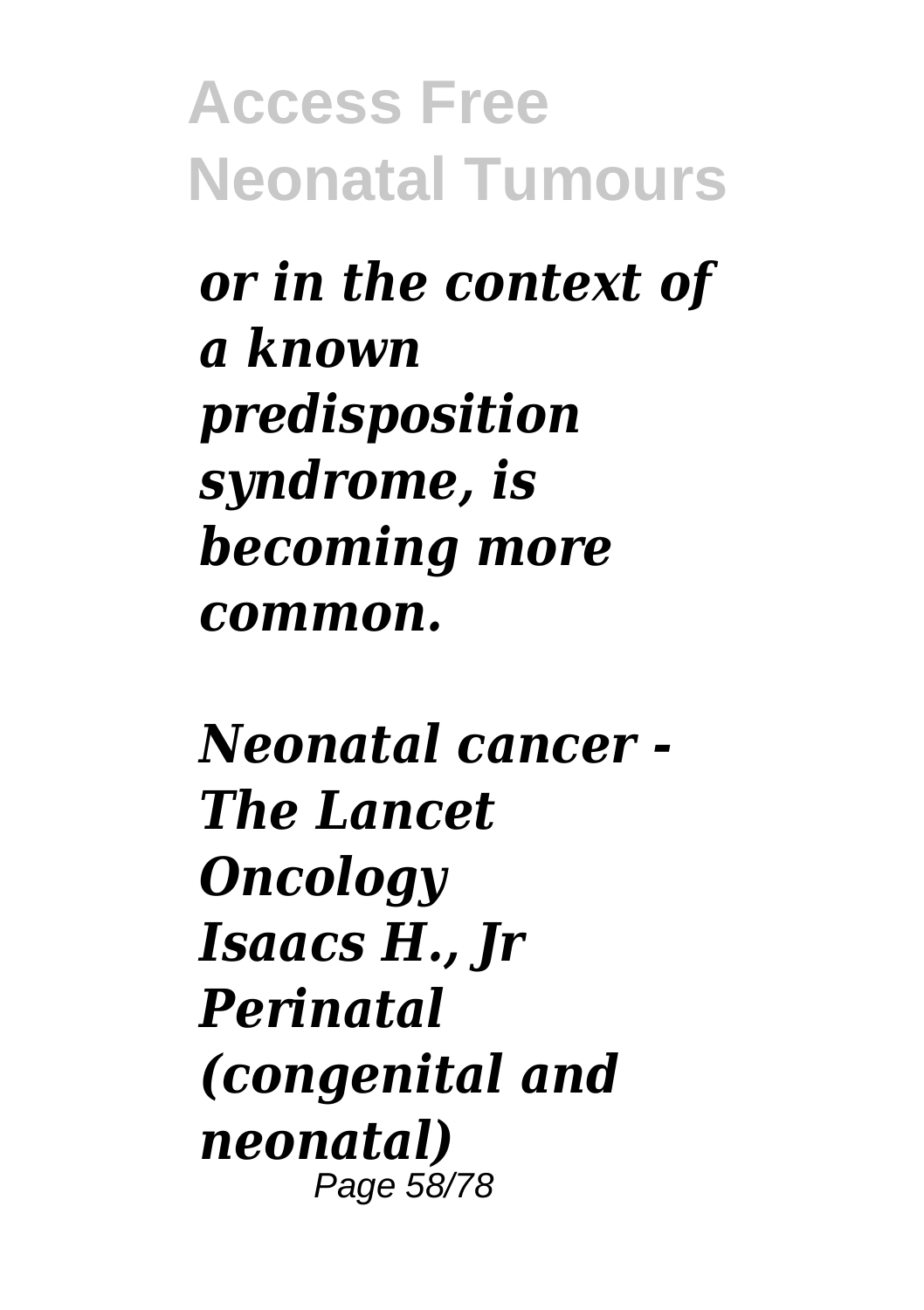*neoplasms: a report of 110 cases. Pediatr Pathol. 1985; 3 (2-4):165–216. Campbell AN, Chan HS, O'Brien A, Smith CR, Becker LE. Malignant tumours in the neonate. Arch Dis Child. 1987 Jan; 62 (1):19–23. [PMC free article] Miller* Page 59/78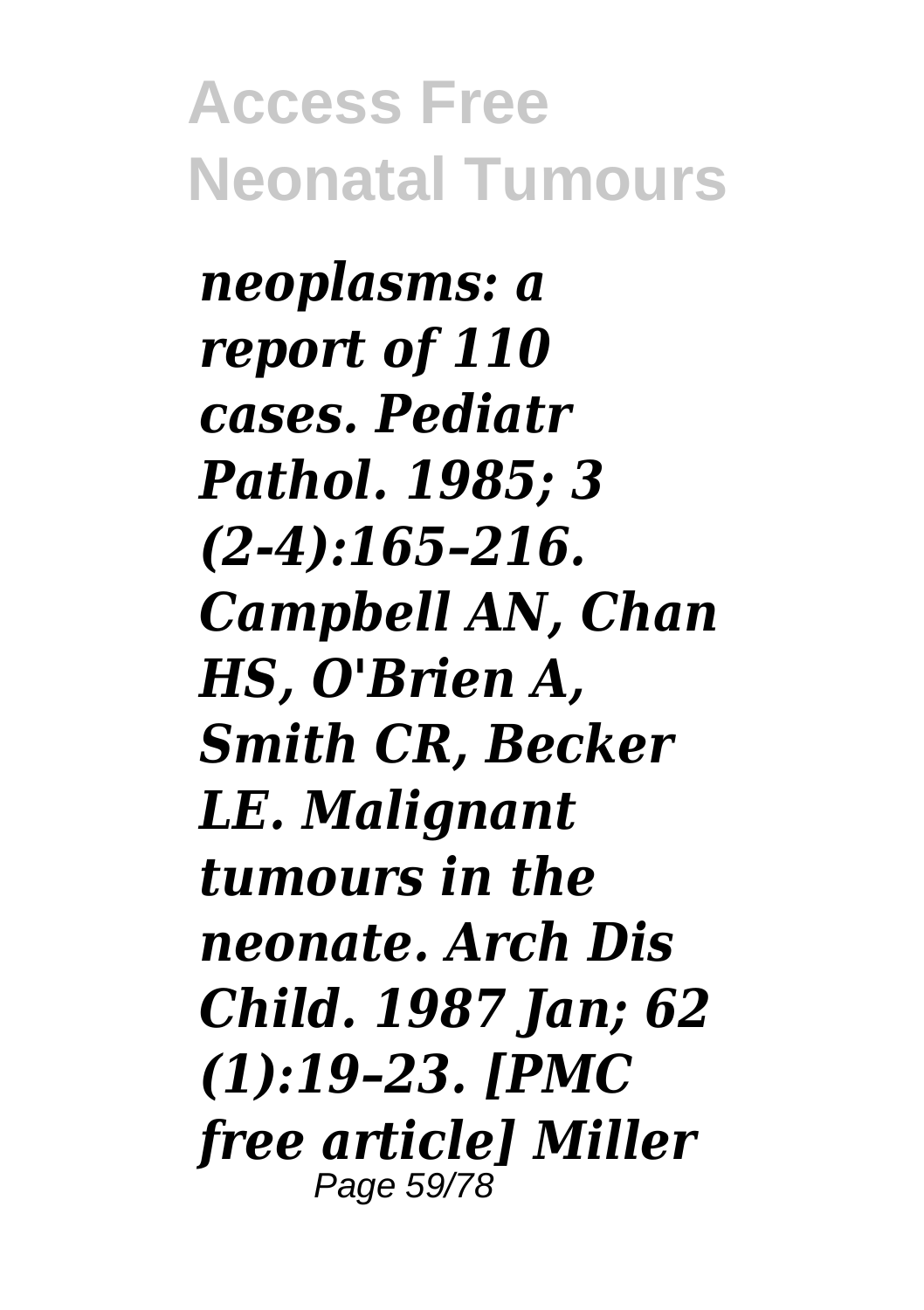*RW. Relation between cancer and congenital defects in man.*

*Neonatal tumours. - PubMed Central (PMC) Neonatal tumours (NNT) are studied for a number of important reasons. Firstly, many of the benign tumours* Page 60/78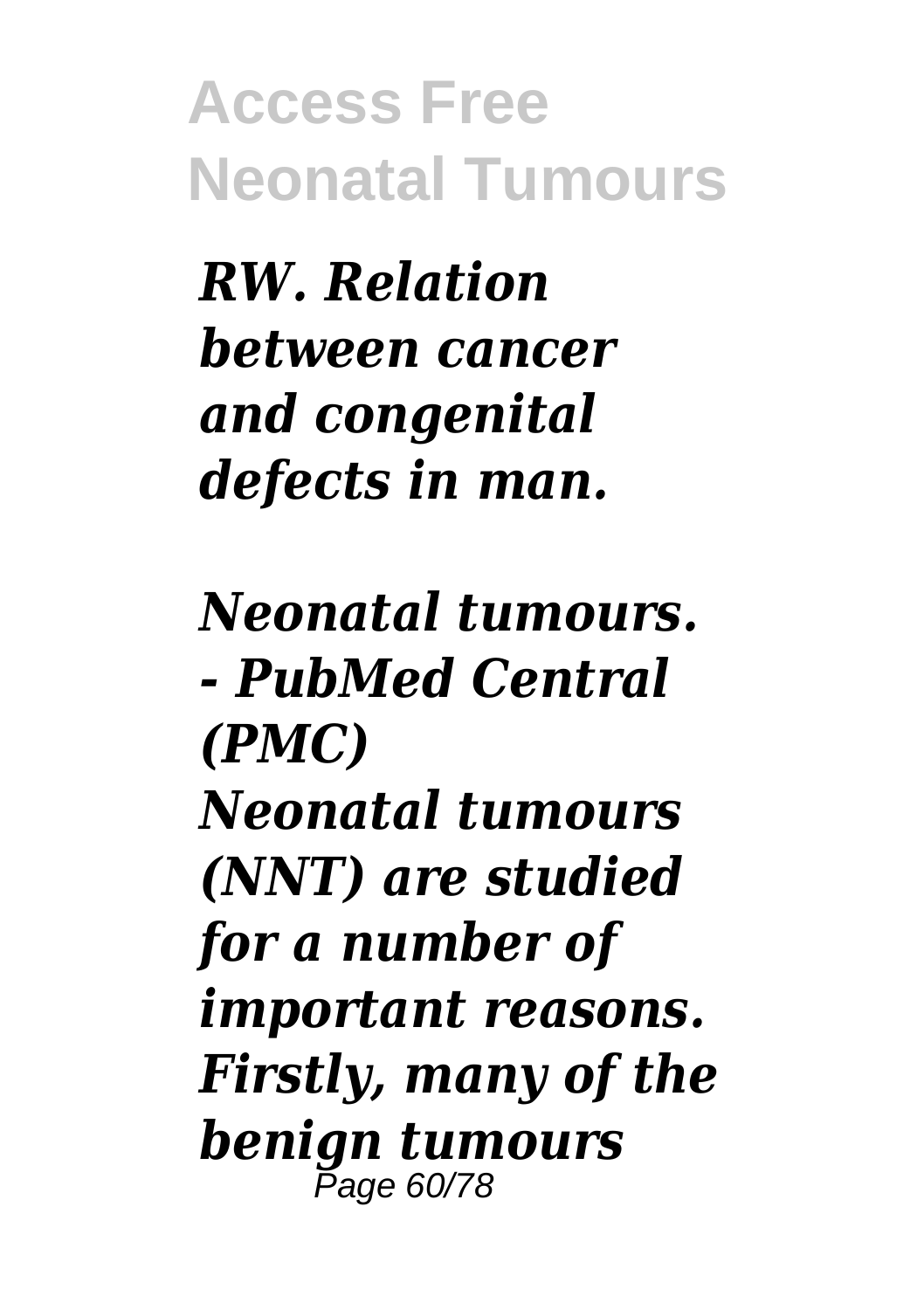*arising from soft tissue appear to result from disturbances in growth and development and some are associated with other congenital anomalies.*

*Neonatal tumours. Materials and method: Historical* Page 61/78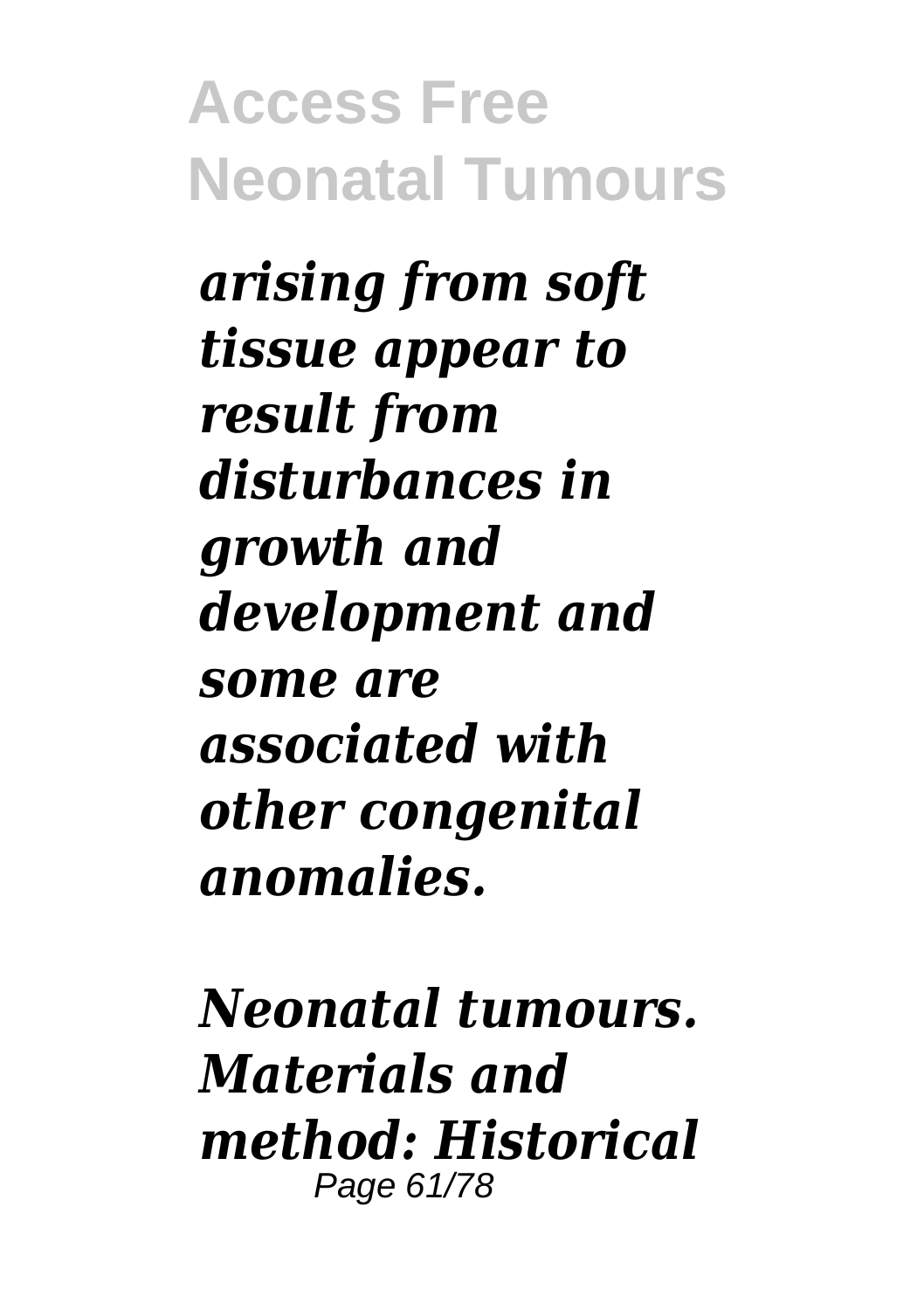*series of neonatal tumours from La Fe University Children's Hospital in Valencia (Spain), from January 1990 to December 1999. Histological varieties of neonatal tumours and associated congenital abnormalities were* Page 62/78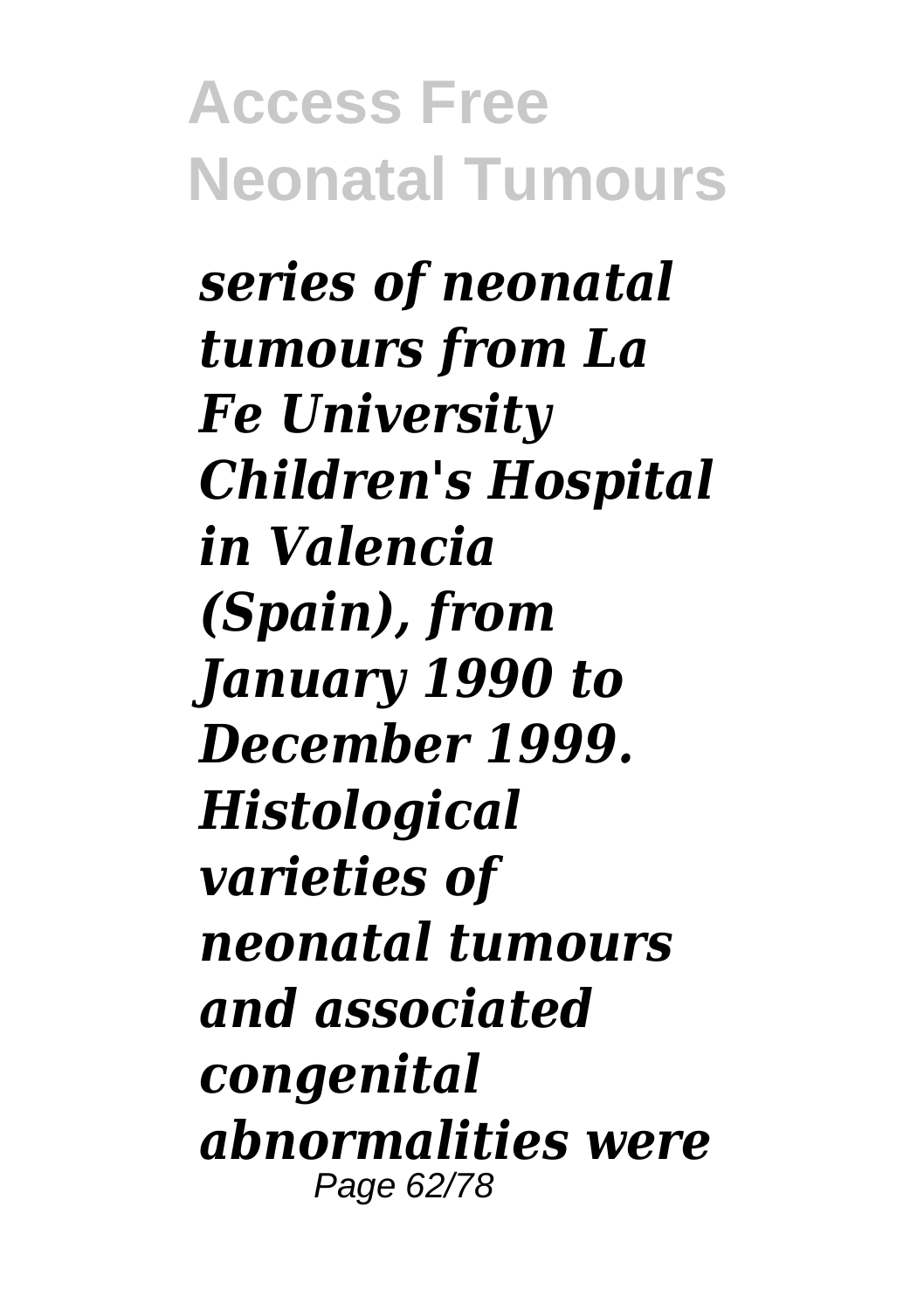*described.*

*[Neonatal tumours and congenital malformations] The most common neonatal tumour is neuroblastoma, accounting for 28–39% of tumours in this period, with an estimated incidence of 0.61 per 100 000 live* Page 63/78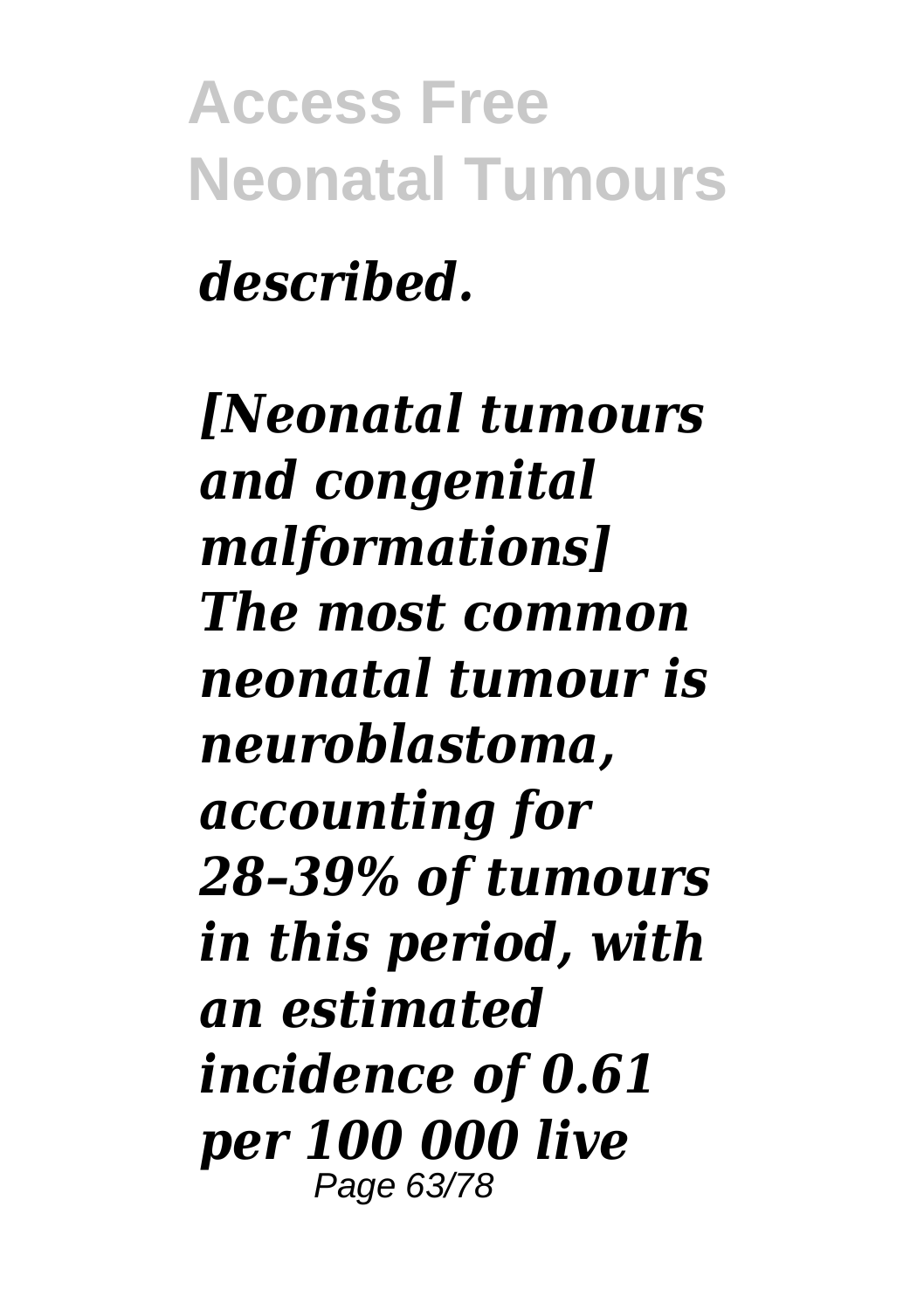*births. 2-5 The prognosis of neuroblastoma is influenced by many factors, the most important of which are age and degree of tumour spread.*

*Neonatal neuroblastoma | ADC Fetal & Neonatal Edition The most common* Page 64/78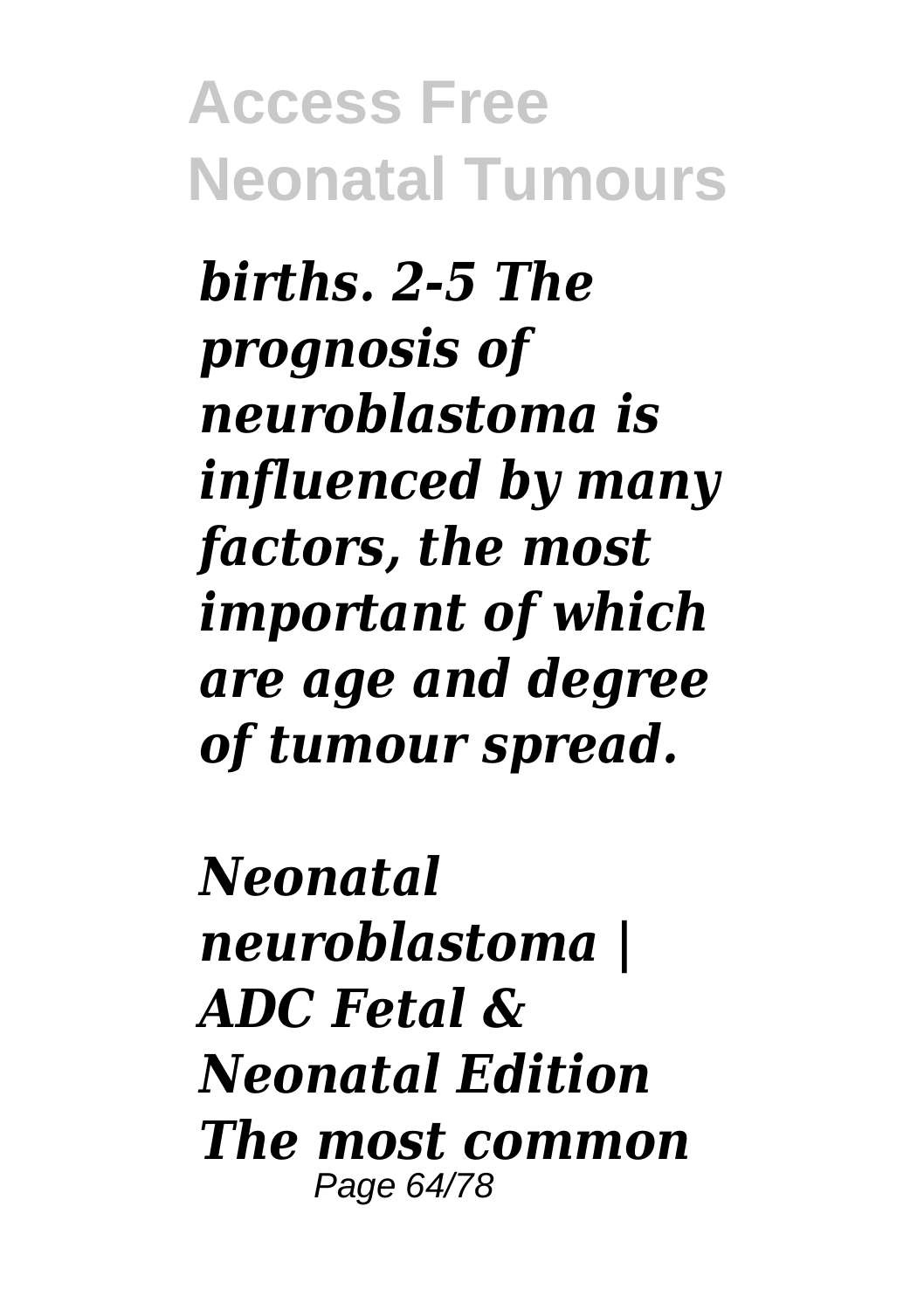*brain tumor that was present or produced symptoms at birth was teratoma. In this series of congenital tumors, teratomas occurred over 5 times more frequently than the second most common type, astrocytoma. They were often* Page 65/78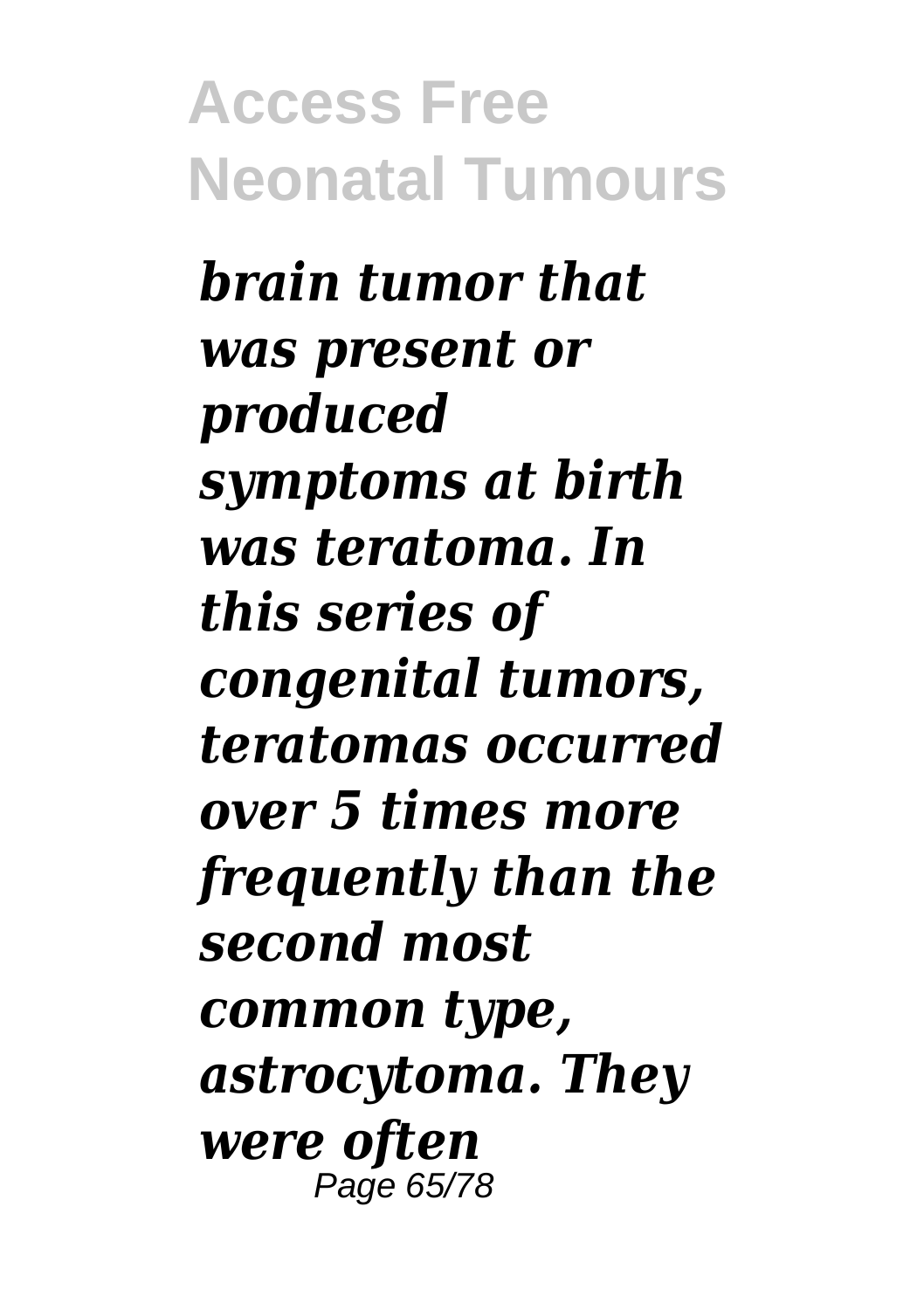*immature because of primitive neural elements and, rarely, a component of mixed malignant germ cell tumors.*

*Congenital Brain Tumors - PubMed neuroblastoma : not a tumor of the kidney, but of the adrenal and other* Page 66/78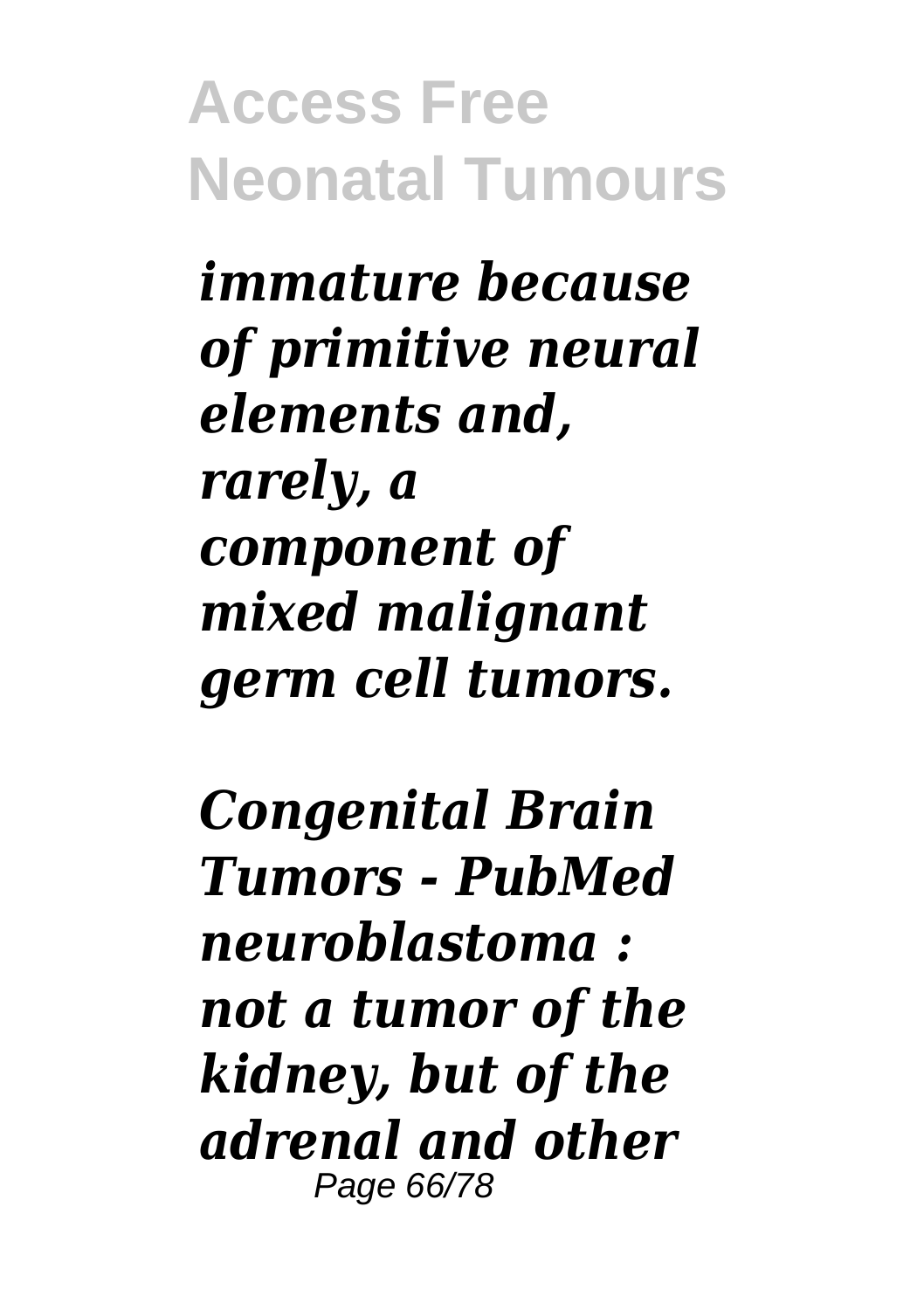*neural crest tissues, it needs to be differentiated from a Wilms tumor, distinguishing features include calcification more common (90% vs 15%) encases vascular structures but does not invade them younger age group (<2 years of* Page 67/78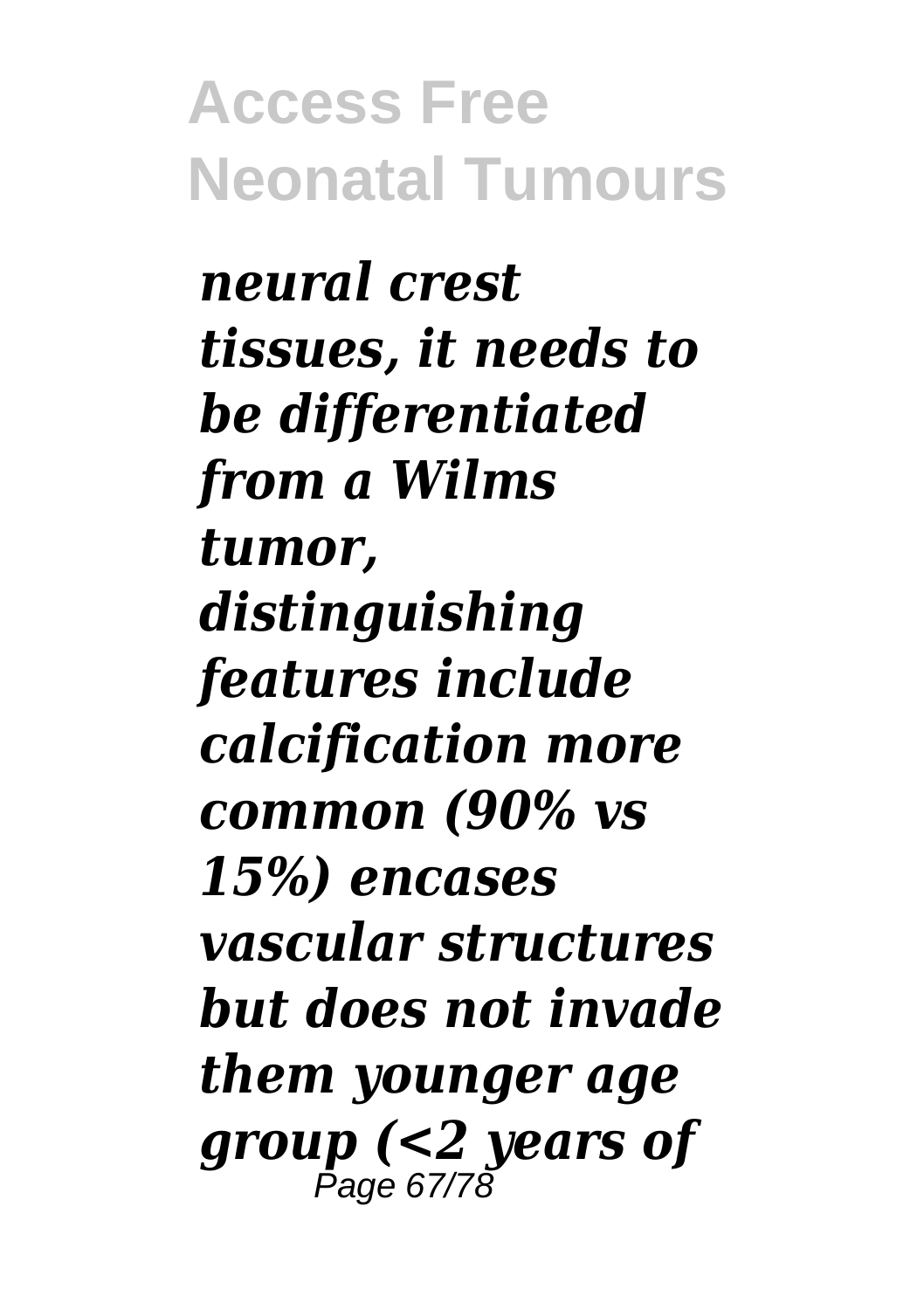*Pediatric renal tumors and masses | Radiology Reference ... sarcoma (12%), central nervous system tumours (9o/o), leukaemia (8%), and a few cases of Wilms'tumour,liver tumour,andmiscell* Page 68/78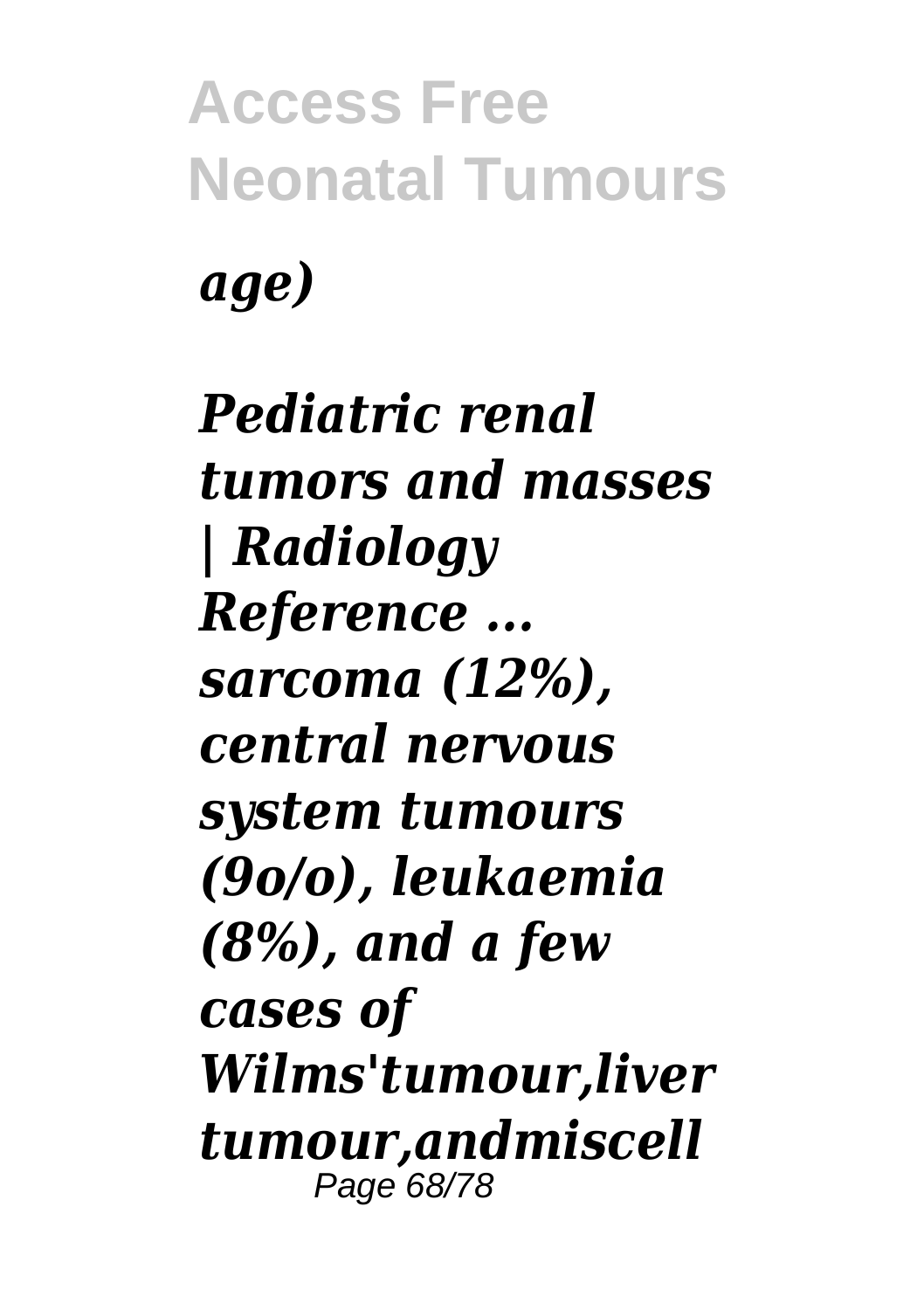*aneoustumours. Theoverall mortalit yfromdiseasewas 41%. Patients with retinoblastoma, Wilms' tumour, and neuroblastoma hadthe best prognosis. Forty three patients (42%) survived their neonatal cancers; all were treated ...* Page 69/78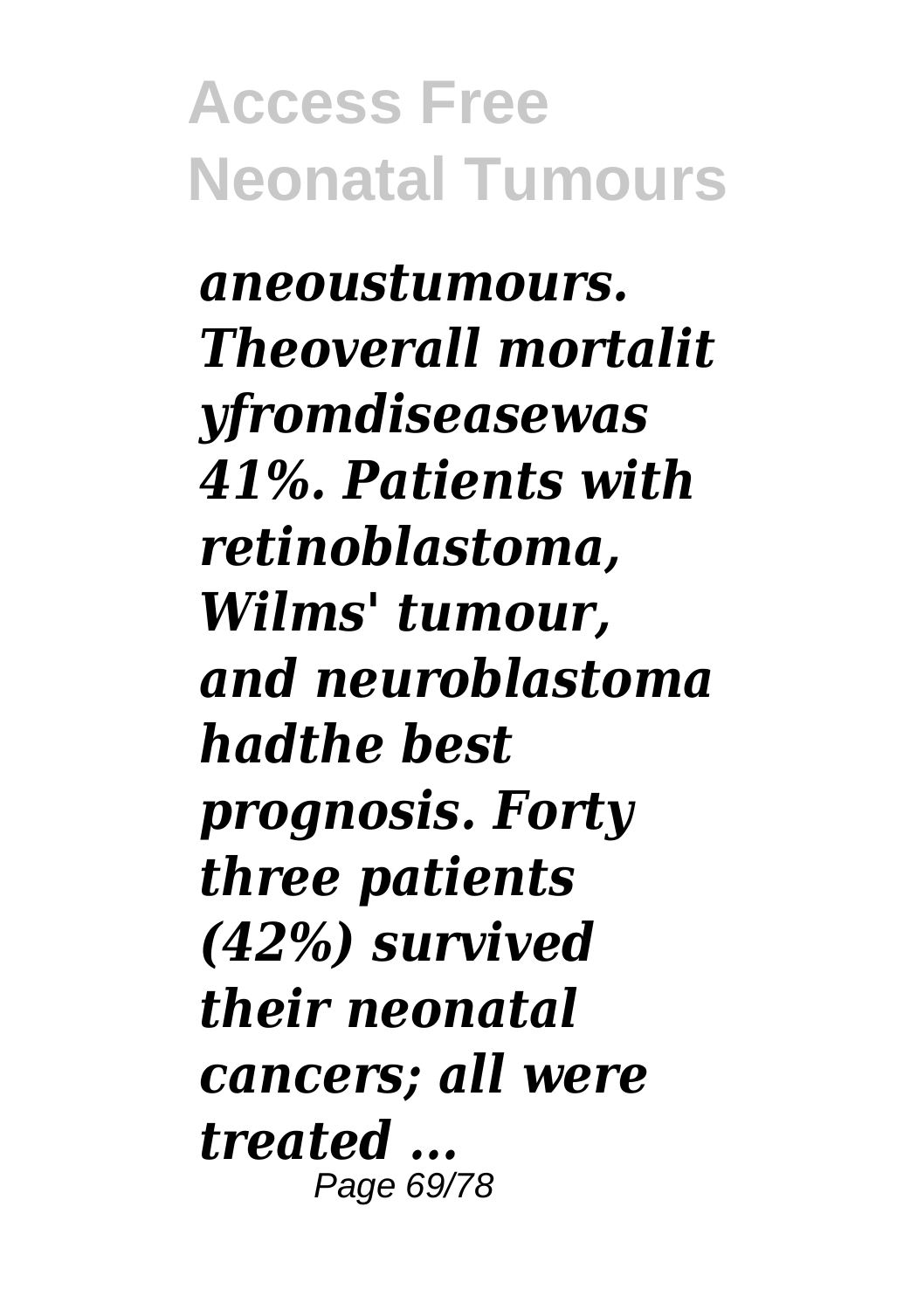*Malignant tumours in the neonate - BMJ Neonatal tumors are defined as tumors which are diagnosed before the first month of life. Some of them can be congenital (present at birth). Neonatal tumors are different from* Page 70/78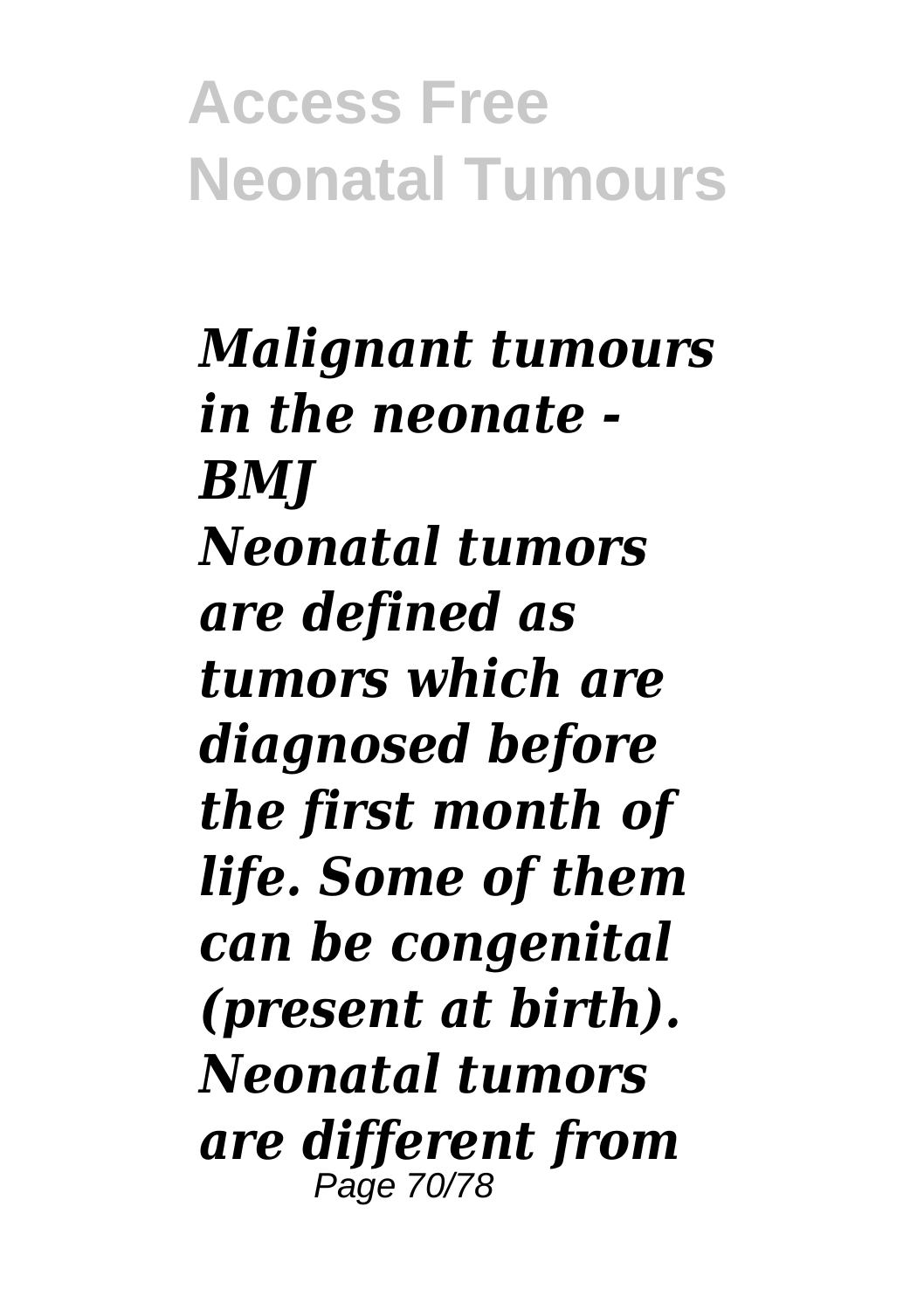*tumors in older children in terms of etiopathogenesis, behavior and response to therapy as well as long-term outcomes.*

*Neonatal solid tumors - ScienceDirect Fifty one neonatal* Page 71/78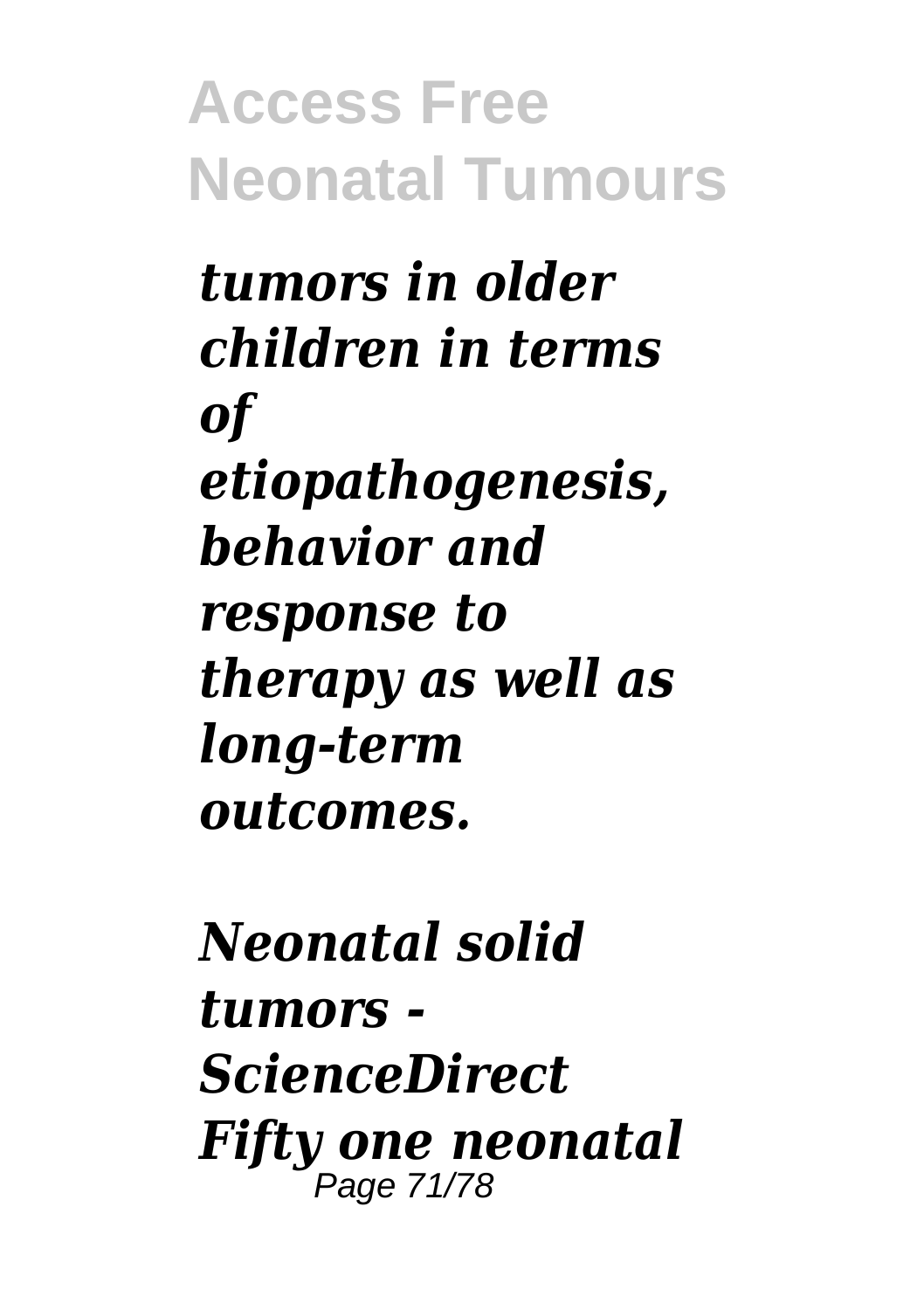*tumours were diagnosed in Glasgow over a 32 year period. The most common tumours were teratomas (n=19), others being renal tumours (n=9), soft tissue sarcomas (n=8), neuroblastomas (n=7), and others (n=8). Of the total,* Page 72/78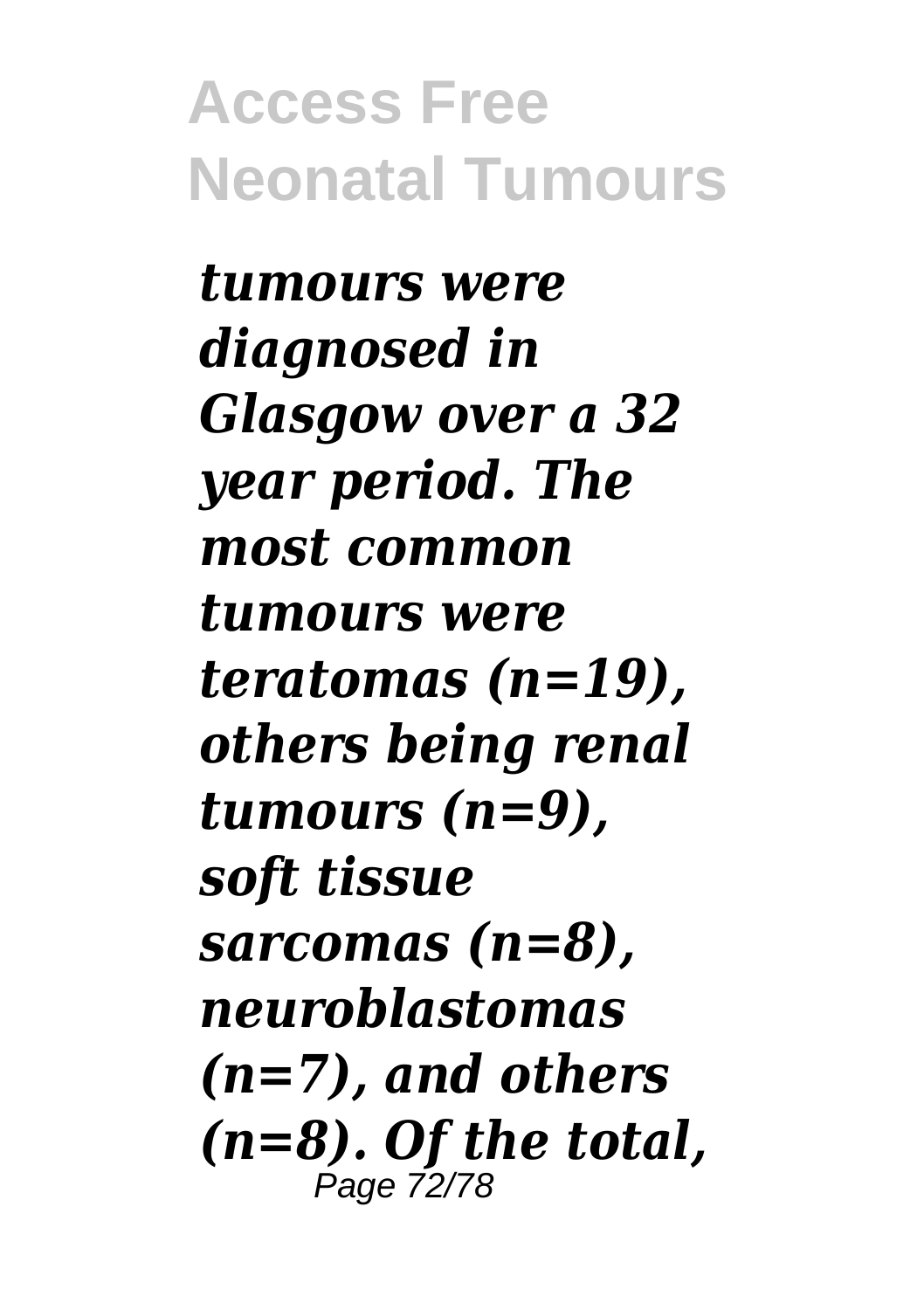*31% were malignant.*

*Neonatal tumours: Glasgow 1955-86. - Europe PMC Article ... Background: Neonatal tumours, occurring within 28 days of life, are associated with a favourable outcome in high-*Page 73/78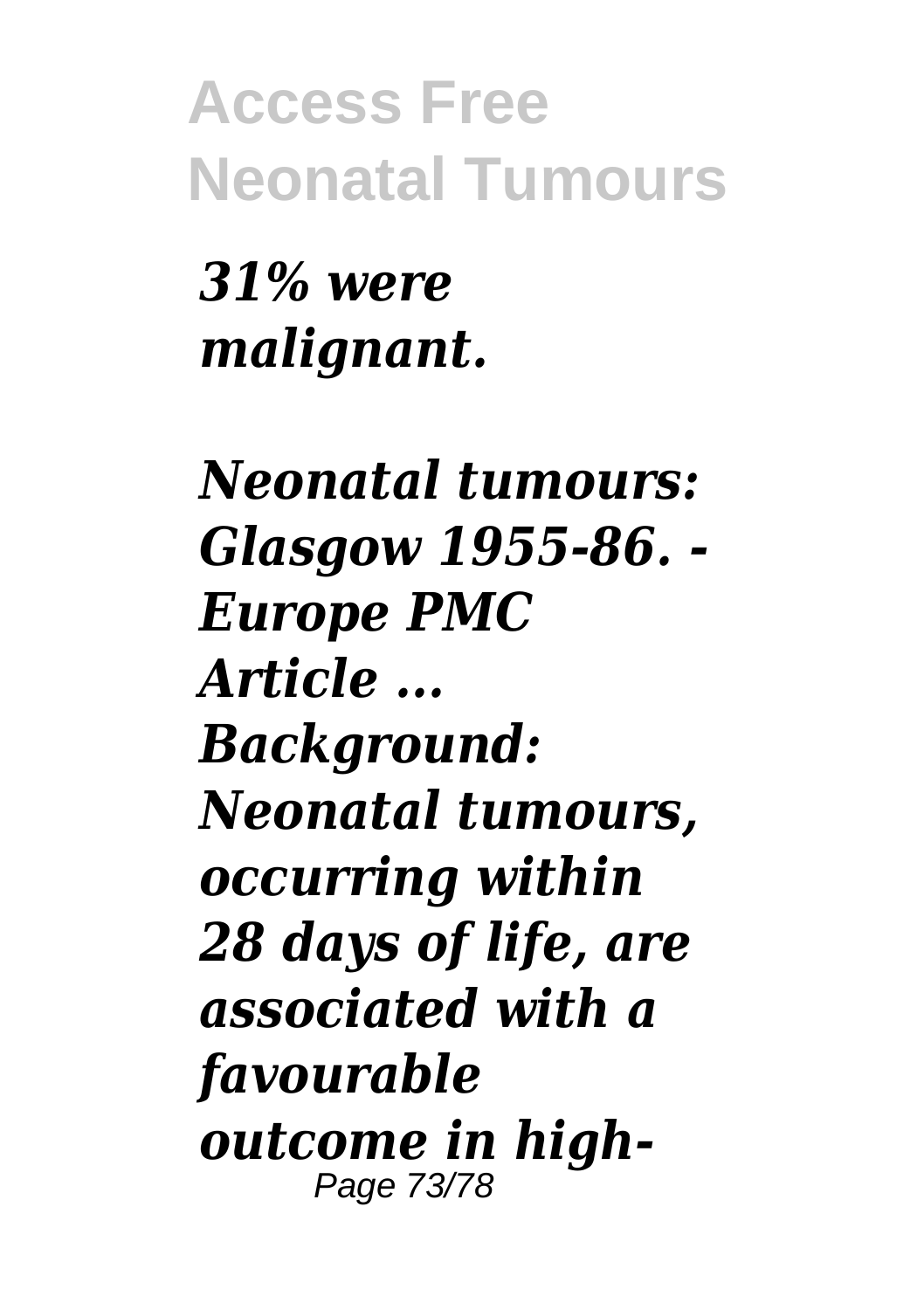*income countries. Limited data are available on neonatal tumours in low- and middleincome countries.*

*Neonatal tumours: A single centre review - CORE Isaacs H., Jr Perinatal (congenital and neonatal)* Page 74/78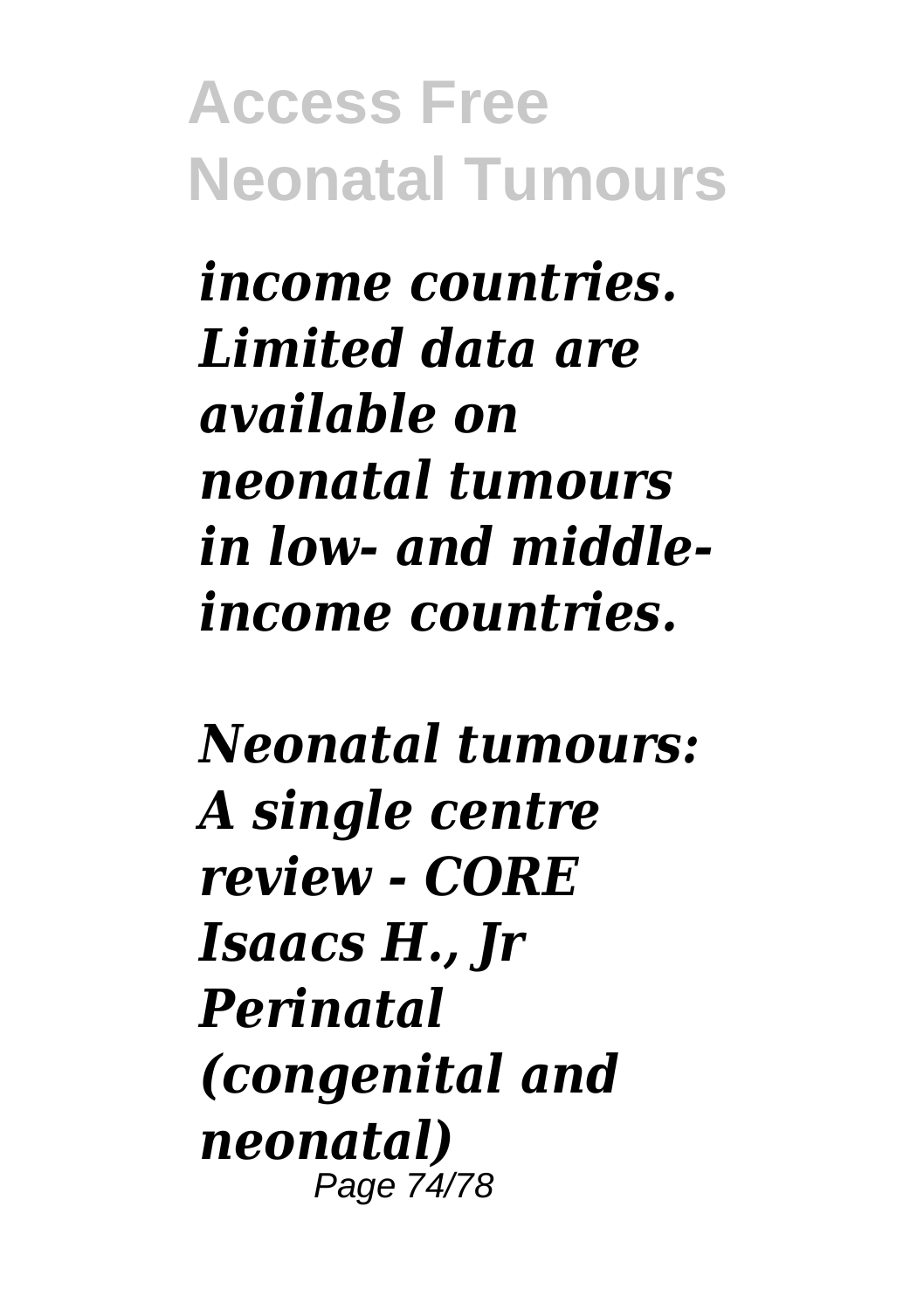*neoplasms: a report of 110 cases. Pediatr Pathol. 1985; 3 (2-4):165–216. Campbell AN, Chan HS, O'Brien A, Smith CR, Becker LE. Malignant tumours in the neonate. Arch Dis Child. 1987 Jan; 62 (1):19–23. [PMC free article] Miller* Page 75/78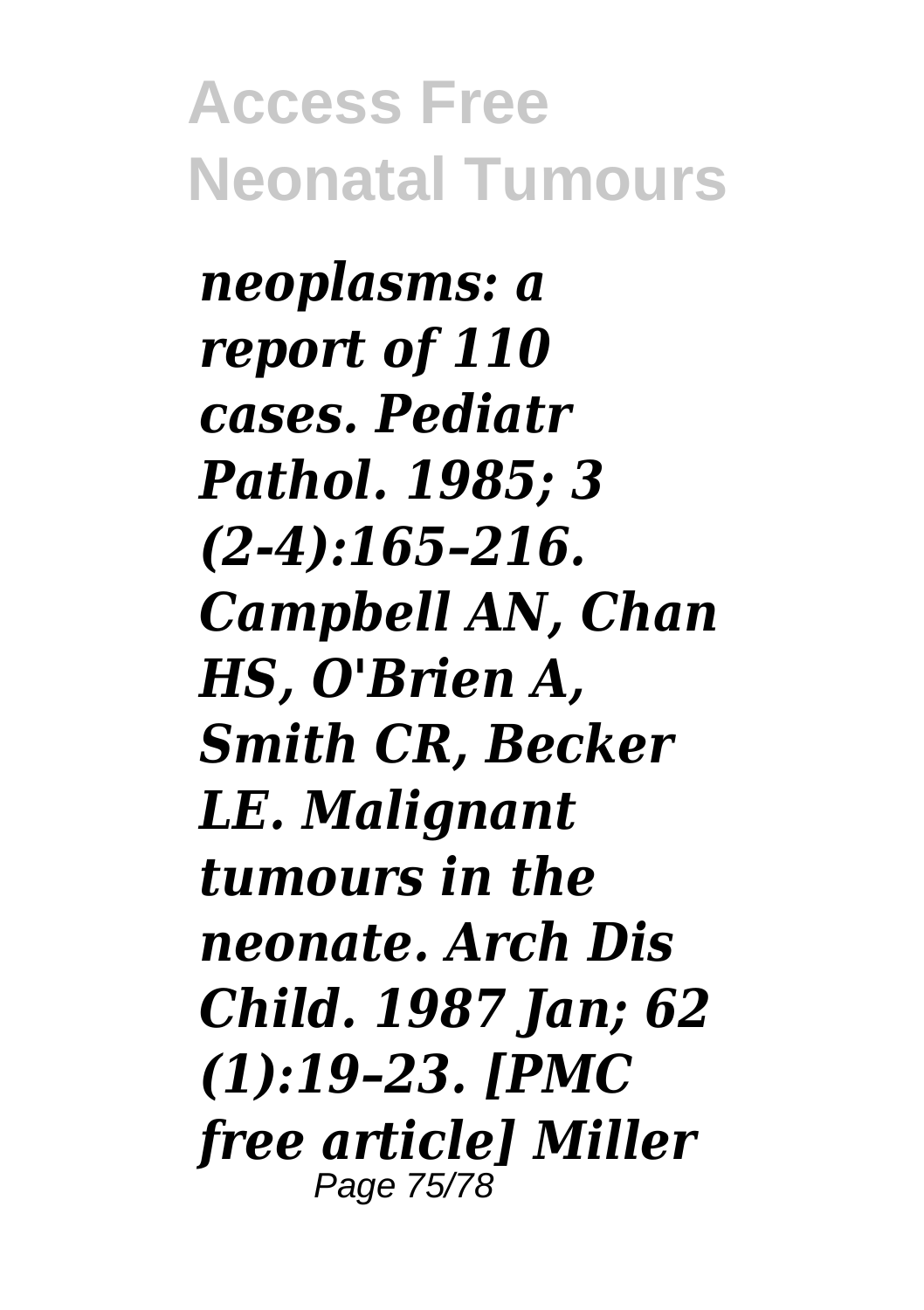*RW. Relation between cancer and congenital defects in man.*

*Neonatal tumours. - Europe PMC Article - Europe PMC Teratoma and neuroblastoma are the most common histological types of neonatal cancer,* Page 76/78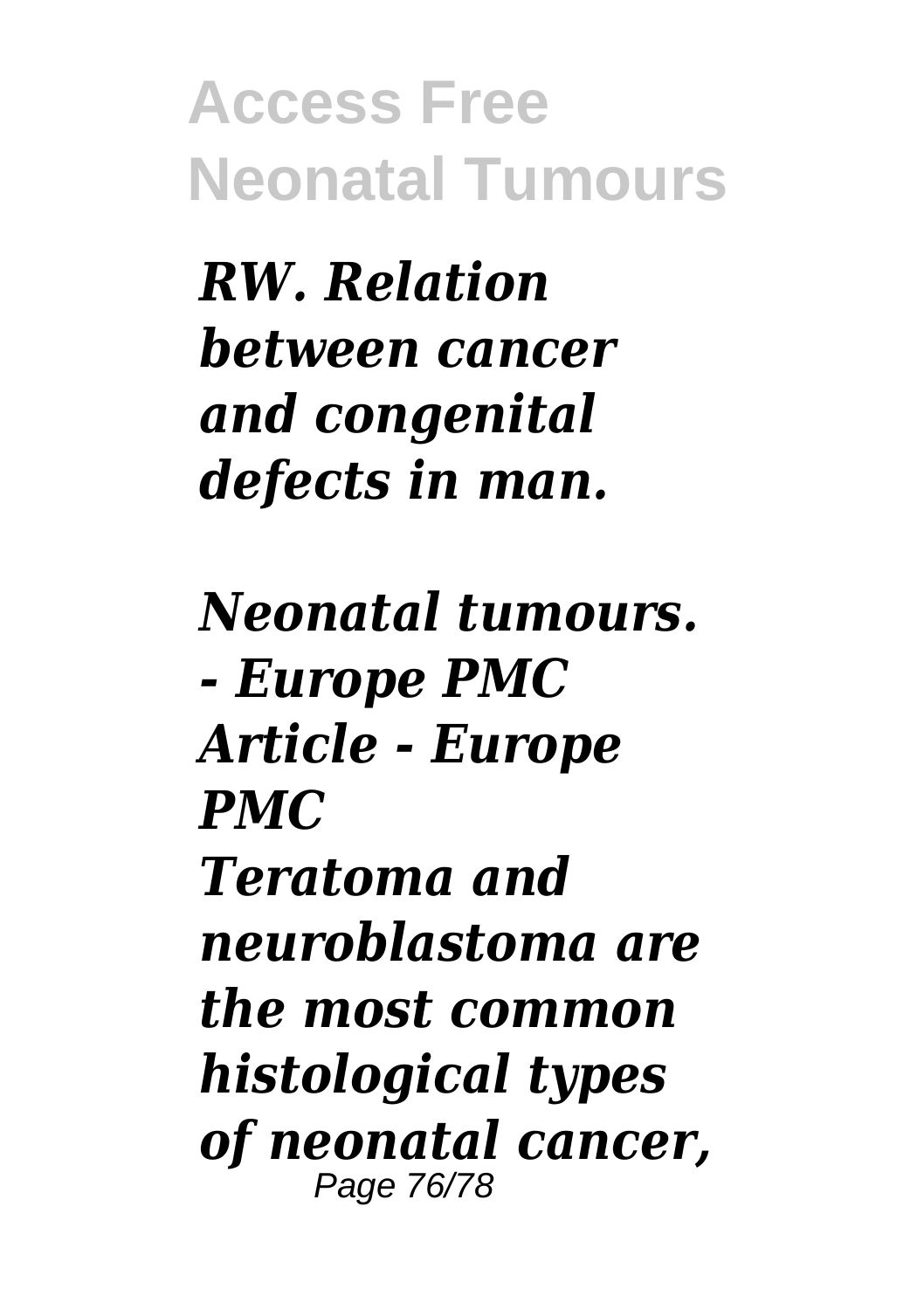*with soft-tissue sarcoma, leukaemia, renal tumours, and brain tumours also among the more frequent types. Prenatal detection, most often on routine ultrasound or in the context of a known predisposition syndrome, is* Page 77/78